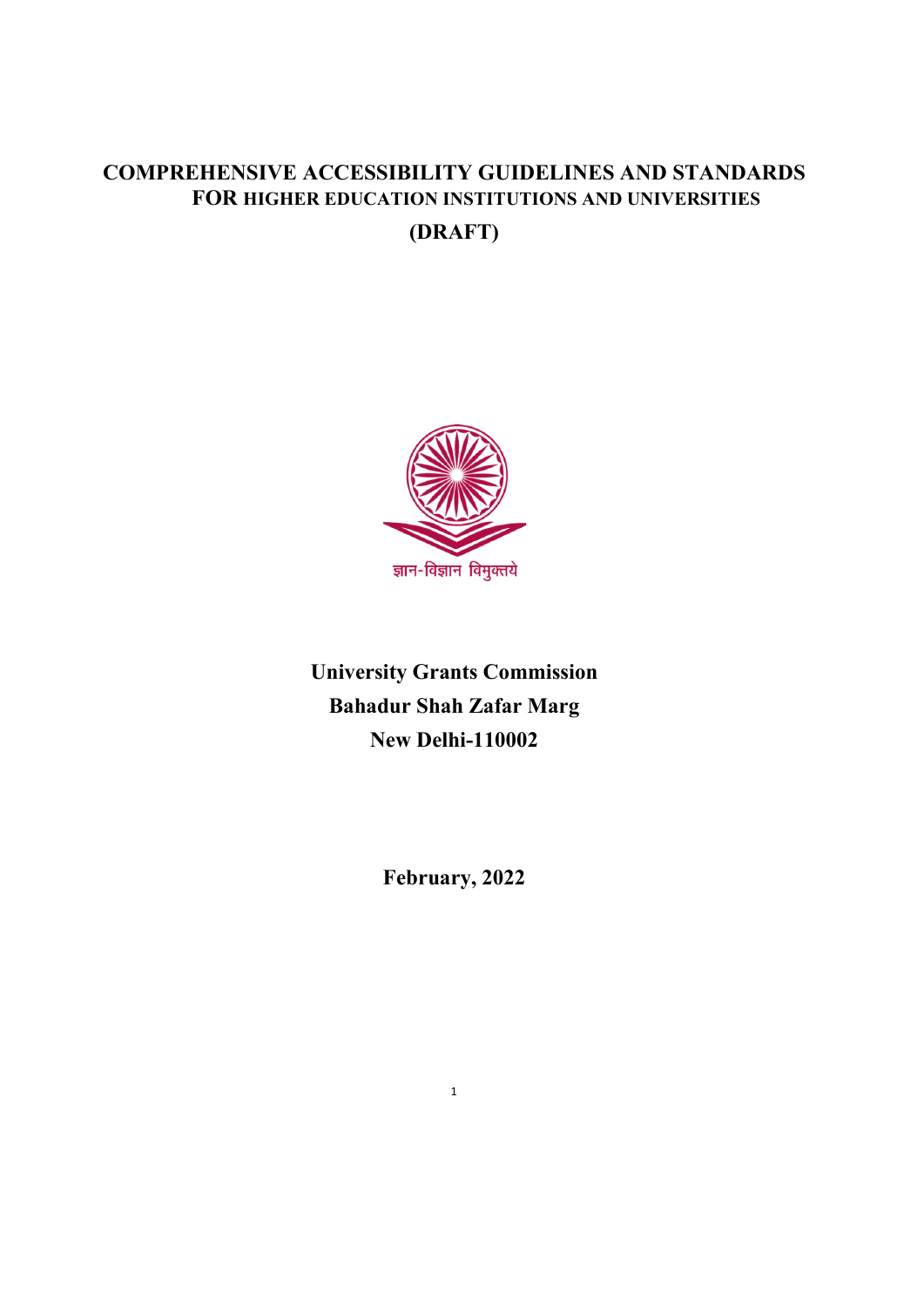### **COMPREHENSIVE ACCESSIBILITY GUIDELINES AND STANDARDS FOR HIGHER EDUCATION INSTITUTIONS AND UNIVERSITIES**

| Sl.No            | <b>Chapter Titles</b>                                                     | Page      |
|------------------|---------------------------------------------------------------------------|-----------|
|                  |                                                                           | No.       |
| 1.               | <b>Accessibility in Higher Education Institutions: An Introduction</b>    | $1 - 4$   |
| 2.               | <b>Need Assessment and Support Provisions</b>                             | $5 - 23$  |
| 3.               | <b>Accessible Information, Communication, and Learning resources</b>      | 24-29     |
| $\overline{4}$ . | <b>Inclusive Mobility Infrastructure</b>                                  | 30-32     |
| 5.               | <b>Universal Accessibility in Built Infrastructure</b>                    | $33 - 42$ |
| 6.               | <b>Accessible Curriculum, Teaching and Learning</b>                       | 43-47     |
| 7.               |                                                                           | $48 - 50$ |
|                  | <b>Accessible Assessment and Examination Systems</b>                      |           |
| 8.               | <b>Accessibility of Resources and Services</b>                            | 51-54     |
| 9.               | <b>Inclusive Campus Life</b>                                              | 55-57     |
| 10.              | <b>Governance and Monitoring of Accessibility and Inclusive Practices</b> | 58-60     |

## **Table of Contents**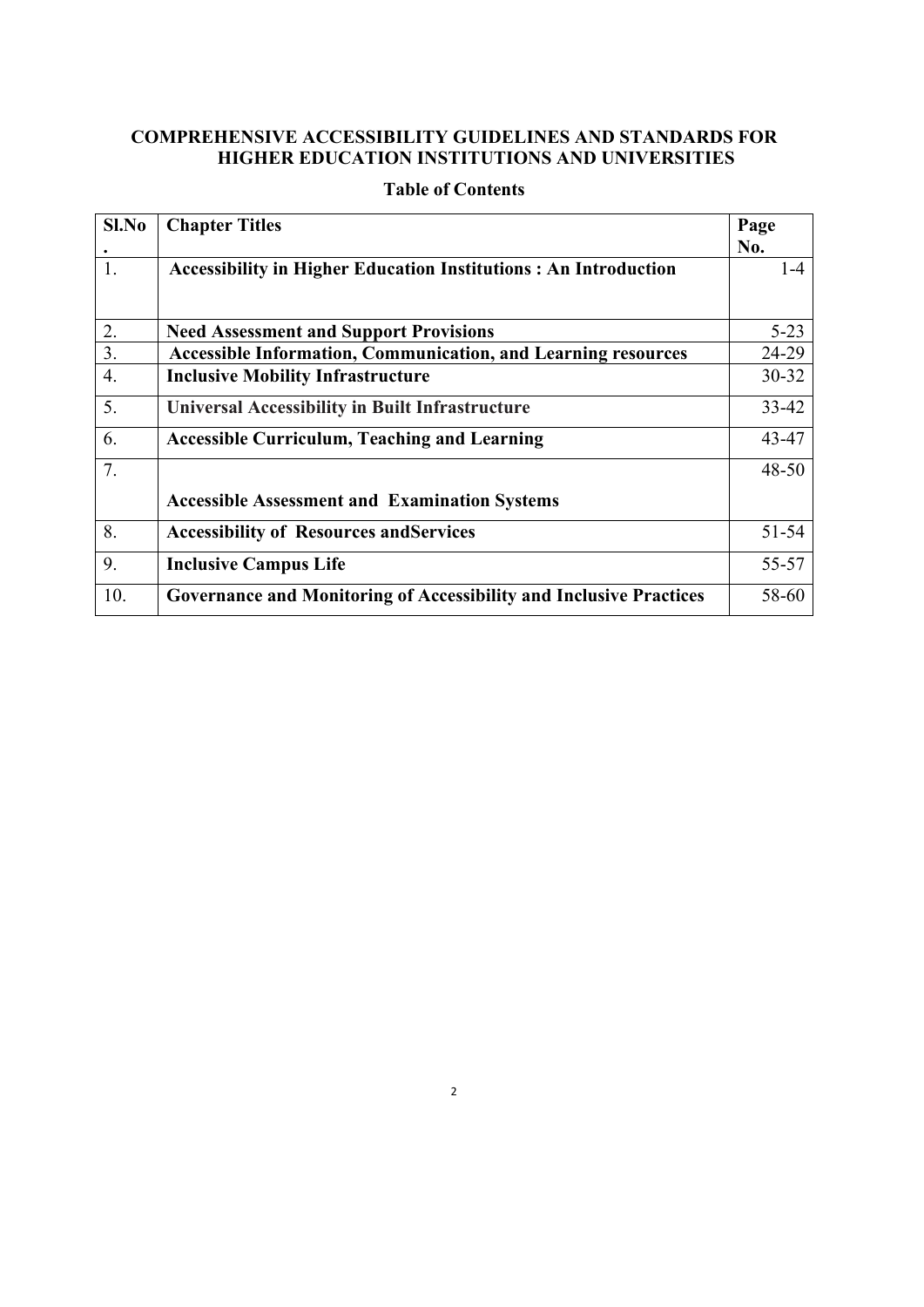# **Chapter 1**

# **Accessibility in Higher Education Institutions : An Introduction**

### **I Introduction to Accessibility and Inclusive Policy Perspectives**

- 1.1 Inclusive practices in education ensure quality education without discrimination to any learner. It fulfills diverse needs in a responsive and supportive manner. Higher education institutions (HEIs) need to create a common learning platform that is flexible and accessible for all the students to learn together including those from varied backgrounds and diverse abilities. Such an inclusive environment benefits not only the learners but also forms a strong foundation of social inclusion and accessible environments as a whole. Thus, it should result in removing barriers by bringing necessary changes to infrastructure, curriculum, teaching-learning process, and all such components for equal and quality participation in both academic and social aspects of campus life. Needless to say, accessibility and inclusion as a concept and culture in HEIs would eventually benefit everyone.
- 1.2 University Grants Commission (UGC) aims to improve the participation and learning experience of persons with disabilities in HEIs. During the Tenth Five Year Plan (2002- 07), it provisioned the Higher Education for Persons with Special Needs (HEPSN) scheme that promotes greater accessibility and a barrier-free environment. Further, consequent upon the striving need of making the system inclusive, 'Scheme of Equal Opportunity Centre for Colleges' in XII Plan (2012-17) was made available to make the HEIs more responsive to the needs and constraints of the disadvantaged social groups including persons with disabilities. From time to time, UGC has always been committed to facilitate inclusive practices in all HEIs for the equal participation and academic achievement of persons with disabilities.
- 1.3 Effective guidelines are required to create inclusive HEIs duly supported by the existing acts and policies. Pursuant to the continuum of educational provisions for the persons with disabilities, a remarkable transformation in the welfare perspective of education to cater to the needs of the persons with disabilities has been acknowledged by the Government of India, *where* it has become the signatory and ratified the convention of the United Nations on the Rights of Persons with Disabilities (UNCRPD), in which the inclusive education has been conceptualized at para 11, p. 4 as "*a process of systemic reform embodying changes and modifications in content, teaching methods, approaches, structures and strategies in education to overcome barriers with a vision serving to provide all students of the relevant age range with an equitable and participatory learning experience and environment that best corresponds to their requirements and preferences"* (United Nation, 2016).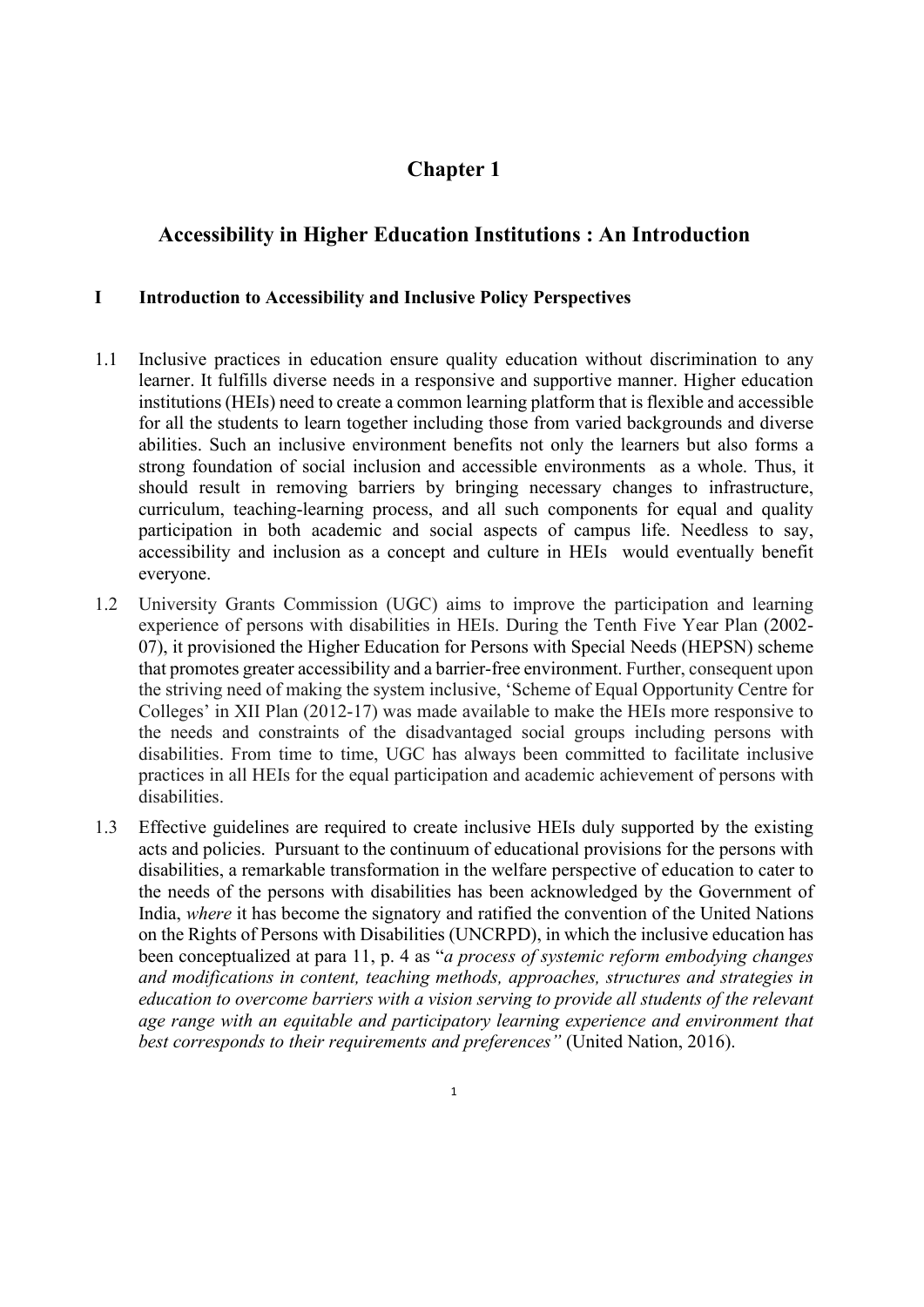- 1.4 To give effect to the United Nations Convention, the Rights of Persons with Disabilities (RPWD) Act, 2016 was enacted replacing the existing Act, the Persons with Disabilities (Equal Opportunities, Protection of Rights and Full Participation) Act 1995. Section 16, 17, and 18 of its Chapter III (Education) pertains to the duty of the educational institutions and specific measures to promote and facilitate inclusive education; and adult education respectively. Also, Section 19 of Chapter IV (Skill Development and Employment) of the Act specified certain provisions of imparting vocational training and self-employment. Moreover, the provisions such as reservation in employment and admissions at educational institutions have also been implemented and adherence to the provisions/directions has been emphasized from time to time. Hence, with the emergence of the Act, it has become imperative for the HEIs to comply with such provisions of the Act to safeguard the interest of the persons with disabilities.
- 1.5 Moreover, the Transgender Persons (Protection of Rights) Act, 2019 was also enacted to safeguard the rights of transgender persons and their welfare and the matters connected therewith and incidental thereto *wherein* as per Section 13 and 14 of Chapter VI (Education, Social Security, and Health of Transgender Persons) educational institutions funded or recognized by the relevant governments shall provide inclusive education, sports and recreational facilities for transgender persons, without discrimination on the equal basis with others.
- 1.6 The National Education Policy (NEP) 2020 envisages that education is the foremost primary measure to achieve economic and social mobility, inclusion, and equality. It highlights the inclusive practices by making corresponding changes in curriculum, pedagogies, continuous assessment, and student support systems to ensure quality education. The policy acknowledges that students from socio-economically disadvantaged groups (SEDGs) including persons with disabilities need help and support to make an effective transition to higher education *wherein* there is a need for incorporating highquality support centres with adequate funds and academic resources to carry out these effectively and efficiently.
- 1.7 Thus, as per NEP (2020), the HEIs are required to adopt measures to make the admission process and curriculum inclusive as well as develop technology tools for better participation and learning outcomes. They also need to provide adequate financial assistance and scholarships to SEDGs and conduct outreach on higher education opportunities and scholarships among SEDGs. They must ensure that all buildings and facilities are wheelchair-accessible and disabled-friendly; develop bridge courses for those students that may come from disadvantaged educational backgrounds, and provide socio-emotional and academic support for all such students through suitable counselling and mentoring programs.
- 1.8 Enabling HE environments must facilitate that all students who experience disability have the right to access and participate in education, the ability to learn, and the right to exercise their voice, choice, and control in managing their own educational experiences. Their right to develop to their fullest potential and to be an active, valued citizen in the community and their right to an appropriate and adequate allocation of resources to access and participate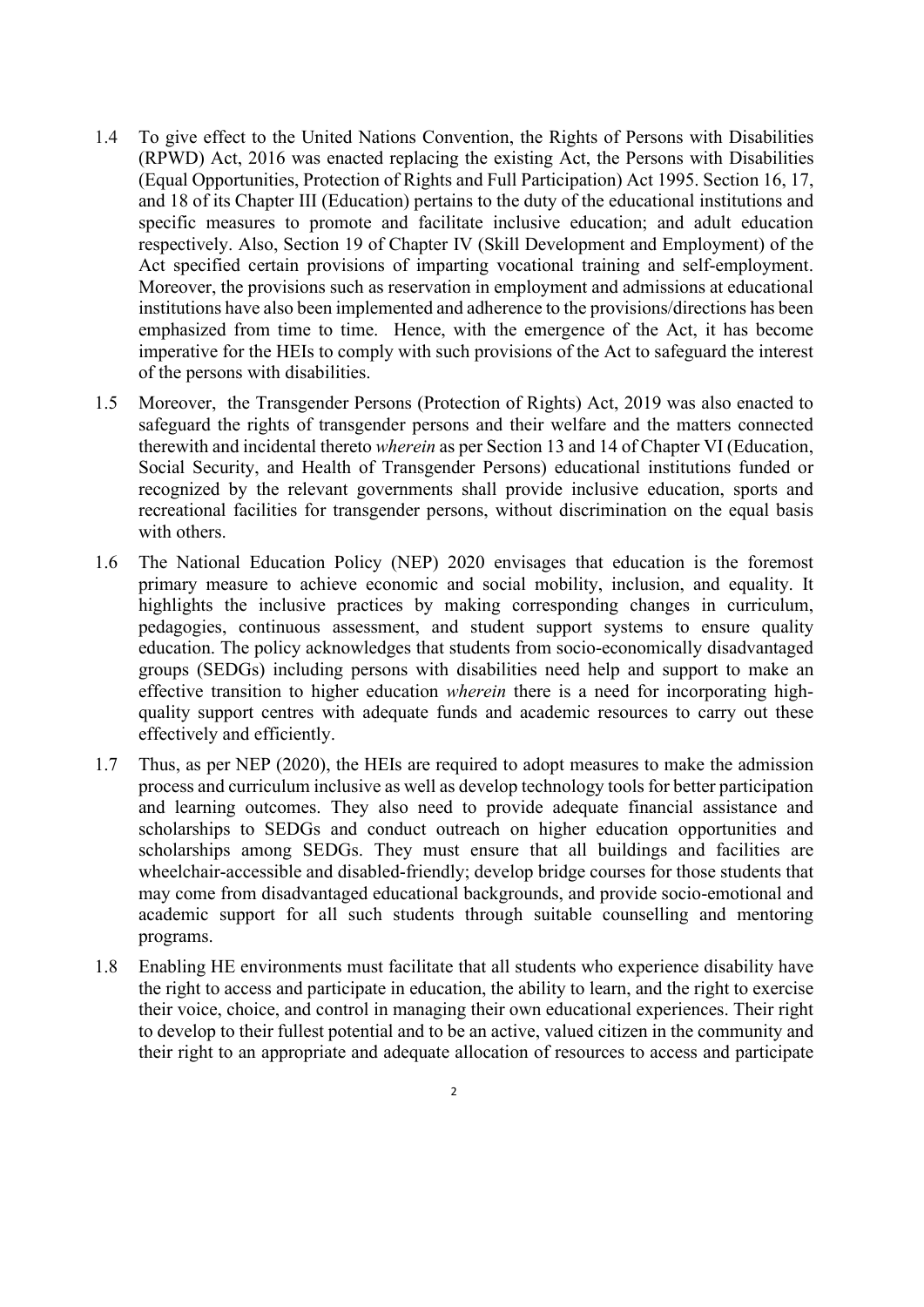meaningfully in education need to be fully protected. The HEIs must consider their right to be safe- physically, emotionally, culturally, and socially and be treated respectfully.

1.9 Ensuring equal participation and inclusion of persons with disabilities in all activities are the priority goals of the nation. Hence, UGC commits itself to support HEIs in all possible manners so that persons with disabilities become part of various academic programs of universities and colleges in good numbers. Making HEIs accessible to all students remains one of the significant goals of the Commission.

#### **II Making Higher Education Institutions Accessible : A Holistic Approach**

- 1.10 The Government of India launched the Accessible India Campaign (Sugamya Bharat Abhiyan) in 2015 to facilitate barrier-free urban development for persons with disabilities in three broad domains i.e., Built Environment, Information Technology, and Transportation. The Department of Empowerment of Persons with Disabilities (DEPwD), Ministry of Social Justice & Empowerment remains the nodal agency for successful implementation of the Campaign. It has been a nationwide flagship campaign to achieve universal access and enablement for persons with disabilities through infrastructure ecosystems involving built environment, transportation, and Information & Communication technologies.
- 1.11 Different Nodal Ministries of Government of India have framed the accessibility guidelines for persons with disabilities to ensure equitable, barrier-free access to persons with disabilities concerning the physical environment, transportation, and information and communications, which are important from the perspective of higher education set ups such as 'Harmonised Guidelines and Space Standards for Barrier-Free Built Environment for Persons with Disability and Elderly Persons' by the Ministry of Housing and Urban Affairs, Ministry of Electronics and Information Technology, Ministry of Education among others on Built Environment, Information and Communication Technology and e-content guidelines respectively. These guidelines play a very significant role in making our HEIs accessible and shall be accordingly adhered to by the HEIs.
- 1.12 The higher education systems not only comprises built environments like classrooms, laboratories or libraries, etc. but also of learning and social environments where students from various social and diverse backgrounds participate and become productive and responsible citizens of the country. Hence each environment needs to be accessible to all students irrespective of their abilities and disabilities. Effective guidelines and policies can support HEIs to achieve this important goal. Inclusive policies lead to inclusive practices and that ultimately further leads to an inclusive culture in HEIs by creating an atmosphere where everybody feels valued and supported. It is a mandate to provide accessible environment and inclusive services to diverse range of students, faculty and staff in all typologies of higher education institutions and universities ensuring that no one is excluded, denied or discriminated access to education in the HEIs in India esp. on the basis of their special needs, functional limitations or disabilities.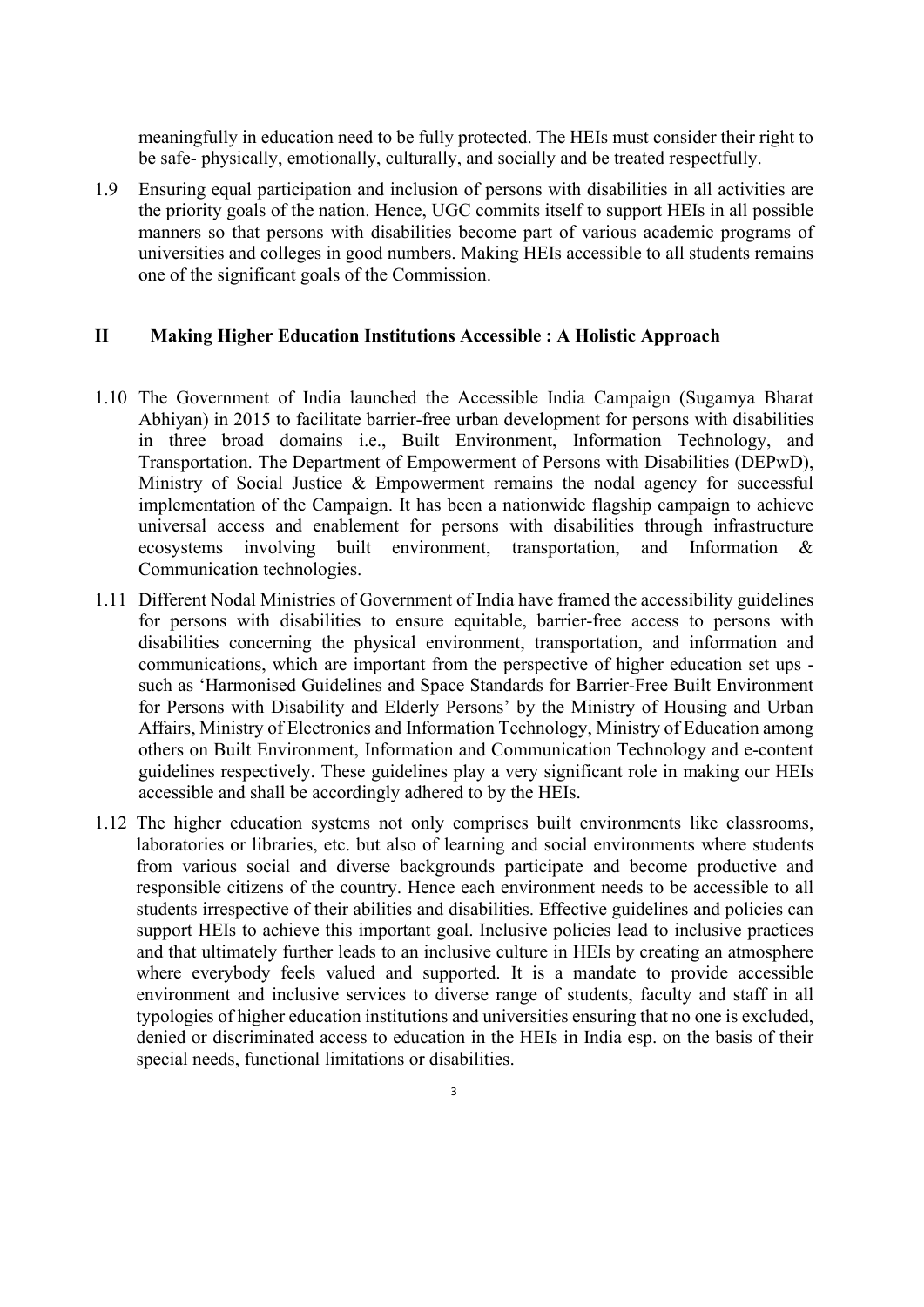- 1.13 Recognizing, accommodating, and meeting the needs of the persons with disabilities coming from diverse backgrounds, it becomes the primary responsibility for the Higher Education Institutions (HEIs) to provide the facilities/environment that enables persons with disabilities having diverse socio-economic backgrounds to live independently and participate fully in all aspect of their educational life at HEIs.
- 1.14 To provide an accessible environment to persons with disabilities to live independently and participate fully in all aspects of their educational life, HEIs shall be committed to promoting inclusive practices by (i) ensuring a barrier-free and an inclusive mechanism to help in the admission process, (ii) taking appropriate measures to ensure universal accessibility, (iii) making adequate provisions and facilities for teaching so that all students including those having disabilities undertake their studies; (iv) developing and supporting technology tools for better participation and learning outcomes.; and (v) facilitating participation in corporate life on an equal basis with others.
- 1.15 Considering accessibility as a broad issue for all HEIs to plan and implement in their institutions, in this document, UGC has prescribed guidelines under following sections for developing a holistic perspective and understandingas (i) Promoting Inclusive Practices and Accessibility, (ii) Need Assessment and Support Provisions, (iii) Accessibility of ICT, (iv) Mobility Infrastructure, (v) Built Infrastructure, (vi) Accessible Curriculum, Teaching and Learning (vii) Accessible Assessment or Examination (viii) Accessibility in Resources/Services, (ix) Inclusive Campus Living, and (x) Governance and Monitoring of Accessibility and Inclusive Practices.

 $\mathcal{L}_\text{max}$  , and the contract of the contract of the contract of the contract of the contract of the contract of the contract of the contract of the contract of the contract of the contract of the contract of the contr

-----------------

United Nations. (2016). General Comment No.4, Article 24: Right to Inclusive Education. [www.refworld.org/docid/57c977e34.html](http://www.refworld.org/docid/57c977e34.html)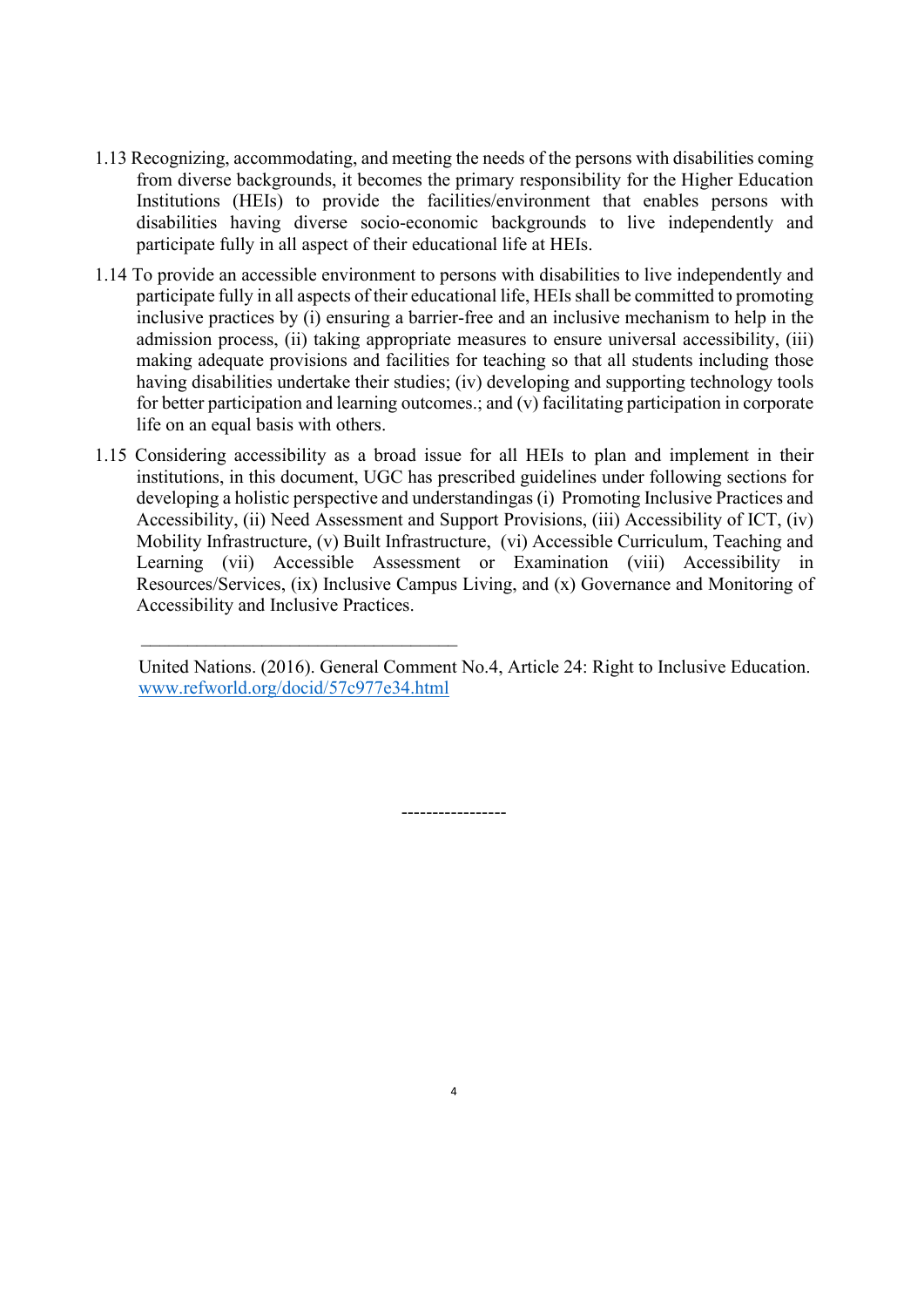# **Chapter 2 Need Assessment and Support Provisions**

**2.** The various aspects of access and need assessment in higher education include: Curriculum & Instruction; On & Off-Campus Services; Physical Spaces; and Information & Communication Technology. From policies and evaluation of specific needs; to planning and reviewing the curriculum, delivery methods, feedback, individualized modifications, assistive technology, safety, campus climate, events, residential and non-residential facilities and capacity building of stakeholders are major areas for evolving our HEIs towards an inclusive future. One of the most critical aspects however is to understand the specific needs of persons with disaiblities by all stakeholders of HEIs including peer groups. So that, appropriate measures for accessibility and inclusion can be initiated by each institution in information, infrastructure and the overall learning culture and systems. This chapter provides an overarching insight into specific needs of different types of disabilities and diversities; and provisions that can ensure accessibility for everyone in all aspects of higher education institutions.

### **2.1 Disability Specific needs which require Accessibility Considerations**

Broadly, the aspects that may require accessibility considerations include Mobility; Hand manipulations; Therapy and Medication; Speech & Communication; Vision; Emotional-Behavioral support; Psycho-Social support; Cognitive and Intellectual skills; Self-Care & Daily Living Skills; Healthcare needs; Use of Infrastructure; Use of Information and Communication Technology etc. The specific needs listed below in each category of disability may not be exhaustive. It however provides a generic understanding of diverse needs for various disability types.

#### **2.1.1 Physical Disability – I**

- a. Permanent physical disability (PPD) to Upper Extremities
- b. PPD to Lower Extremities
- c. PPD of the Spine
- d. PPD in persons with Amputation
- e. PPD of congenital conditions of the extremities & other conditions

- May need support in motor and/or fine-motor functioning, locomotor and nonlocomotor functioning.
- May need assistance with sitting, mobility, transfers and ambulation.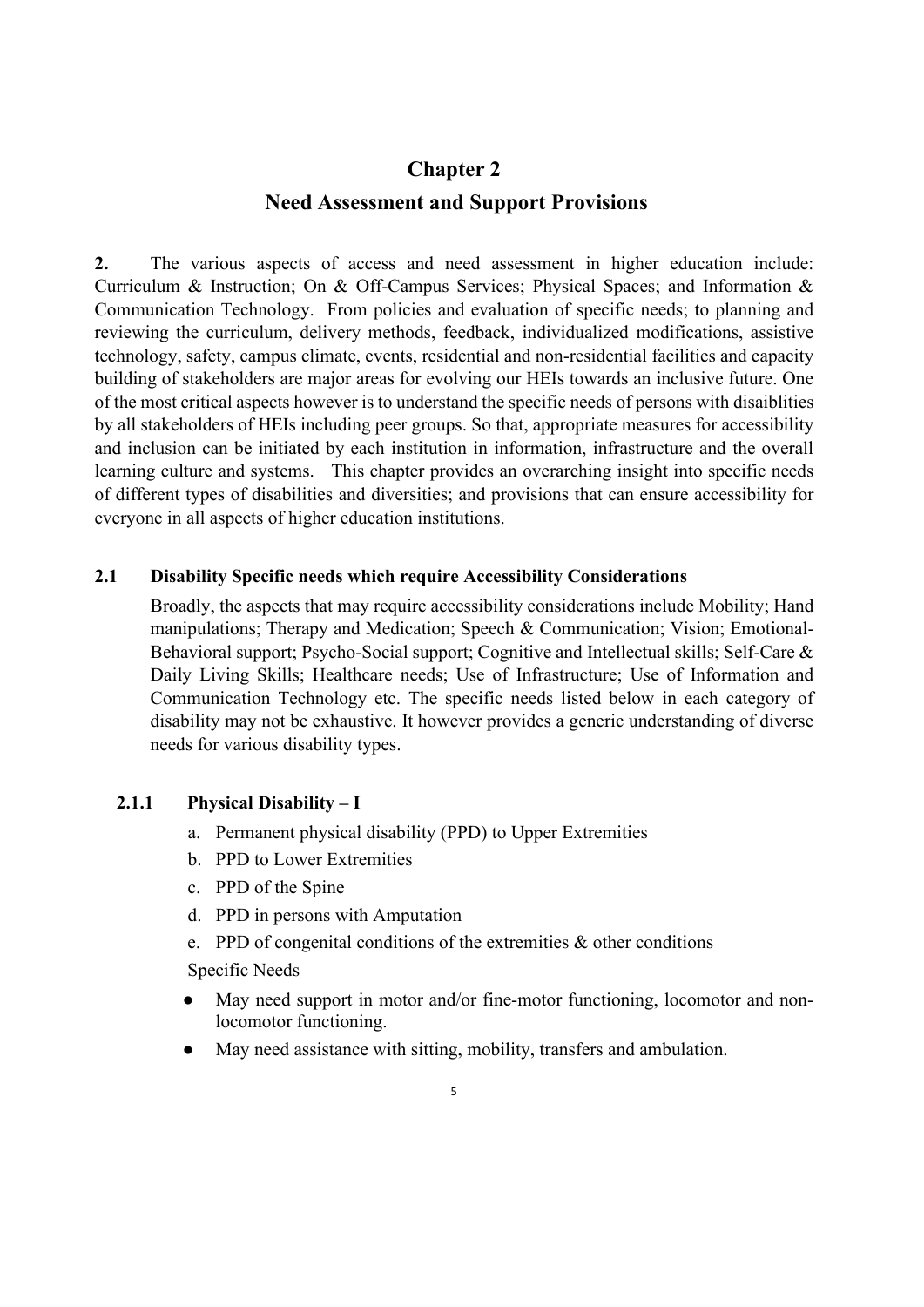- May need support to manipulate objects, turn pages, write with a pen or pencil, type on a keyboard, and/or retrieve study material.
- May require frequent therapy, surgery, or medication.
- May need preferential seating to participate in ongoing activities
- May require assistance in the use of infrastructure or ICT.

### **2.1.2 Physical Disability – II**

### **2.1.2.1 Acid Attack Survivors**

Specific Needs:

- May have limitations in speech and communication
- May need support in hand manipulations.
- May have limitations in visual acuity hence would have additional needs as applicable to vision disabilities
- May require frequent therapy, surgery, or medication.
- May need emotional-behavioral & psycho-social support.
- May need preferential seating to participate in ongoing activities
- May require assistance in the use of infrastructure or ICT.

## **2.1.2.2 Cerebral Palsy**

- May need assistance with sitting, mobility, transfers, and ambulation.
- May need support to manipulate objects, turn pages, write with a pen or pencil, type on a keyboard, and/or retrieve study material.
- May need preferential or adapted seating to participate in ongoing activities.
- May have associated intellectual or behavioral conditions and may need adaptations as applicable to intellectual disabilities.
- May need support in self-care and daily living skills.
- May experience vision or hearing disabilities and hence would have additional needs as applicable to vision, hearing and speech disabilities.
- May need specific seating furniture to assist in pain relief and postural control.
- May need support in speech and communication.
- May require frequent therapy, medical interventions, surgery, or medication.
- May require assistance in the use of infrastructure or ICT.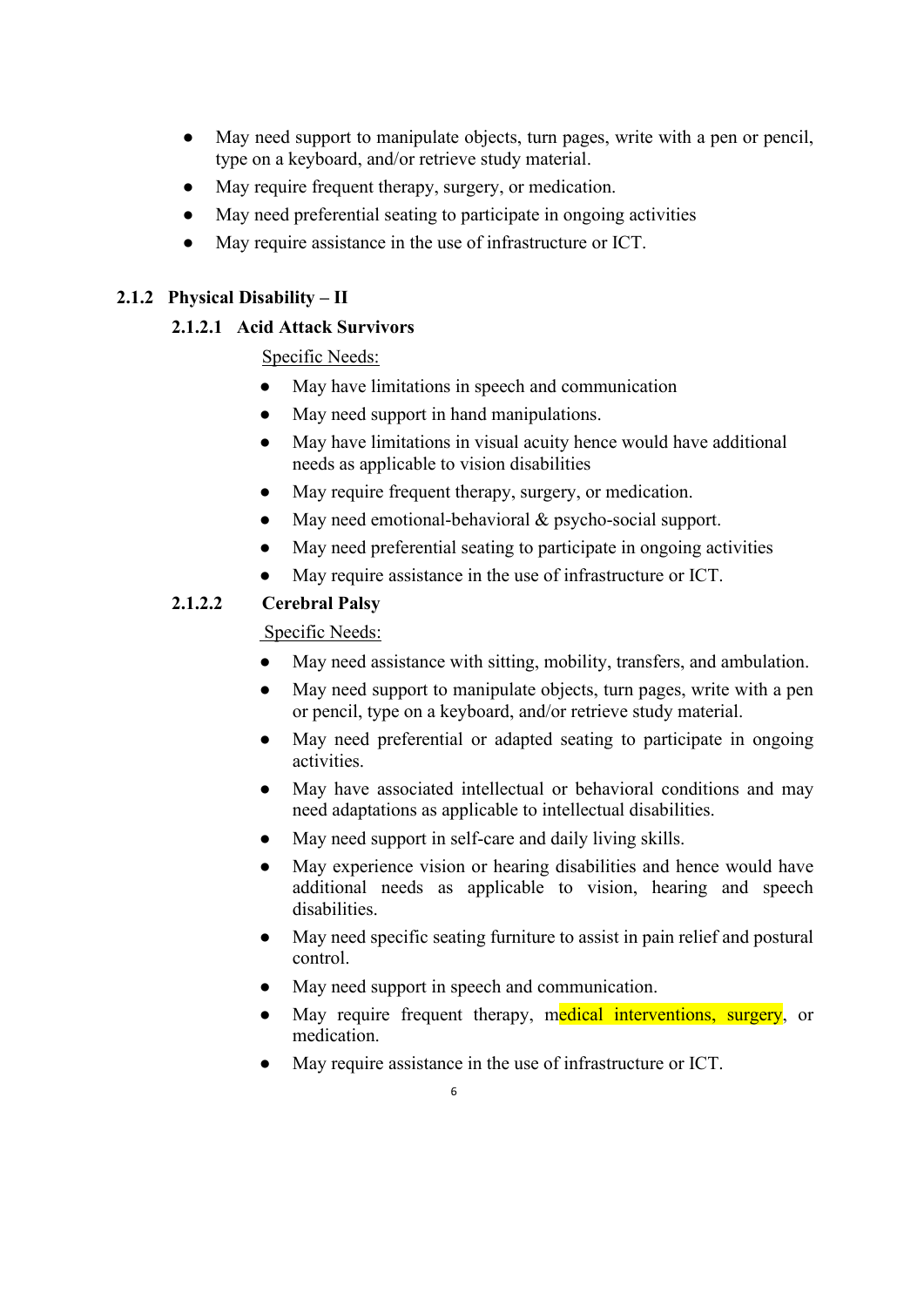## **2.1.2.3 Leprosy Cured Persons**

Specific Needs:

- May experience difficulty in hand manipulations and thus may need support to manipulate objects, turn pages, write with a pen or pencil, type on a keyboard, and/or retrieve study material.
- May have limitations in visual acuity hence would have additional needs as applicable to vision disabilities
- May have limitations in mobility, speech and communication hence would have additional needs as applicable to physical and speech disabilities.
- May require frequent therapy, surgery, or medication.
- May need preferential seating to participate in ongoing activities
- May need emotional-behavioral & psycho-social support.
- May require assistance in the use of infrastructure or ICT.

# **2.1.2.4 Short Stature/Dwarfism**

Specific Needs:

- May need support with seating and mobility.
- May have specific needs related to associated vision, physical, hearing and speech disabilities.
- May require frequent therapy, surgery, or medication.
- May need preferential seating to participate in ongoing activities
- May need emotional-behavioral  $&$  psycho-social support.
- May require assistance in the use of infrastructure or ICT.

# **2.1.2.5 Muscular Dystrophy**

- May need assistance with sitting, mobility, transfers and ambulation.
- May experience difficulty in breathing.
- May have limitations in speech and communication.
- May experience difficulty in hand manipulations.
- May require frequent therapy, surgery, or medication.
- May need emotional-behavioral & psycho-social support.
- May require assistance in the use of infrastructure or ICT.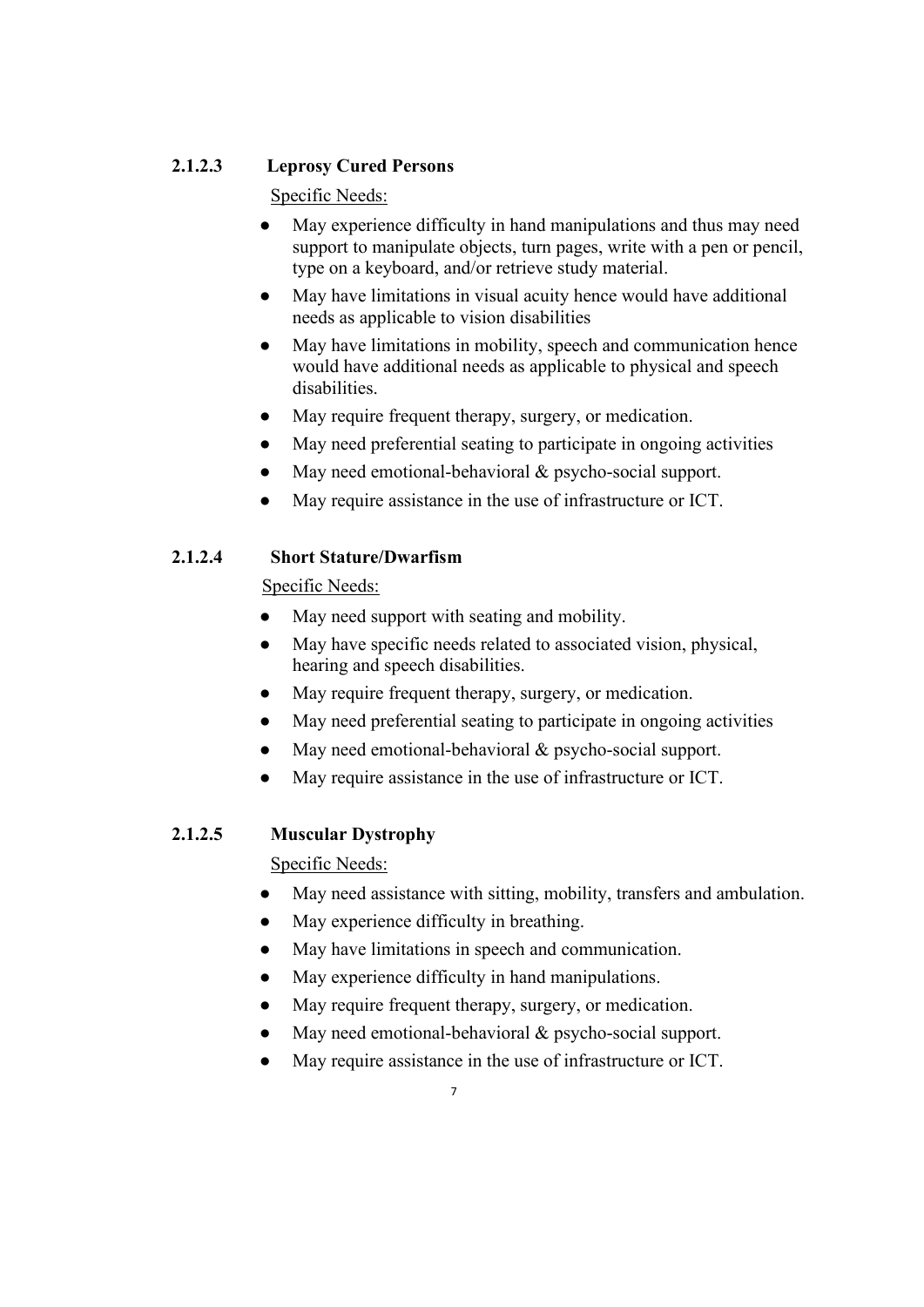● May need preferential seating to participate in ongoing activities

## **2.1.3 Visual Disabilities**

## **2.1.3.1 Blindness and Low Vision**Specific Needs:

- May access information in a variety of ways: braille, audio, enlarged print, digital formats, screen reading softwares or other tactile and sensory systems
- May need assistance with orientation and mobility.
- May need preferential seating to participate in ongoing activities
- May need support in concept development.
- May need emotional-behavioral & psycho-social support.
- May require assistance in the use of infrastructure or ICT.
- May require frequent therapy or medication.

## **2.1.4 Hearing Disabilities**

## **2.1.4.1 Deaf and Hard of Hearing**

Specific Needs:

- May need support in speech and communication.
- May need assistance in understanding verbal information/directions e.g. difficulty to hear sounds like a class bell, announcements etc.
- May need preferential seating to participate in ongoing activities
- May require frequent therapy or surgery.
- May need to use devices like hearing aids and cochlear implants.
- May require assistance in the use of infrastructure or ICT.
- May need emotional-behavioral & psycho-social support.

## **2.1.5 Speech & Language Disability**

- May have trouble with: Articulation production of speech sounds; Fluency, rhythm & flow of speech; or Voice, quality of pitch, resonance, or loudness.
- May need support in speech and communication.
- May need emotional-behavioral & psycho-social support.
- May require assistance in the use of infrastructure or ICT.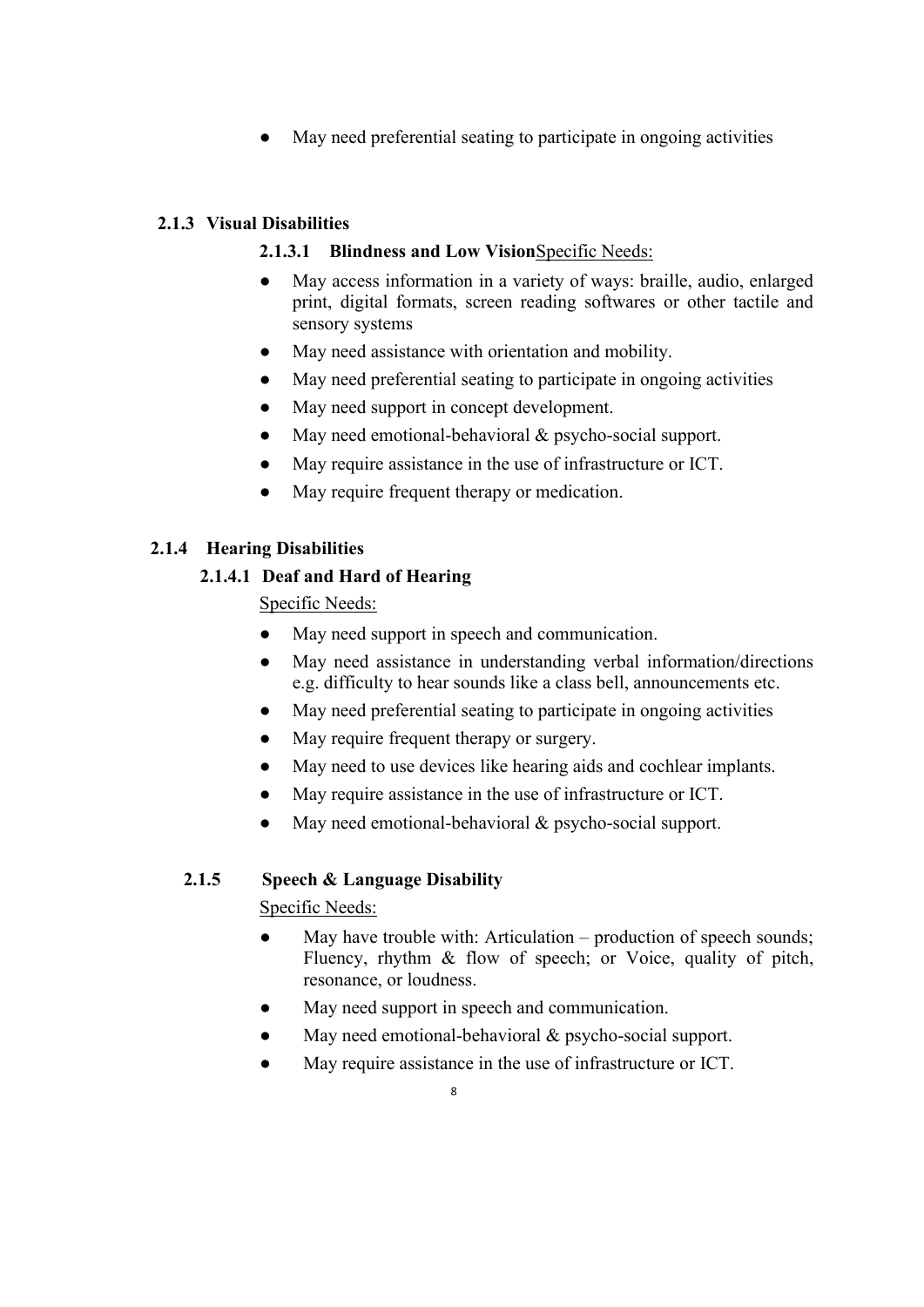- May require frequent speech therapy or other medical interventions.
- May need preferential seating to participate in ongoing activities

## **2.1.6 Intellectual Disability**

Specific Needs:

- May need support in speech, communication and social skills.
- May need support in cognitive functioning (decision making, reasoning, problem-solving etc.)
- May need assistance with seating and mobility.
- May need support in hand manipulations.
- May need support to understand information.
- May need support in self-care and daily living skills.
- May need emotional-behavioral & psycho-social support.
- May require assistance in the use of infrastructure or ICT.
- May require frequent therapy or other medical interventions.
- May need preferential seating to participate in ongoing activities.

## **2.1.7 Specific Learning Disability**

Specific Needs:

- May need support in speech, communication and social skills.
- May need emotional-behavioral & psycho-social support.
- May need support to comprehend, speak, read, write, spell or do mathematical calculations.
- May need assistance in understanding verbal and written information/directions.
- May need emotional-behavioral  $&$  psycho-social support.

## **2.1.8 Autism Spectrum Disorder**

- May need support in speech, communication and social skills.
- May need emotional-behavioral  $&$  psycho-social support.
- May have associated intellectual or behavioral conditions.
- May need preferential seating to participate in ongoing activities.
- May need support in cognitive functioning (reasoning, problemsolving, etc)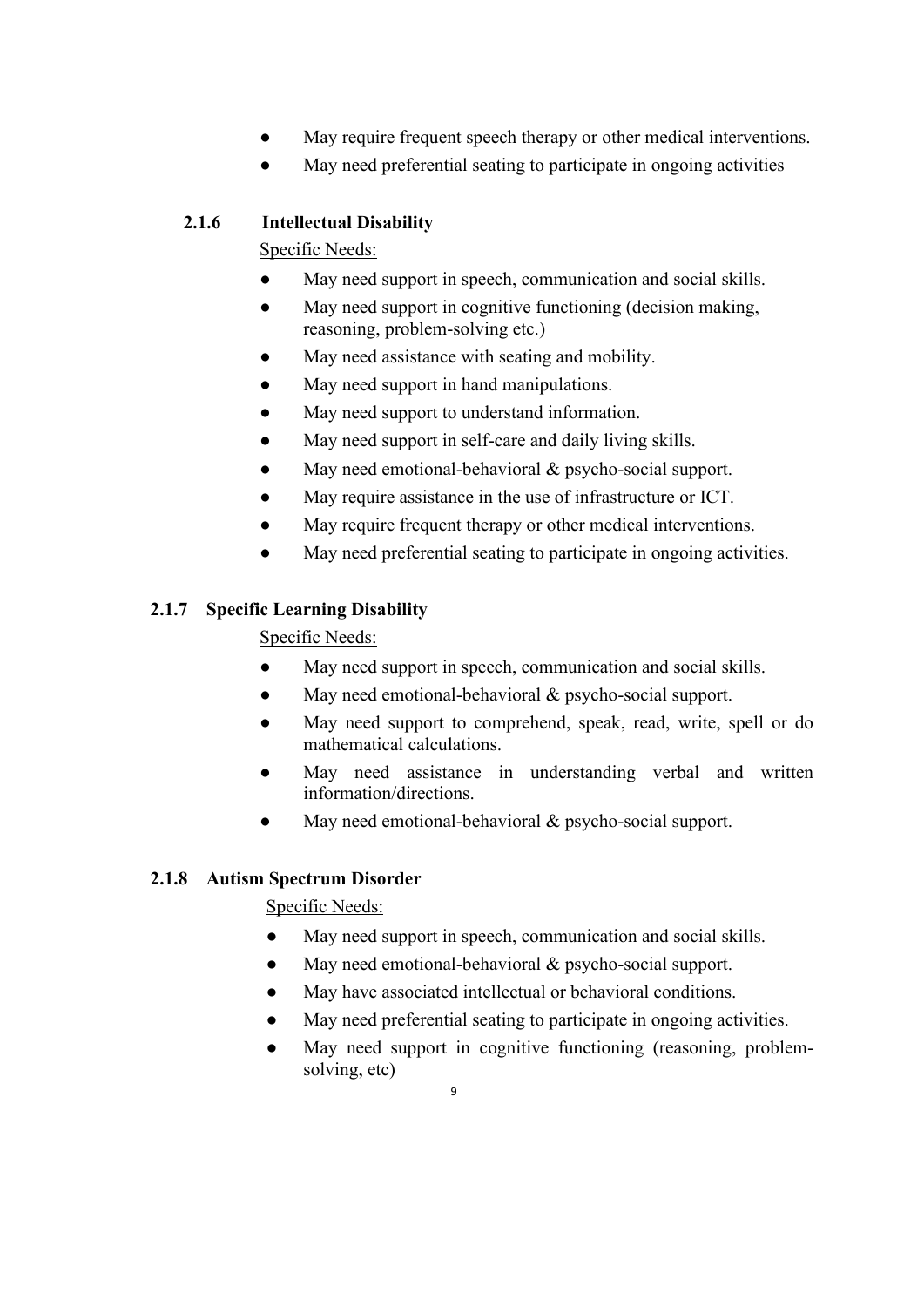- May require assistance in the use of infrastructure or ICT.
- May be sensitive to bright lights, loud noises, busy hallways, textures, smells etc
- May require frequent therapy or medication.

## **2.1.9 Mental Illness**

Specific Needs:

- May need support in speech, communication and social skills.
- May need emotional-behavioral & psycho-social support.
- May have associated intellectual or behavioral conditions.
- May need assistance in academic activities due to difficulties in concentration, memory, distractibility, impulsiveness, irritability, fear, anxiety etc.
- May need support in cognitive functioning (reasoning, problemsolving etc.) due to disorders of Thinking, Mood, Perception, Orientation, Memory that grossly impairs judgment, behavior, capacity to recognize reality, or ability to meet ordinary demands of life.
- May need preferential seating to participate in ongoing activities.
- May require assistance in the use of infrastructure or ICT.
- May be sensitive to bright lights, loud noises, busy hallways, textures, smells etc.
- May require frequent therapy or medication.

### **2.1.10 Chronic Neurological Condition – Multiple Sclerosis**

- May need support in motor and/or fine-motor functioning, locomotor and non-locomotor functioning.
- May need assistance with sitting and mobility.
- May need support in hand-functioning to manipulate objects, turn pages, write with a pen or pencil, type on a keyboard, and/or retrieve study material.
- May require frequent therapy, surgery, or medication.
- May need preferential seating to participate in ongoing activities
- May require assistance in the use of infrastructure or ICT.
- May need emotional-behavioral  $&$  psycho-social support.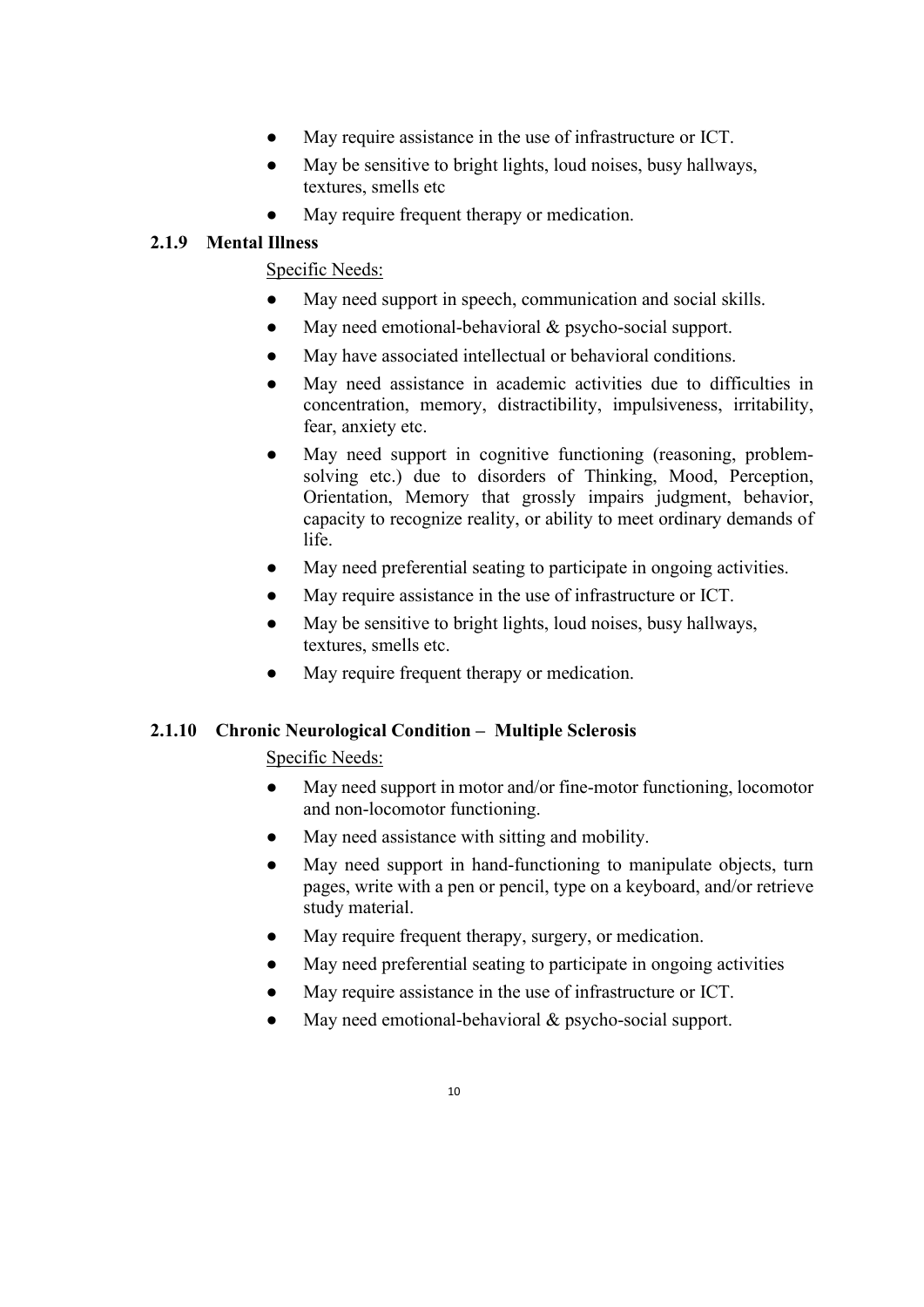### **2.1.11 Chronic Neurological Condition – Parkinson's disease**

### Specific Needs:

- May need support in motor and/or fine-motor functioning, locomotor and non-locomotor functioning.
- May need assistance with sitting and mobility.
- May need support in hand-functioning to manipulate objects, turn pages, write with a pen or pencil, type on a keyboard, and/or retrieve study material.
- ●
- May require frequent therapy, surgery, or medication.
- May need preferential seating to participate in ongoing activities
- May require assistance in the use of infrastructure or ICT.
- May need emotional-behavioral  $&$  psycho-social support.

### **2.1.12 Blood Disorder – Sickle Cell Disease**

Specific Needs:

- May need support in motor and/or fine-motor functioning.
- May need assistance with seating and mobility.
- May have limitations in visual acuity.
- May need support in hand-functioning to manipulate objects, turn pages, write with a pen or pencil, type on a keyboard, and/or retrieve study material.
- May require frequent therapy, surgery, or medication.
- May need preferential seating to participate in ongoing activities
- May require assistance in the use of infrastructure or ICT.
- May need emotional-behavioral  $&$  psycho-social support.

### **2.1.13 Blood Disorder – Thalassemia**

- May require frequent therapy or other medical interventions.
- May need support in motor and/or fine-motor functioning.
- May need preferential seating to participate in ongoing activities
- May require assistance in the use of infrastructure or ICT.
- May need emotional-behavioral  $&$  psycho-social support.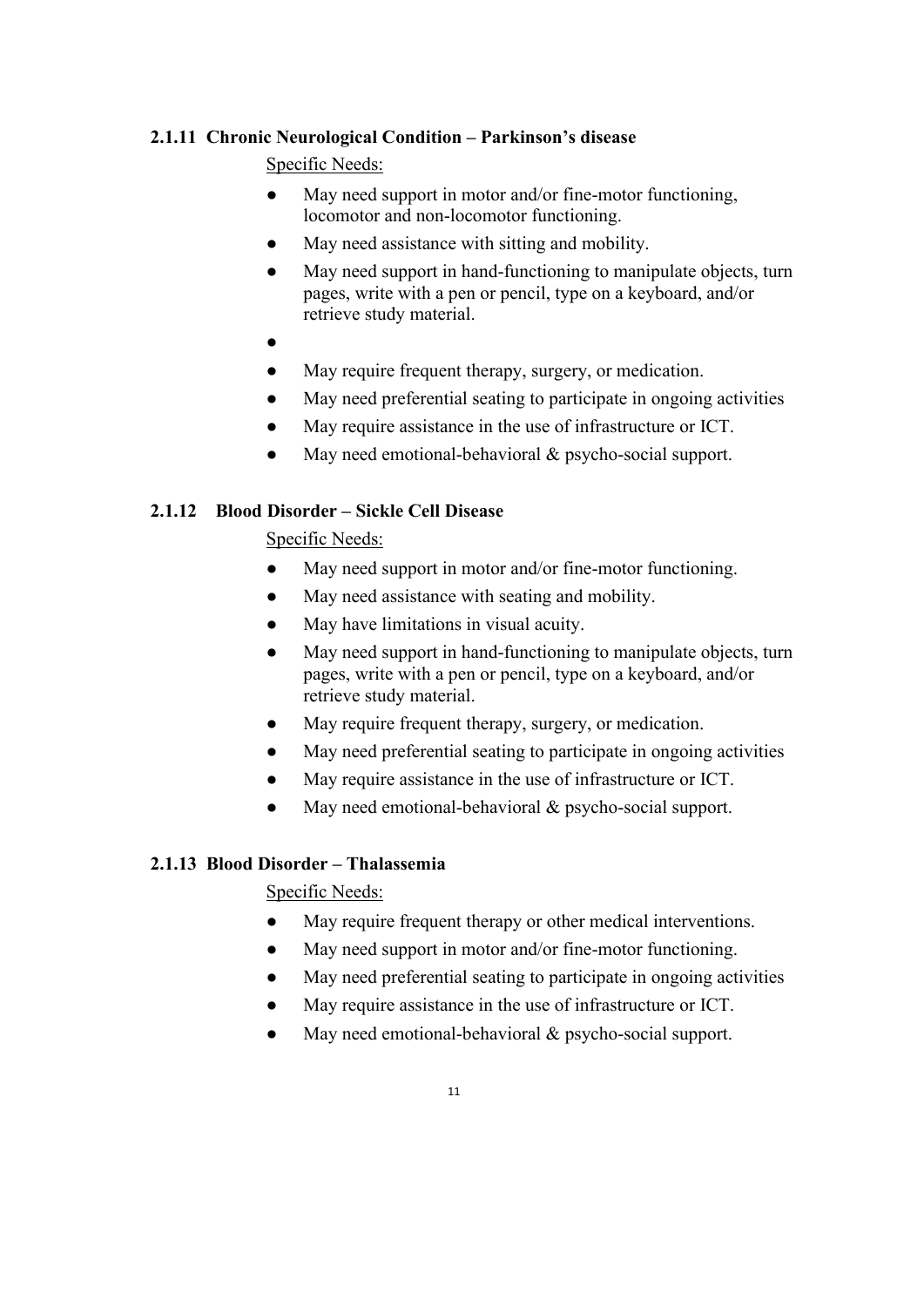### **2.1.14 Blood Disorder – Haemophilia**

### Specific Needs:

- May require frequent therapy or other medical interventions.
- May need support in motor and/or fine-motor functioning.
- May need preferential seating to participate in ongoing activities
- May require assistance in the use of infrastructure or ICT.
- May need emotional-behavioral  $&$  psycho-social support.

## **2.1.15 Multiple Disabilities**

Specific Needs:

- May need support in speech, communication and social skills.
- May need support in cognitive functioning (reasoning, problemsolving etc.)
- May experience vision or hearing disability
- May have associated intellectual or behavioral conditions.
- May need specific seating to assist in pain relief and postural control.
- May need assistance with seating and mobility.
- May need support in motor and/or fine-motor functioning, locomotor and non-locomotor functioning.
- May need assistance with sitting, mobility, transfers and ambulation.
- May need support to understand information.
- May need support in self-care and daily living skills.
- May need emotional-behavioral  $&$  psycho-social support.
- May require assistance in the use of infrastructure or ICT.
- May require frequent therapy, surgery or other medical interventions.
- May need preferential seating to participate in ongoing activities.

### **2.1.16 High Support Needs**

### Specific Needs:

In terms of accessing higher education, a person with high support needs may require intensive support, in the form of an attendant/ carer for assistance in activities of daily living (ADLs), other physical, psychological support and otherwise to take independent and informed decisions to access facilities and participate in all areas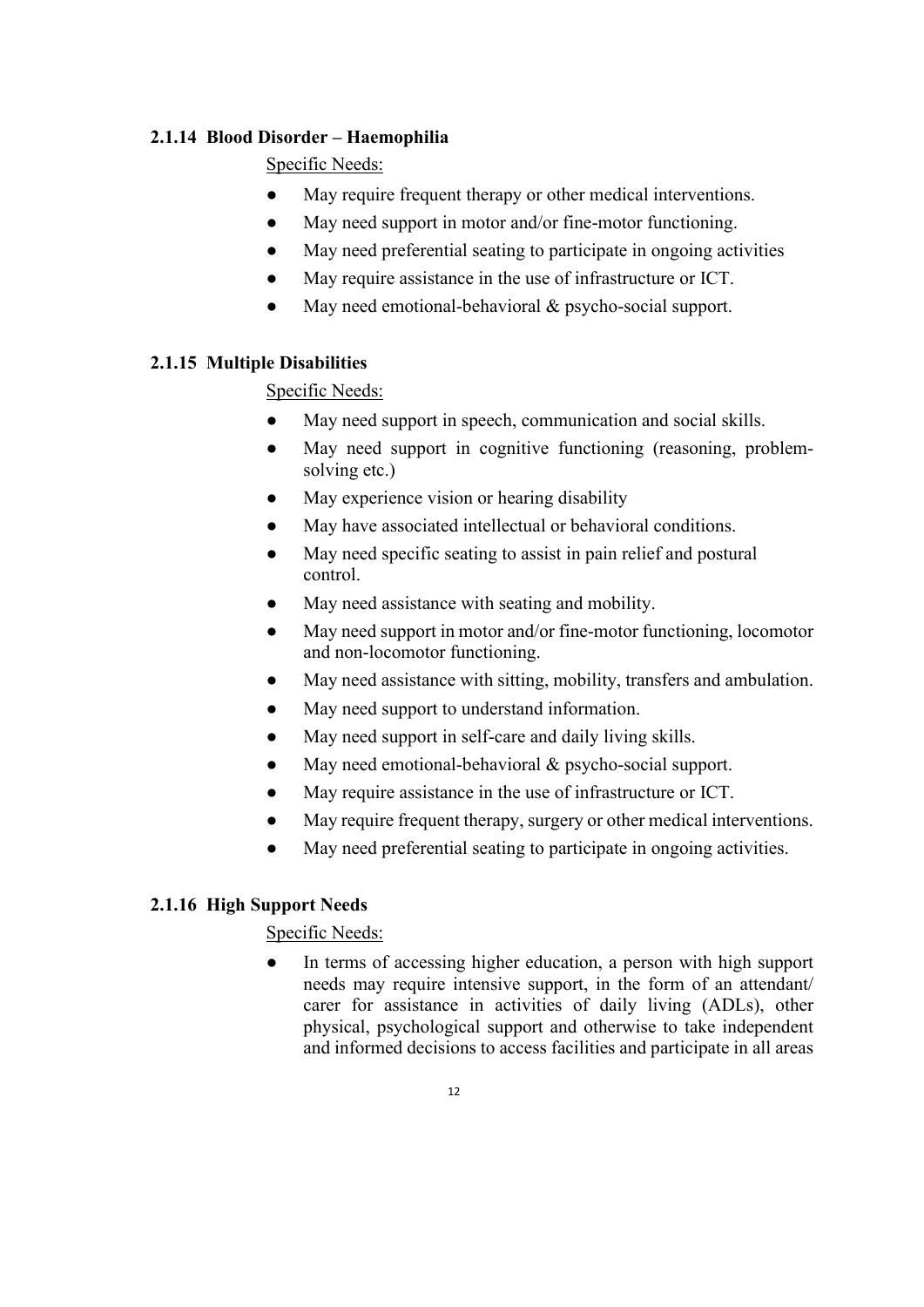of life including education, family & community life, treatment/therapy and employment.

### **2.1.17 Gender Needs for inclusion**

• May need emotional-behavioral & psycho-social support.

### **2.1.18 Transgender Persons**

Specific Needs:

- May need emotional-behavioral  $&$  psycho-social support.
- May need support in campus records and documents.
- May require assistance in participation of activities or use of facilities.

The needs enlisted above across all disabilities are not comprehensive and every individual or group/sub-group of disability may demonstrate further diverse needs as it is a contextual and dynamic concept, hence proper assessment of needs and documentation of the same is important. The needs may be changing with time and it may be necessary to repeat the need assessment on request of a person with disability or on the basis of observations made by the faculty.

### **2.2 Special Needs : Curriculum Development and Implementation**

Considerations while designing and developing programmes / courses must include support provisions in Curricular Aspects that address specific needs at the level of Curricular Design and Development; Curricular Planning and Implementation; Academic Flexibility; Curriculum Enrichment; and Feedback System.

- Curriculum flexibility with a choice of subjects (both theory & practical).
- Planning for reduced course load, subject waiver, or subject substitutions.
- Offering plus-curriculum or expanded-core curriculum subjects.
- Flexibility in course schedules and academic calendar.
- Flexibility in the pace of the course content to allow for multiple speeds for learners.
- Flexibility in attendance requirements.
- Specify overall learning goals and specific learning objectives relevant to each diversity.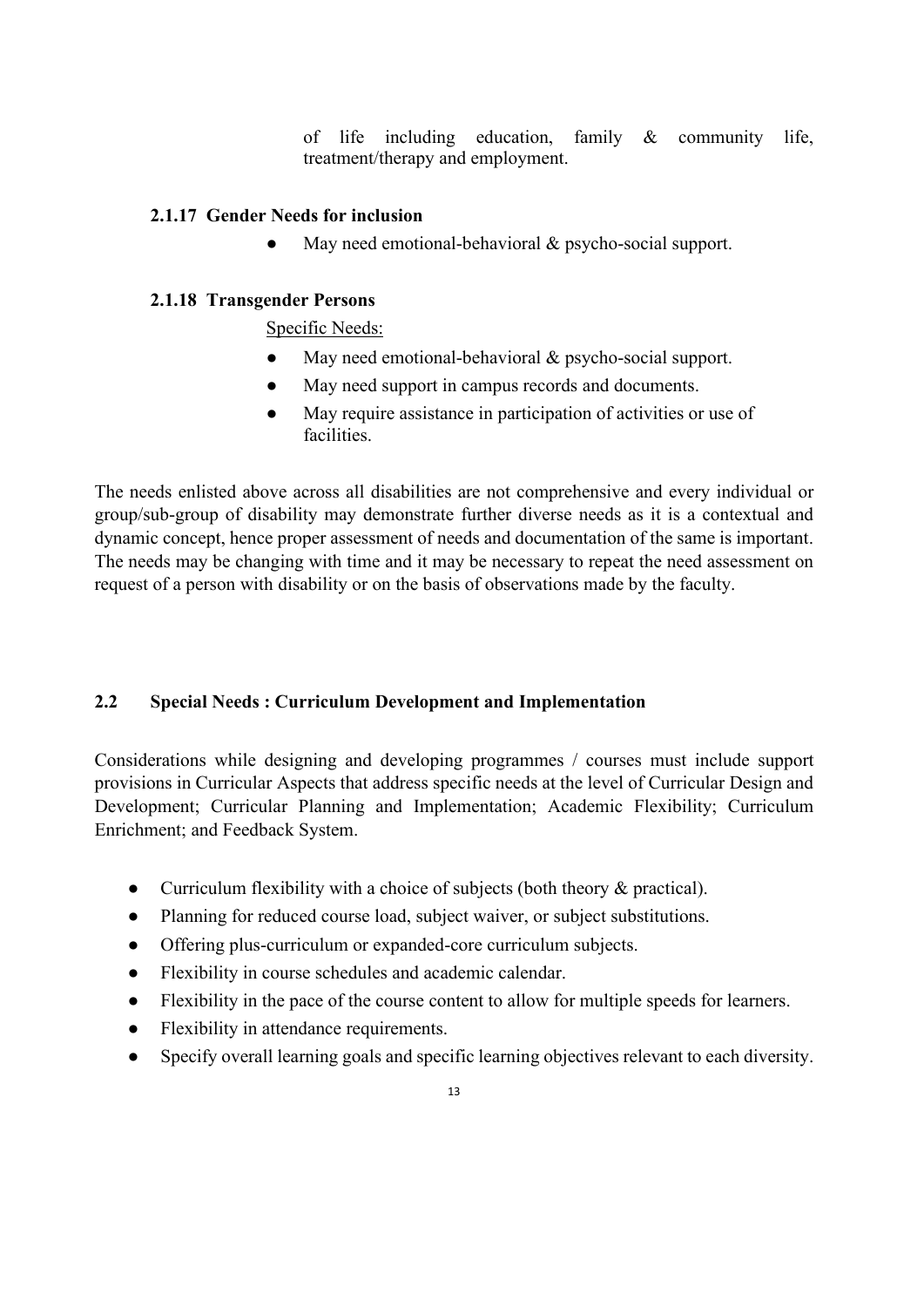- Ensuring learning objectives cover cognitive, affective and psycho-motor domains.
- Offering multiple means of instruction to address a range of learning styles.
- Suggesting multiple options for students to demonstrate learning (e.g. assignments that are writing-based, problem-based etc.)
- Offering a variety of pedagogical choices in each discipline for diverse learning styles and functional needs (e.g. lecture, team-based learning, problem-based learning, socratic method, simulations, role-play, debate, service-learning etc.)
- Developing clear rubrics and grading criteria.
- Flexibility in good quality assessment and evaluation methods.
- Availability of syllabus in various accessible formats as per the need of the student (digital copy, hard-copy, braille, large-print, images with verbal descriptions, appropriate color scheme etc.)
- Include a list of reference material, reading material and textbooks that are available in accessible formats (eg. visual media with subtitles, digital material compatible with screen readers etc.)
- Include a clear statement of how it addresses issues of diversity, inclusion and overall engagement.
- Developing a checklist for resources or accommodations that students may need to maximize their learning (both offline and online classroom).

## **2.3 Special Needs : Admission and Promotional Activities**

All promotional activities including advertisement and surveys to measure/analyze the effectiveness of courses/campus activities. These will also include support in: Admission Processes; Advertisement notification; Filling of Admission Forms; Processing for admission; Counseling; Admission; Induction & Orientation.

- Ensure admission announcements and advertisements are circulated in accessible formats.
- Ensure that the content on the website, email and social media campaigns can be read by assistive technology; enlarged; meets color and contrast ratio requirements; includes alternatives for visual content; videos use closed-captioning and description.
- Ensure events and interviews (in-person or virtual) are offered in accessible venues and formats.
- Offer alternative communication support at all stages/processes of admission.
- Offer multiple formats for program information, such as large print, audio or video information.
- Offer multiple formats for Application Forms, such as digital, large print, braille, etc. also include a sample filled-in form.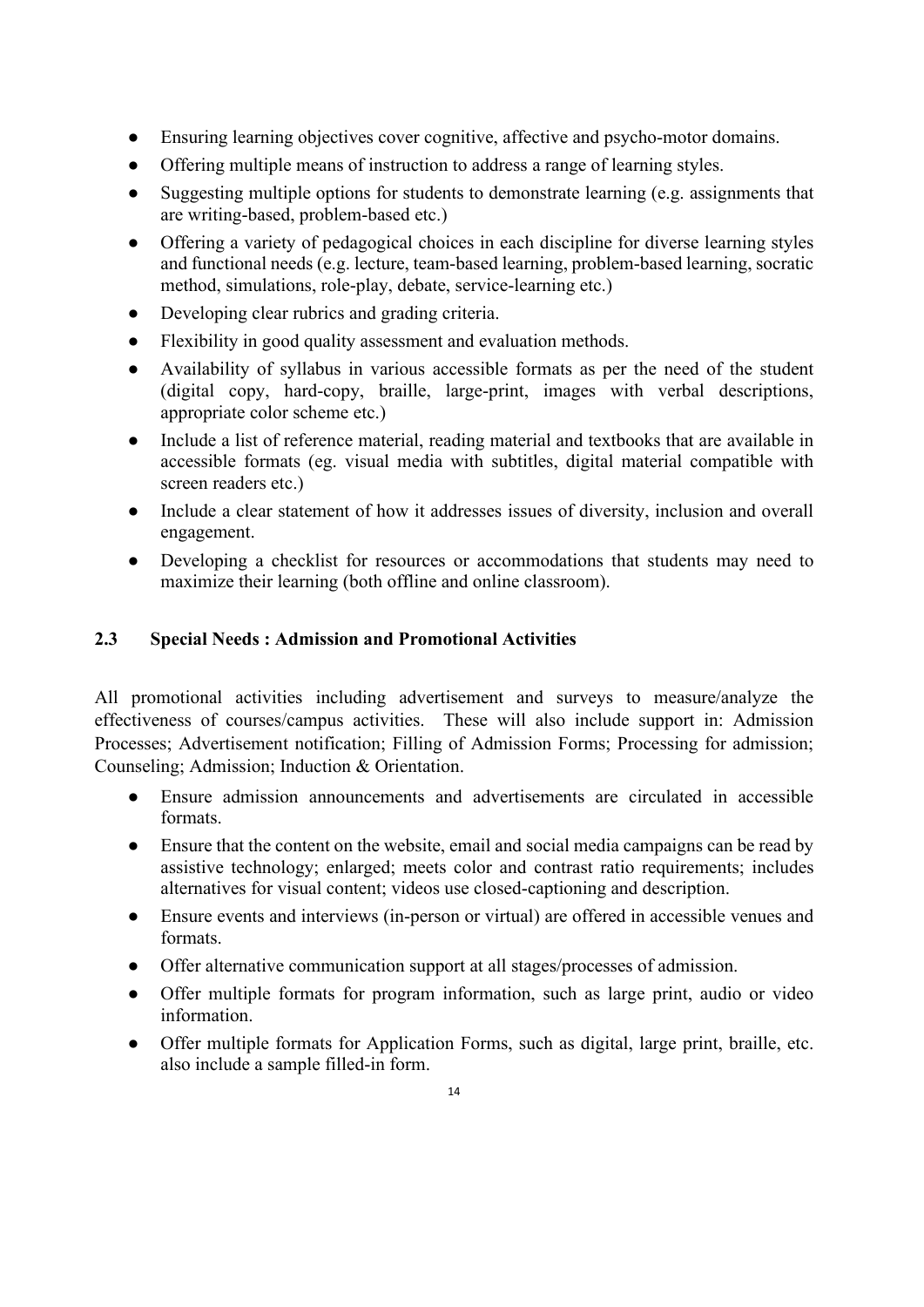- Make sure online materials and tools meet WCAG compliance.
- Include diversity and inclusion statements and information about how to access accessibility resources throughout admission materials.
- Include information on resources on campus providing student support that is not stated in the syllabus such as counselling center, LGBT resource center, etc.
- Make it clear that you value and respect their diverse backgrounds and identities.
- Work collaboratively with student support services to ensure an easy transition for enrolled students.

## **2.4 Special Needs : Administrative and Support Aspects**

Provision of support at all activities for effective transition of students into the system, including Registration; Academic Support; Facilitating Stay & Conveyance; Fee Submission; Sponsorship; Time Table, Schedules and Academic Almanac; Grievance Redressal; Release/Delivery of Marksheet, Certification, Diploma, Transcript, Migration etc.; Counselling (Pre-exam, postexam, career-planning etc.); Fellowship and Scholarships; and Capacity building of Staff.

For each category of disability, accessibility considerations include measures for supporting: Mobility; Hand manipulations; Therapy and Medication; Speech & Communication; Vision; Emotional-Behavioral support; Psycho-Social support; Cognitive and Intellectual skills; Self-Care & Daily Living Skills; Healthcare needs; Use of Infrastructure; Use of Information and Communication Technology etc. Some examples of measures may include:

- Creating a universally accessible environment at campus  $\&$  it's various facilities ranging from administrative to academic, mobility to residential facilities.
- Offering course waivers or substitutions or option of reduced course load.
- Flexibility with attendance, timetable/schedule etc.
- Allowing the use of assistive aids and technology.
- Providing conveniently located parking.
- Providing an opportunity to reschedule classes to an accessible location.
- Allowing service animals in facilities.
- Providing priority registration facility.
- Providing advance notice of class schedule and/or room changes.
- Familiarizing the student with the layout of the campus, classroom, laboratory & all facilities, noting the closest exits and locating emergency equipment etc.
- Facilitating raised line campus maps and tactile models of graphic materials.
- Offering advance notice of class schedule and/or room changes.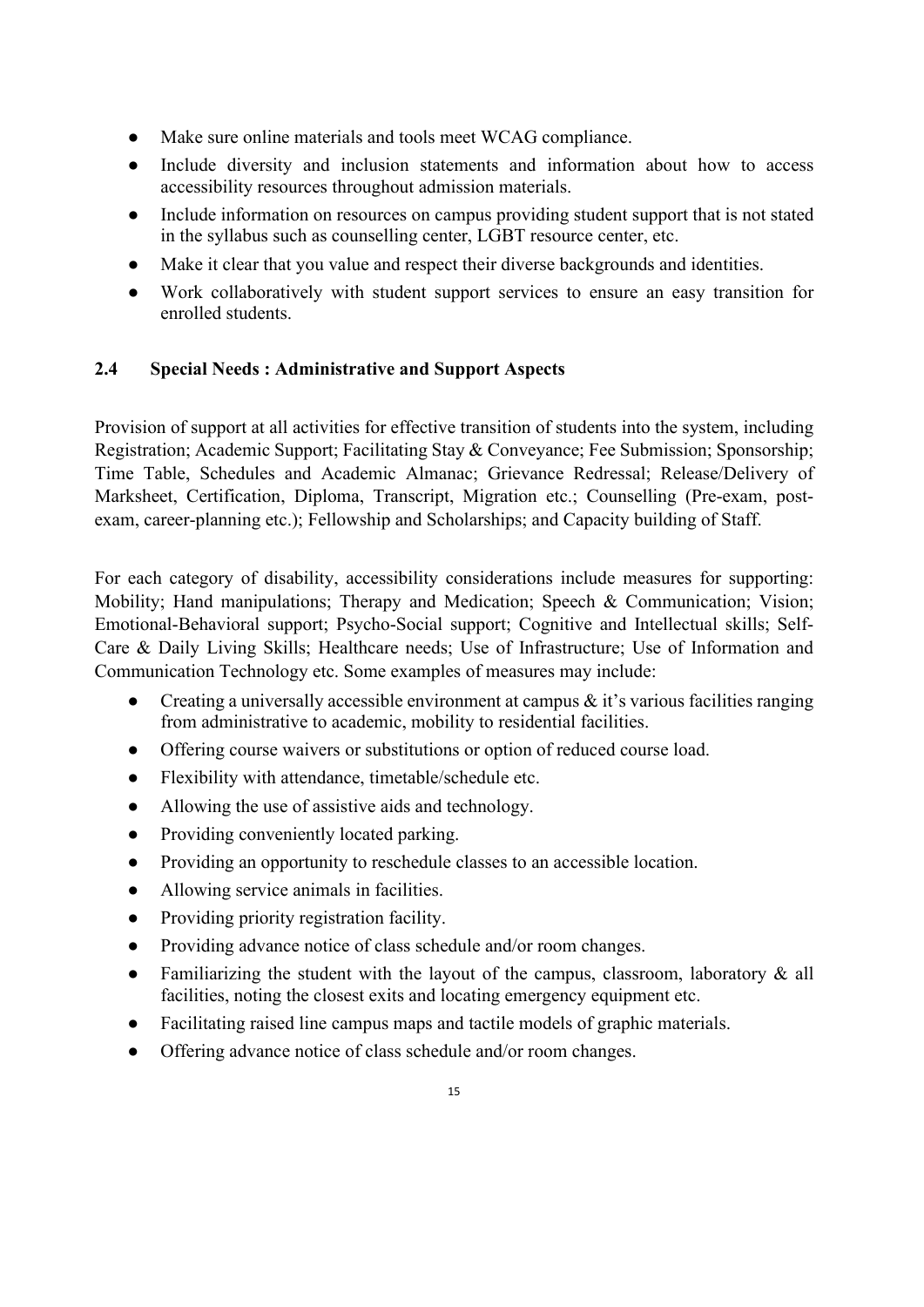- Releasing results and documents in accessible formats like large-print, braille, a digital format supported by technology etc.
- Providing assistive lab equipment eg. talking calculators, light probes, tactile timers etc.
- Releasing results and documents in accessible formats like large-print, braille, a digital format supported by technology etc.
- Ensuring accessible websites, social media, online materials/tools with WCAG compliance.
- Establishing diversity-friendly communication benchmarks.
- Safety, privacy and confidentiality measures.
- Assigning teaching assistants.
- Measures to showcase access, enrolment, retention, participation and achievement.
- Formation of alliance clubs etc.

### **Other specific considerations for Visual Disabilities (Blindness & Low-Vision)**

- Providing academic support through Plus-Curricular (Expanded Core-Curriculum) Activities
	- Braille Reading & Braille Writing
	- Orientation & Mobility
	- Independent Living Skills
	- Sensory Training –Efficiency skills to use hearing/touch/smell/taste, optical devices.
	- Use of mathematical devices such as Taylor's Frame & Abacus
	- Compensational skills are necessary for accessing core curriculum like concept development, organization & study skills, tactile graphics, audio material etc.
	- Social Interaction Skills
	- Recreation and Leisure Skills
	- Career Education
	- Assistive Technology
	- Self Determination skills like choice-making, decision-making, problem-solving, personal advocacy, goal setting, conflict resolution etc.

## **Other specific considerations for Hearing Disabilities (Deaf & Hard of Hearing) & Speech and Language Disability**

● Making sign language interpreters available.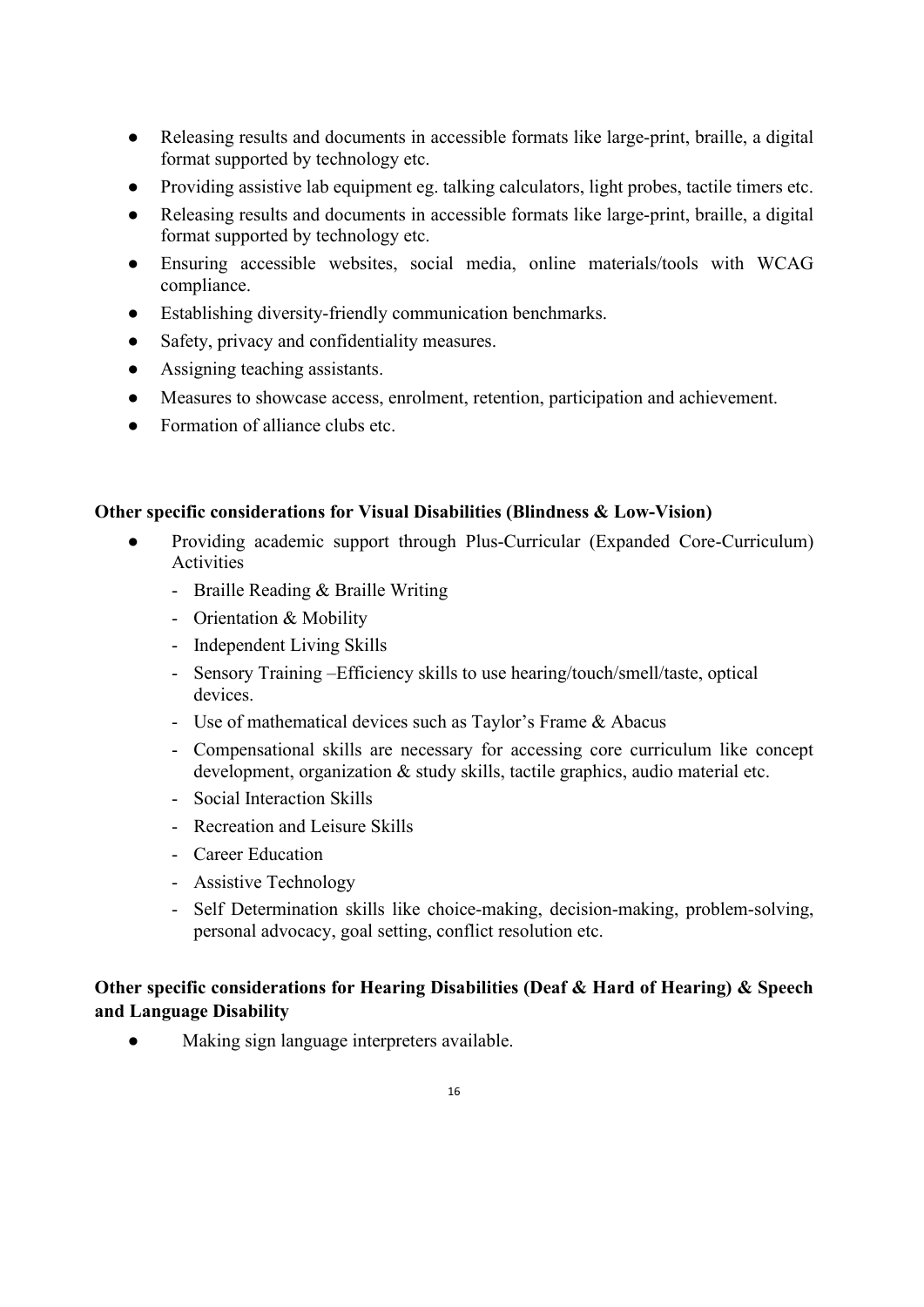- Providing visual alternatives for sound-based information like class-bell or verbal announcements.
- Providing academic support through Plus-Curricular (Expanded Core-Curriculum) activities:
	- Audiology
	- Career Education
	- Communication (Oral/Auditory-Oral; Verbal Uni-Sensory; Sign Language; Total communication)
	- Functional Skills like study and organization, concept development, cultural awareness etc.
	- Self-Determination and Advocacy
	- Social-Emotional Skills
	- Using interpreters and transliterators
	- Technology

## **Other specific considerations for Intellectual Disability, Specific Learning Disability, Autism Spectrum Disorder, Mental Illness, Multiple Disability and High-Support Needs:**

- Providing Transition support from school-to-college or graduation-to-post graduation etc
- Providing Scaffolding or step-by-step guidelines of each administrative aspect.
- Offering highly structured instructions or demonstrations to be presented in more than one way.
- Providing academic support through Plus-Curricular (Expanded Core-Curriculum) **Activities** 
	- Self-Help and Independent Living Skills
	- Therapeutic support for speech, physio, occupational or sensory needs
	- Compensational skills are necessary for accessing core curriculum like concept development, organization & study skills, tactile graphics, audio material etc.
	- Social Interaction Skills
	- Recreation and Leisure Skills
	- Career Education
	- Assistive Technology
	- Self Determination skills like choice-making, decision-making, problem-solving, personal advocacy, goal setting, conflict resolution etc.

## **2.5 Special Needs : Teaching and Learning**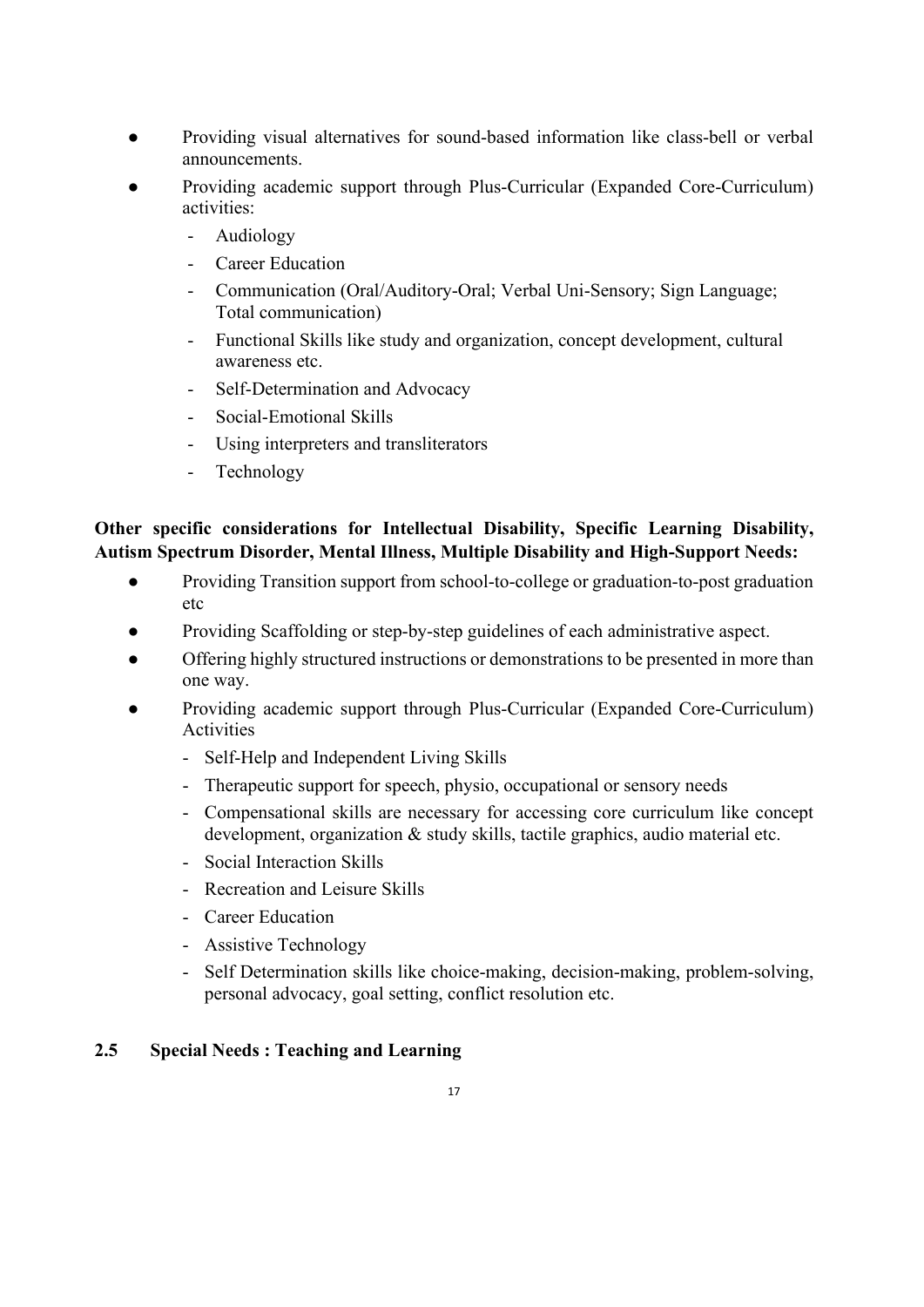Provision of support at all processes linked to learning and skill development, including:

- **Student Enrolment and Profile**
- Catering to Student Diversity
- Teaching-Learning Process
- Teacher Profile and Quality
- **Evaluation Process and Reforms**
- Student Performance and Learning Outcomes
- Student Satisfaction Survey
- Getting along with the Theory curriculum
- Getting along with Practical curriculum
- Availability of Accessible Learning Resources
- Assignments, Projects & Course Works
- Participating in learning programs of other Departments
- Participating in Campus Life Activities
- Participating in Competitions and Events
- Participating in Excursions and Tours
- Considerations during Holidays
- Library & Reading resources
- Digital accessibility

## **Some examples of support for Physical Disability-I**

- Use of note-takers and assistive technology
- Provide digital copies of the text (along with a complete list of accessible reference documents)
- Ensuring all off-desk activities are physically accessible or provide alternate assignment options.
- Including the students while forming study/ work groups.
- Giving extra time for assignments/presentations
- Modification in seating.

## **Some examples of support for Physical Disability-II**

- Extra time to reach the class, complete assignments/projects etc.
- Permission to audio/video record lectures
- Permission to briefly leave or move about during class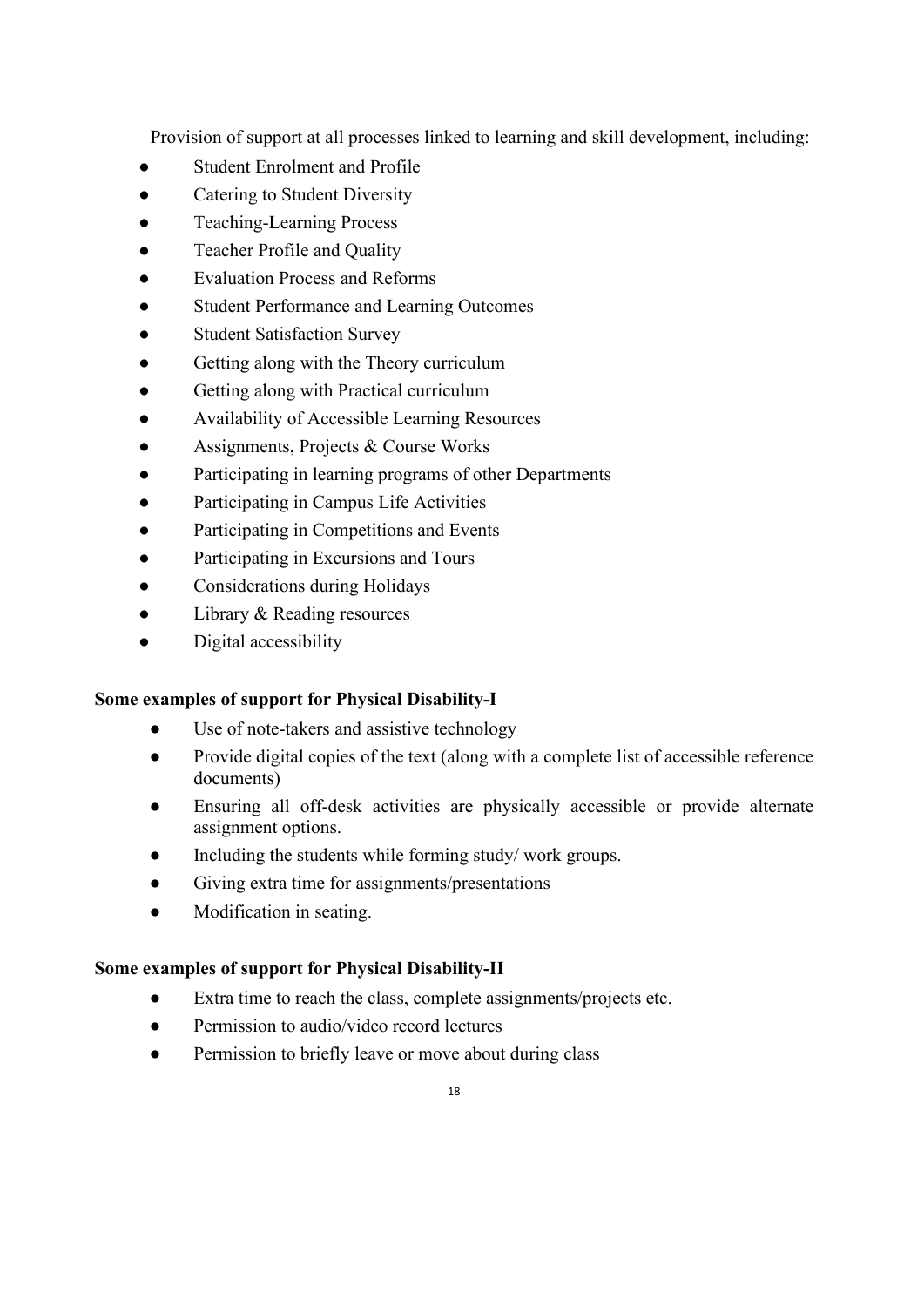● Giving multiple options to demonstrate learning (e.g. assignments that are writingbased, problem-based etc.)

## **Some examples of support for Visual Disabilities (Blindness & Low-Vision)**

- Allowing the student to determine the ideal sitting location to see, hear and if possible, touch the presented material.
- Assisting the student in labeling lab materials so that they are easily identifiable.
- Verbal description of class activity, such as when a show of hands is requested, stating how many hands were raised.
- Voice recorders, computers, slates, styluses for note-taking

# **Some examples of support for Hearing Disabilities (Deaf & Hard of Hearing)**

- Seating which allows a clear view of the instructor, interpreter and the board.
- Visual aids whenever possible, including captioned videos
- Access to word-processor, use of an interpreter for directions.
- Supplement with written instructions, assignments and directions.
- Providing unfamiliar vocabulary in written form, on the board, or in the handout.

# **Some examples of support for Speech & Language Disability**

- Permit time to speak without unsolicited aid in filling the gaps in their speech.
- Modification in assignments such as a one-to-one presentation or use of the computer with voice synthesizers.
- Alternative assignments for an oral class report
- Use of assistive devices and alternative communication methods

# **Some examples of support for Intellectual Disability, Specific Learning Disability & Autism Spectrum Disorder**

- Allow students to focus on parts of a topic /project; rather than the entire concept.
- Word processor with spell-check and/or voice output to provide auditory feedback
- Transition support during time-table
- Allow for choice in assignments
- Provide breaks during classes (if needed)

# **Some examples of support for Mental Illness**

- Preferential seating arrangement (near or door or at the back of classroom etc)
- Assistance with time-management and study skills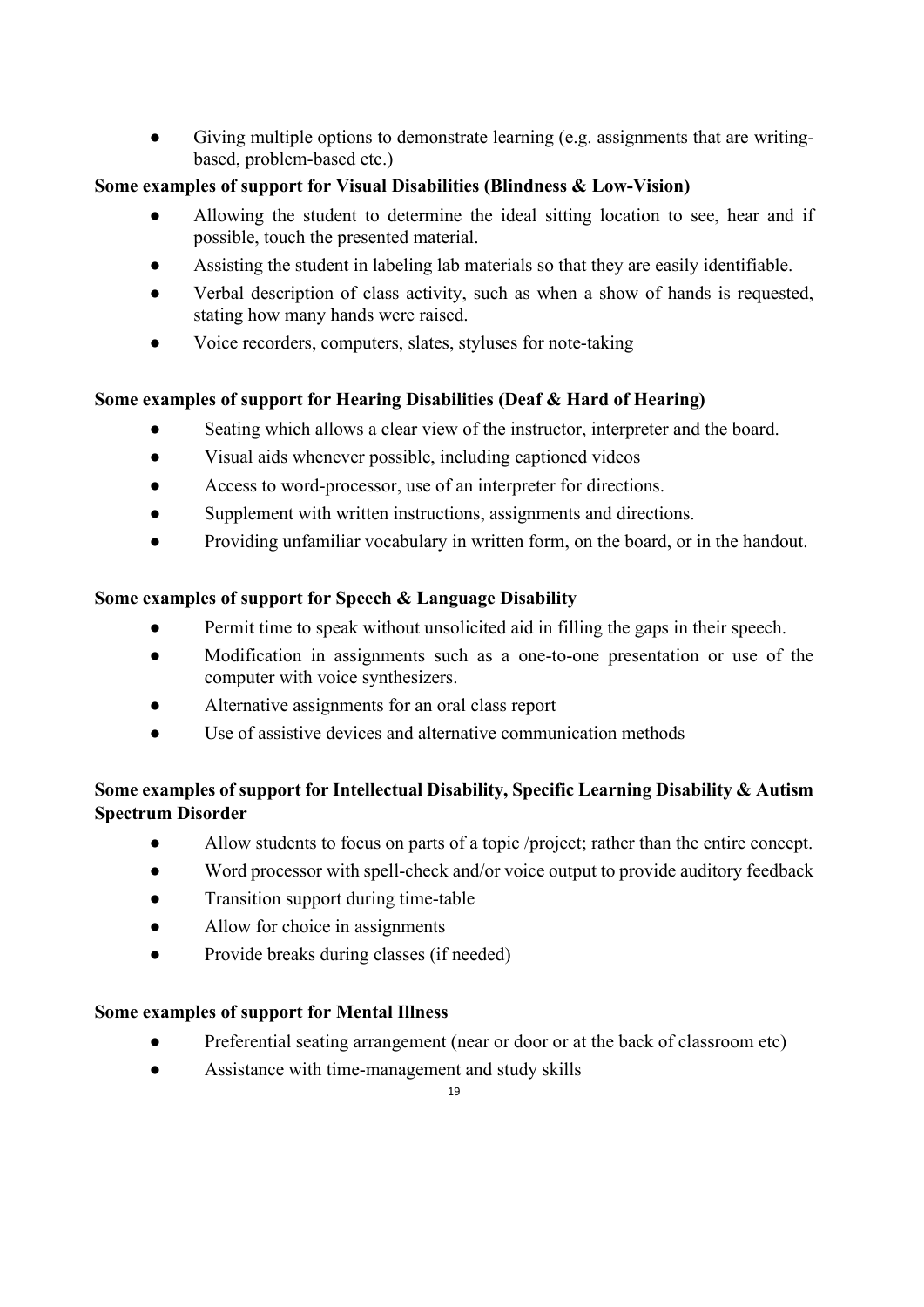- Pre-arranged or frequent breaks
- Personal and private feedback

# **Some examples of support for Chronic Neurological Conditions and Blood Disorders**

- Allow frequent breaks to go to drink water, washroom, medical room/take medicine during class.
- Allow occasional rest from curricular activities.
- Providing recorded lectures/course material
- Extreme care for hygiene and cleanliness

# **Some examples of support for Multiple Disability and High Support Needs**

- Scaffolding or step-by-step guidelines for each task/activity.
- Assistance in performing classroom and personal care activities.
- Support in classroom mobility and communication
- Sensitivity for challenges in concentration, distractibility, time management, cognitive abilities, social skills etc.

# **Some examples of support for Gender needs and Transgender Persons**

- Gender friendly classroom environment and transactions
- Develop positive self-concept and self-esteem among students.

# **2.6 Special Needs : Assessment, Examination and Evaluation**

Provision of specific need support at all academic procedures pertaining to continuous assessment and examination, including:

- Preparation for examinations;
- Availing additional coaching & training for competitive examinations;
- Continuous Support for examination and evaluation;
- Appearing examinations;
- Evaluation; and
- Access to results & related procedures of re-evaluation, re-totaling etc.

# **Some examples of support for sub-categories of Physical Disability – I & II**

Alternate test formats such as use of readers, written exams etc.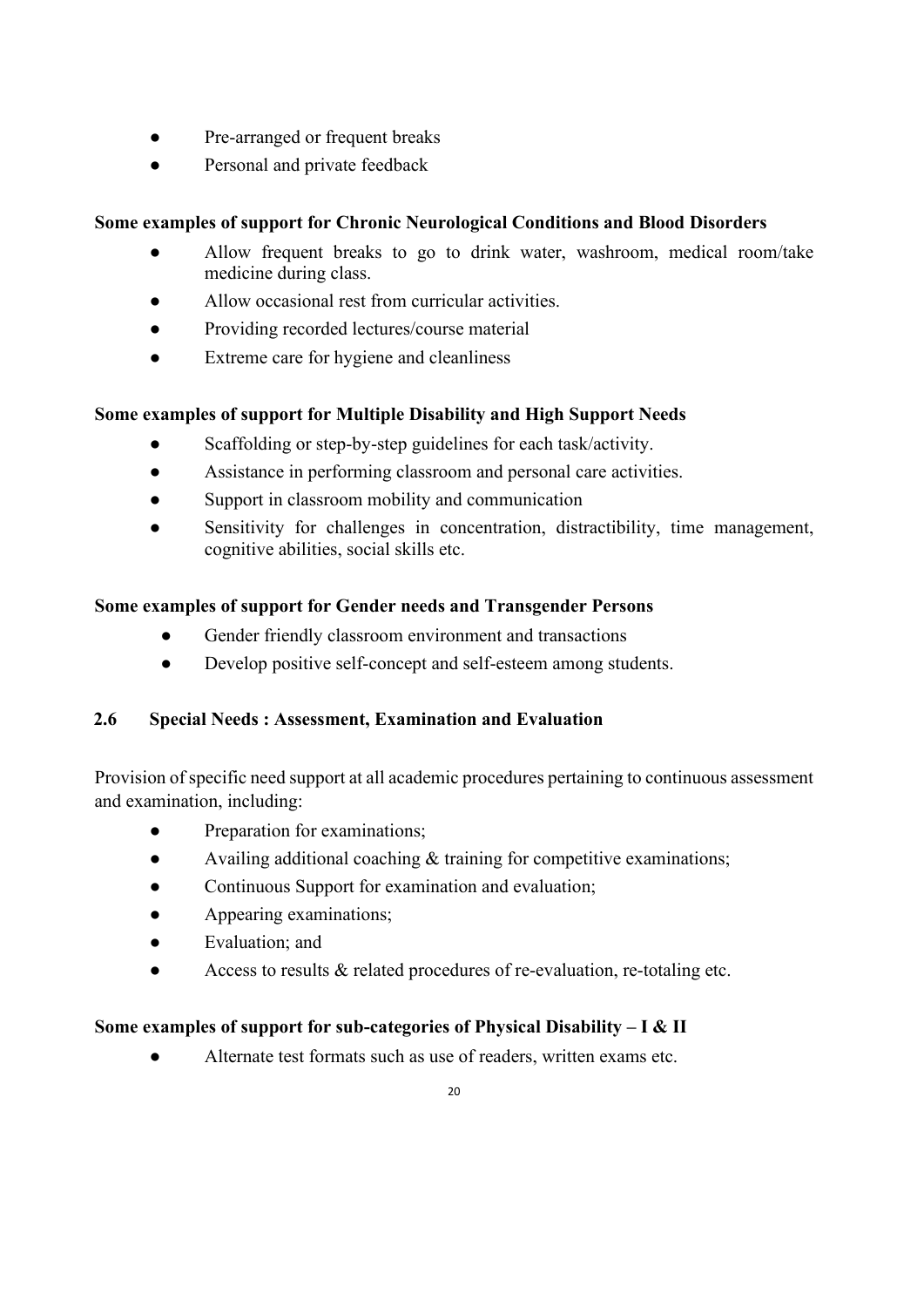- Use of scribe or speech-to-text software to record answers to an exam
- Extended time for examination
- Alternate test locations
- Use of computers/ aids/ devices during exams etc.

## **Some examples of support for Visual Disabilities (Blindness & Low-Vision)**

- Extra time for examination.
- Provision of braille/large-print question paper or alternate test formats such as audio, use of readers etc.
- Use of computer or assistive technology

## **Some examples of support for Hearing Disabilities (Deaf & Hard of Hearing) and Speech & Language Disability**

- Substitute oral exams/ viva etc with written or any other alternative modality.
- Providing an alternate non-verbal way for exam bell or announcements
- Allow use of hearing aids, cochlear implants and communication devices.
- Extra time for examination

# **Some examples of support for Intellectual Disability, Specific Learning Disability & Autism Spectrum Disorder, Multiple Disability and High Support Needs**

- Alternate modalities for examination and evaluation; or alternate/adapted question papers
- Quiet, distraction-free examination area
- Breaks during exam
- Exam given by page or by section
- Scaffolding or step-by-step guidelines for examination.

## **Some examples of support for Mental Illness**

- On-demand examinations
- Extended time for exams or breaks during exams.
- Quiet, distraction-free examination area
- Exams given by page or by section

## **Some examples of support for Chronic Neurological Conditions and Blood Disorders**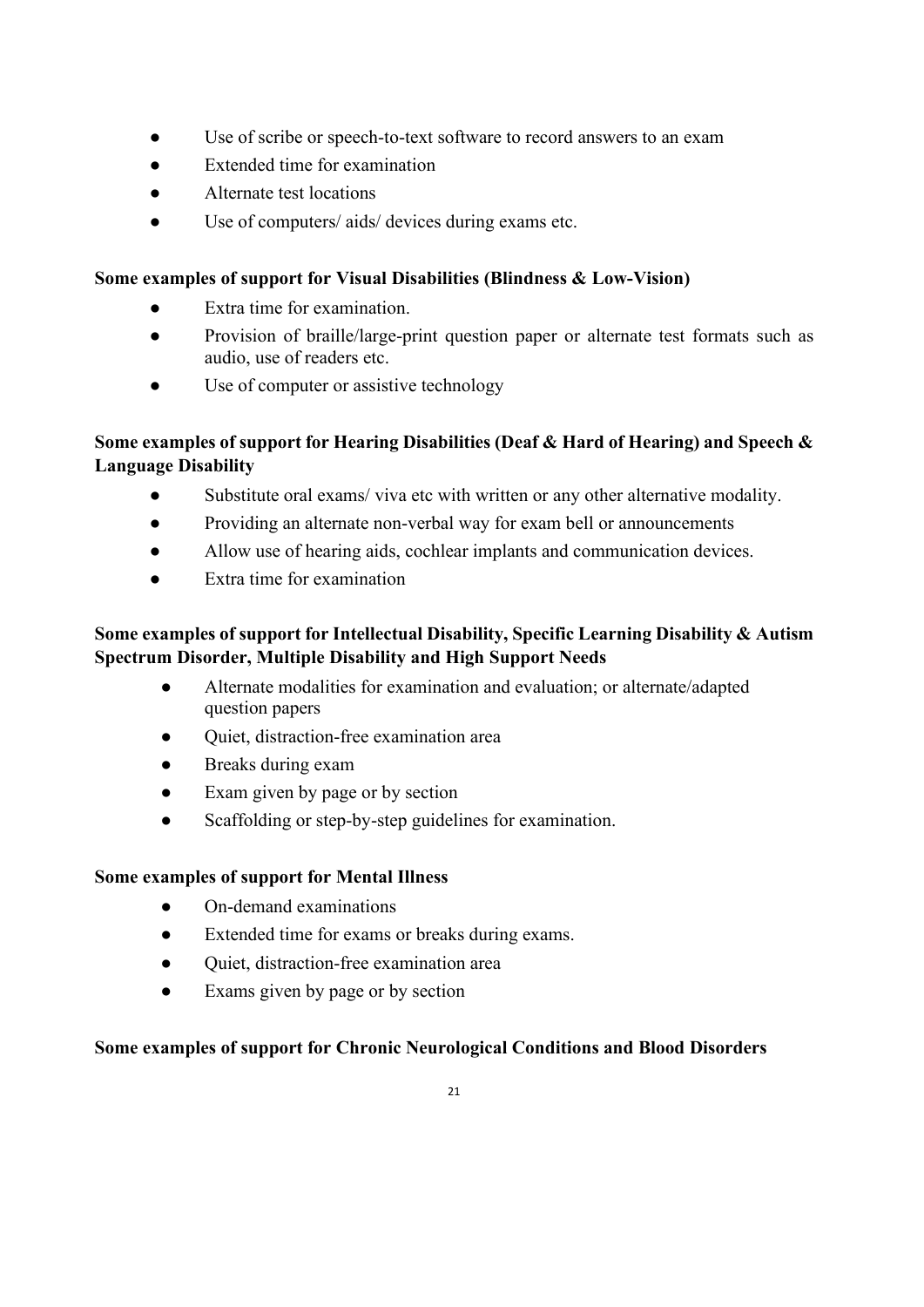- Extended time for exams
- Use of scribes
- Exam modifications eg. shorter exam duration, on-demand exams etc.
- Allow breaks during exams for washroom, taking medication, moving around etc.

# **2.7 Special Needs : Student Activities**

Provision of specific need support at major students' activities which will be conducted and facilitated by the student council, including Student Support and Progression; Campus Life; Student Participation and Activities; Alumni Support and Engagement; Peer Group Development; Campus Recruitment etc.

The student council must engage with the diverse group of students, and work closely towards accessibility considerations for:

- Promoting an environment conducive to educational and personal development
- Enhance communication between students, management and staff
- Promote friendship and respect among pupils
- Represent views and concerns of students
- Assist with induction and/or mentoring for the first year of study
- Contributing to the development of college policy etc.

# **2.8 Special Needs : Additional Considerations**

While modifications will always be necessary for some capacity for improving and ensuring accessibility; and it can only be improved if we listen openly to hear from the experiences of fresh applicants and persons with disabilities.

We must also update ourselves to learn from disability scholars on the latest research and best practices, and critically think about existing traditional processes and practices.

While a host of resources already exist for improving accessibility, that has been developed by the National Institutes, NCERT, NGOs, DPOs, State and Central level organizations, UGC etc; there is an urgent need for convergence to develop a comprehensive document.

Additionally, to ensure full and equal access to university programs and facilities, a holistic approach must include considerations for providing:

- Additional Health-Care Support
- Support for Remedial Education
- Support for Plus Curriculum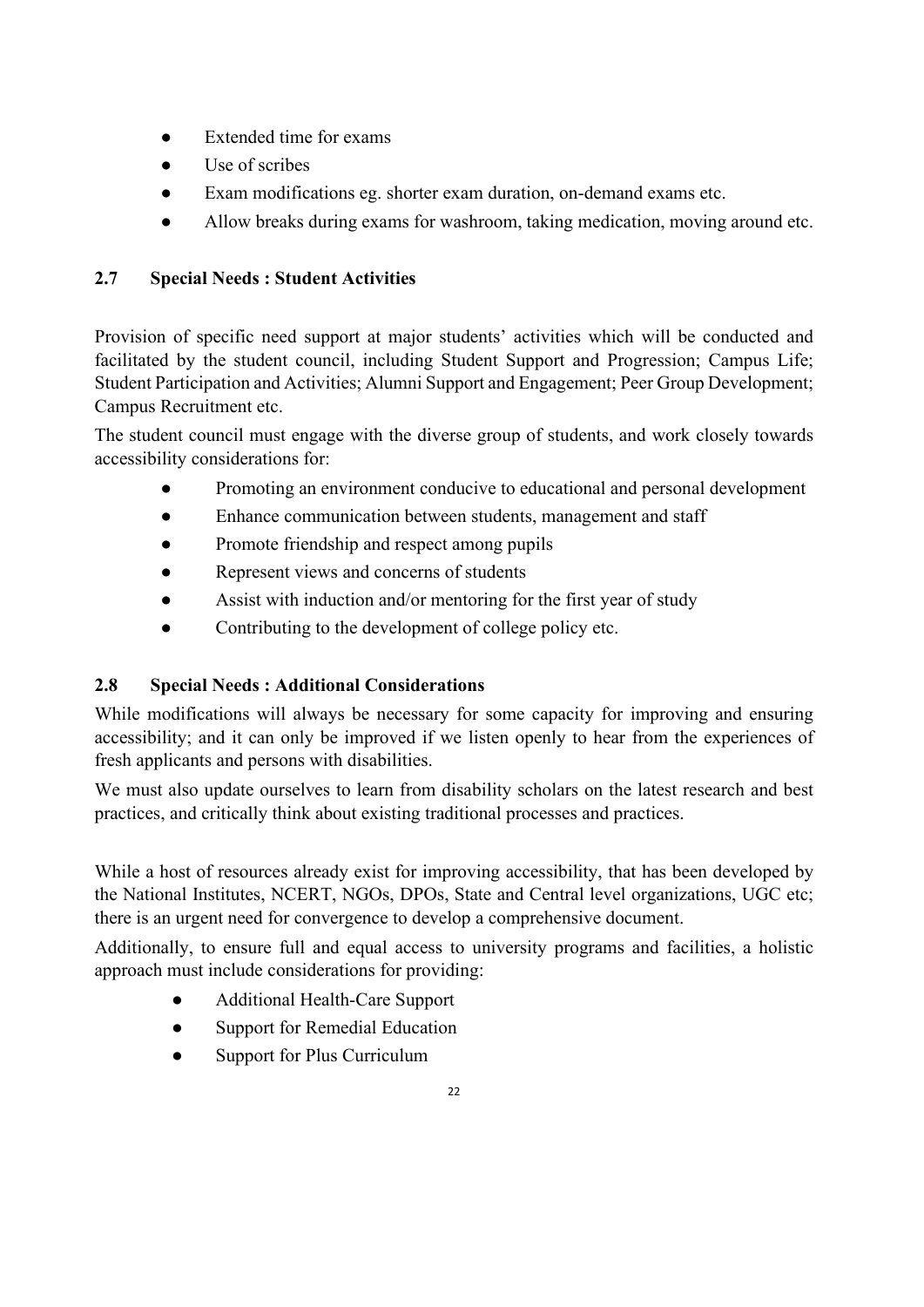- Therapeutic Support
- Mental Health Support
- Wellness Support
- Support during Pandemic and Disaster
- Access to online education
- Accessible web/video conferencing platforms that support assistive technologies etc.

Accessibility considerations must cover all aspects of assuring that persons with disabilities can participate and have the same choices as their typical peers. It must be ensured to remove any barrier that stops, impedes, prevents or causes difficulty for an individual to fully participate in all aspects of higher education. Considerations above will help design an environment that is free from architectural/physical; systemic/organizational, information/communication, attitudinal and technology barriers.

---------------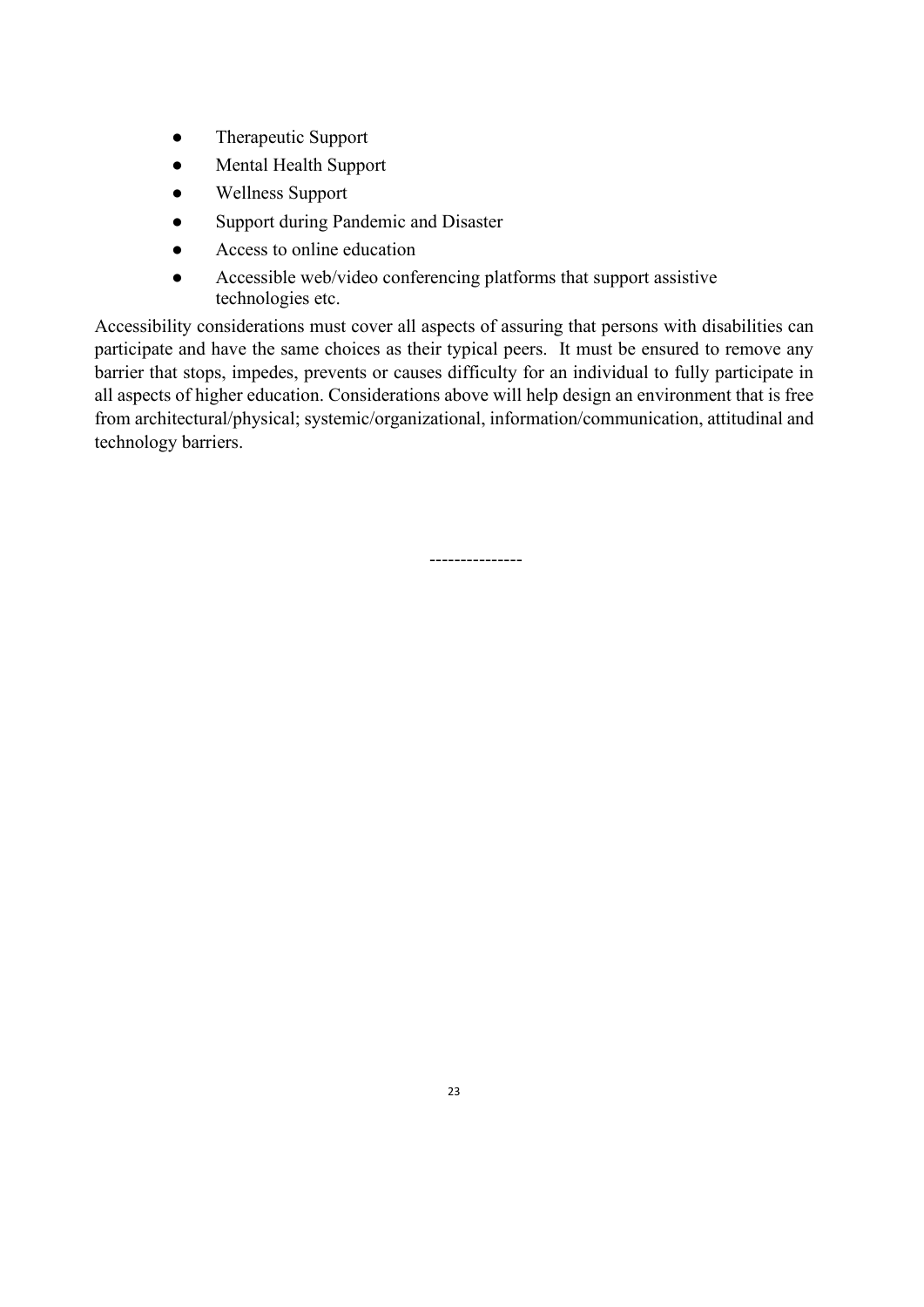# **Chapter 3**

# **Accessible Information, Communication and Learning Resources**

Access to information principally implies a focus to create and provide information for diverse purposes in higher education including moving to and around the campus, interacting with administrative systems, participating and engaging in learning activities and anything else that's considered part of a higher education environment. Information and Communication Technologies (ICTs) play a vital role in today's learning environments and in enhancing accessibility to information. As a guideline, it is recommended that all HEIs and universities shall strive to integrate the best possible ICTs and other means of communication to ensure access to information to diverse users including ones with visual and hearing impairments. This chapter shares further insights into various dimensions of accessibility provisions through ICTs for implementation across HEIs and universities across the nation.

### **3.1. Procurement Guidelines to Ensure ICT Accessibility**

Similar to the accessibility of the built environment, it is essential to ensure accessibility of information and communication technology infrastructure for full participation of persons with disabilities as employees or as students of higher education institutions and universities. For example, if the biometrics and software-based attendance system of the institution are not usable with speech or haptics output, then persons with blindness will not be able to mark their attendance.

Clause 16 and 17 (Chapter 3 on Education) and Article 42 on Access to Information and Communication Technology of the RPWD act make it mandatory for all establishments to make their environment including ICT infrastructure accessible for persons with disabilities.

Bureau of Indian Standards (BIS) has notified standards on ICT accessibility, namely IS 17802. These standards define what accessible ICT products and services mean. It is essential that all ICT products or services procured or created by institutions affiliated with the UGC adhere to these standards.

*For example*, if the institution hires services or creates its website, it must follow clauses related to the websites within the BIS standard and the conformance requirements of the standard (these conform to W3C Web Content Accessibility Guidelines Level AA). The ICT products and services would include websites, apps, learning management systems, office equipment, software, etc.

Similarly, the specifications drawn for inviting quotations or issuing tenders on ICT products and services such as computers, software, etc., would need to mention the clause adhering to the BIS standard ETSI ES 200 381-2 as provided under the IS 17802. In other words, the institution shall not purchase any ICT devices or services that are not usable by persons with disabilities.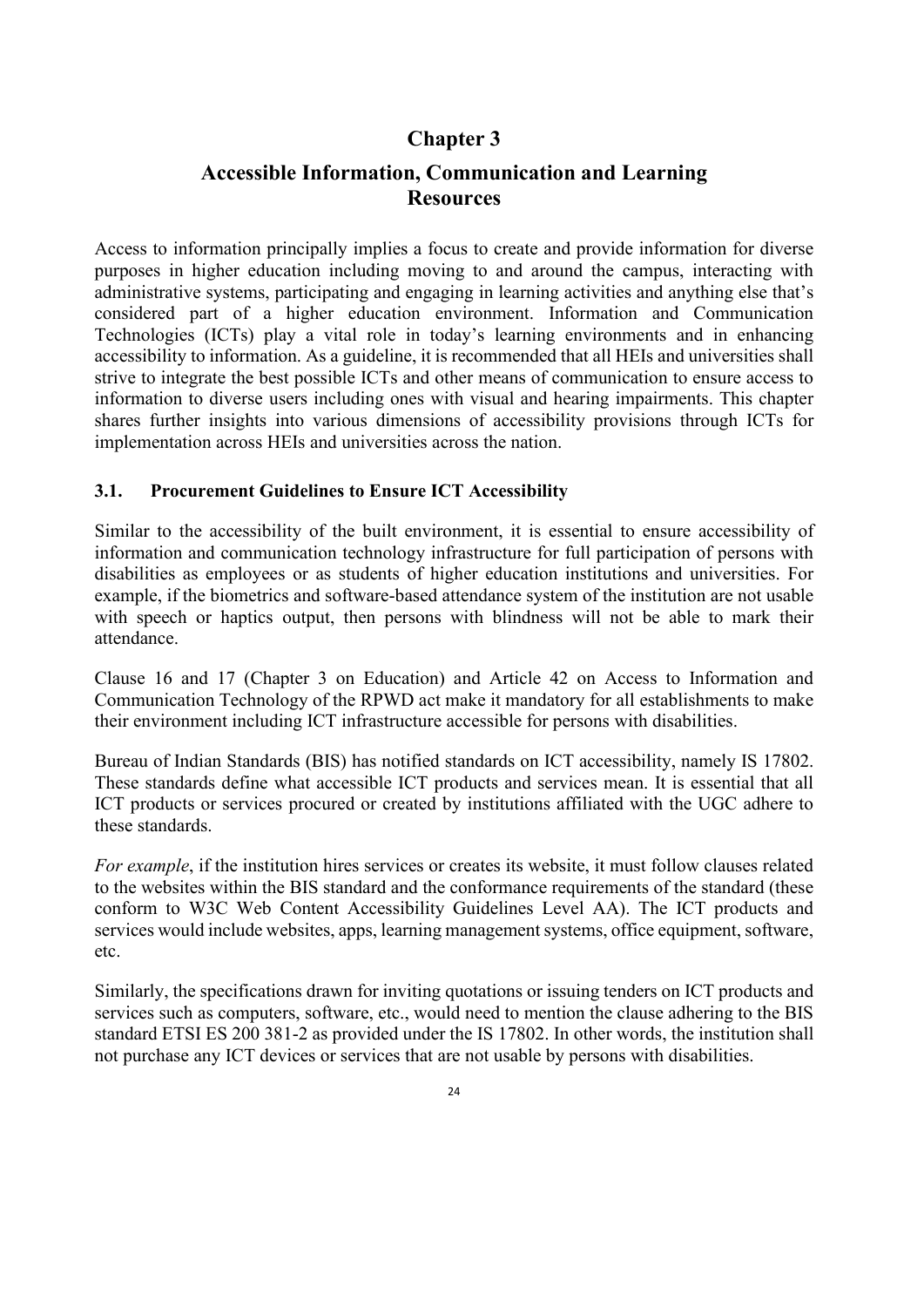### **3.2. Accessibility of instructional material and learning resources**

Instructional materials, written correspondence, circulars, or any other official documents need to be in a format readable and understandable by all, including by persons with disabilities. It is the responsibility of the institution that if the content in its original format is not accessible, then the same is converted to a format that is usable by persons with disabilities. Section 52(1)(zb) of the Indian Copyright Amendment Act (2012) allows for such conversion of the copyrighted materials without seeking prior permission of the copy-right owner.

### **3.2.1 Standards to be followed for digital content**

Institutions shall ensure that following the universal design principle, all e-content adheres to the e-content accessibility guidelines issued by the Department of Education, Government of India<sup>[1]</sup>.

For example, a scanned image of a document is not readable with screen reading software. Similarly, if an Indian language digital document is prepared using a font that does not comply with Unicode standards, then such document is also not accessible with Assistive Technologies. Therefore, it is essential that digital documents have editable text in fonts compliant to Unicode standards. For ease of reference, the table below provides a list of accessibility guidelines and their validation tools for different digital content formats:

| Content Type                                             | Standard                                                   | Validator                                |
|----------------------------------------------------------|------------------------------------------------------------|------------------------------------------|
| Microsoft Word Document                                  | Office<br>Guidelines                                       | Accessibility Word accessibility checker |
| <b>PDF</b>                                               | PDF-UA                                                     | PDF Accessibility checker                |
| <b>EPUB</b>                                              | <b>EPUB</b><br>Accessibility<br>Guidelines                 | ACE (Accessibility Checker<br>for EPUB)  |
| Web sites, Videos and apps                               | <b>WCAG</b><br>Accessibility Guidelines) or<br><b>GIGW</b> | (Web Content AXE, WAVE, Etc.             |
| Audio                                                    | <b>DAISY</b>                                               | <b>DAISY Validator</b>                   |
| Fonts for Indian languages in Unicode<br>all above types |                                                            |                                          |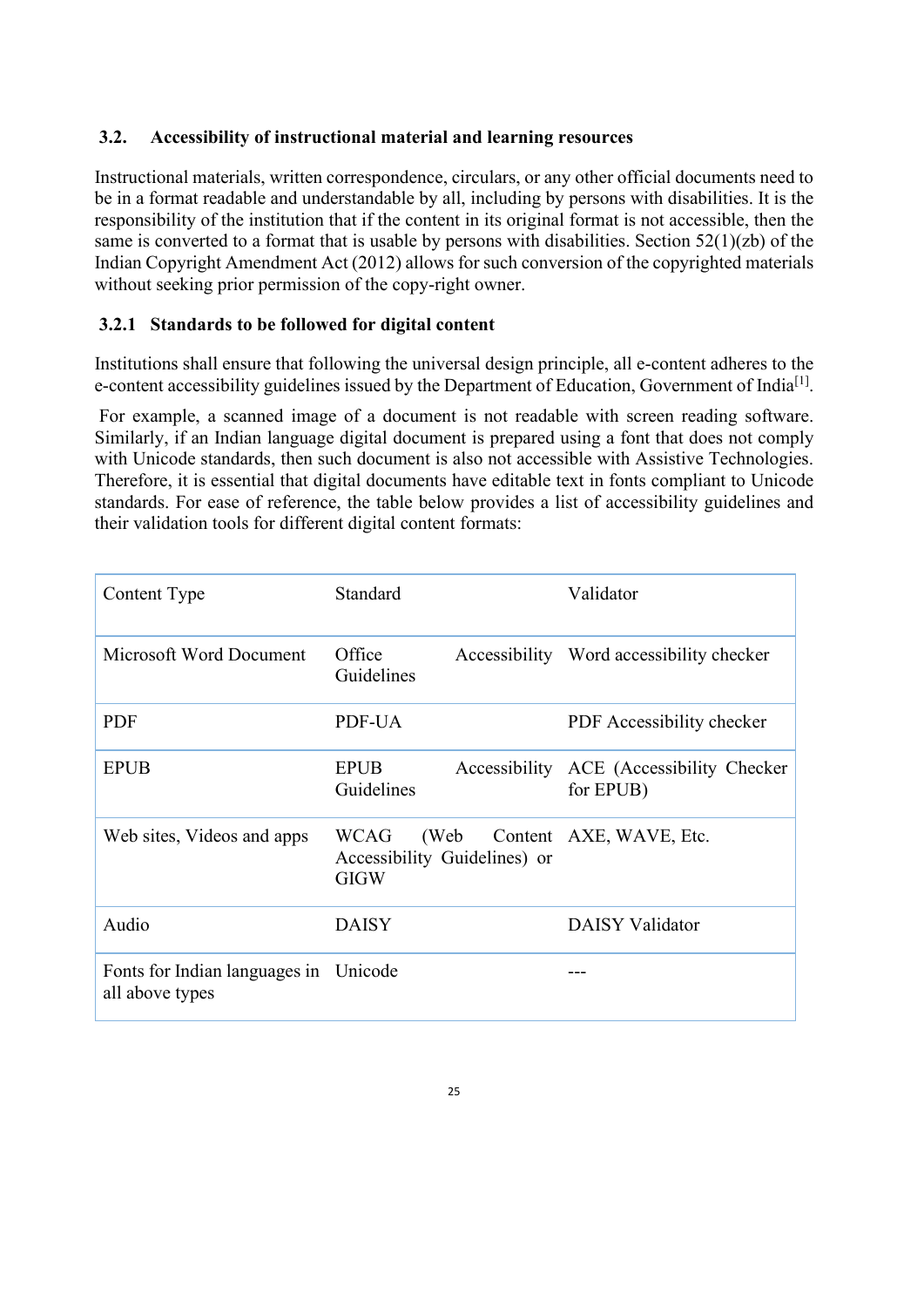### **3.2.2 Content to Be Born Accessible**

It is not possible to recreate and republish all digital content in accessible formats after first creating inaccessible versions of it. Thus, it is essential to follow e-content guidelines right at the stage of creation of any digital content by the institution, including for creating handouts, correspondence, instructional materials, question papers, and any other documents and publications. This saves duplication of effort and resources. At the same time, Digital content adhering to the e-content accessibility guidelines provides a rich reading experience for everyone, not just for persons with disabilities.

For this purpose:

- Organize awareness events and training for content producers and publication divisions
- Issue clear guidelines for content creators regarding accessibility practices
- Ensure accessibility guidelines form part of all processes drawn for content creation and production

### **3.2.3 Service to convert instructional materials into an accessible format**

Instructional materials such as prescribed books, recommended readings, books suggested by faculty to their students or the handouts provided by them, etc. need to be in a format that persons with disabilities could read themselves. It is the responsibility of the institution to convert the instructional materials into accessible format if the original format of the materials is not accessible. For example, hard copy print books or photocopied materials are not readable by persons with blindness, low vision, dyslexia, etc. If such learners are in the classroom, then institutions need to provide a service to make all required instructional materials in accessible formats such as accessible EPUB, braille, large print, audio, easy to read, plain language, and sign language, etc. Choice of the format would depend not only on the disability but also on the availability of assistive technology or skill level of persons who need such accessible materials or the choice of learners with disabilities.

*Note:* If instructional materials are converted to the accessible digital format described above, then the same can be delivered in multiple formats such as braille, audio, or large print as per the requirements of the persons with disabilities. Thus, in most cases, providing instructional materials in accessible format involves the conversion of hard copy materials into accessible digital format.

It is also preferable that persons with disabilities are provided with assistive technology such as computer/smart phone with screen reading software, refreshable braille display, DAISY player, etc. so that institutions can focus on the conversion of materials in accessible digital format. This digital document will then become audio, braille, or large print on the device of the person with disability. For example, if a person with blindness needs his/her materials in braille, then, it would be preferable to provide such students with a refreshable braille display along with the digital text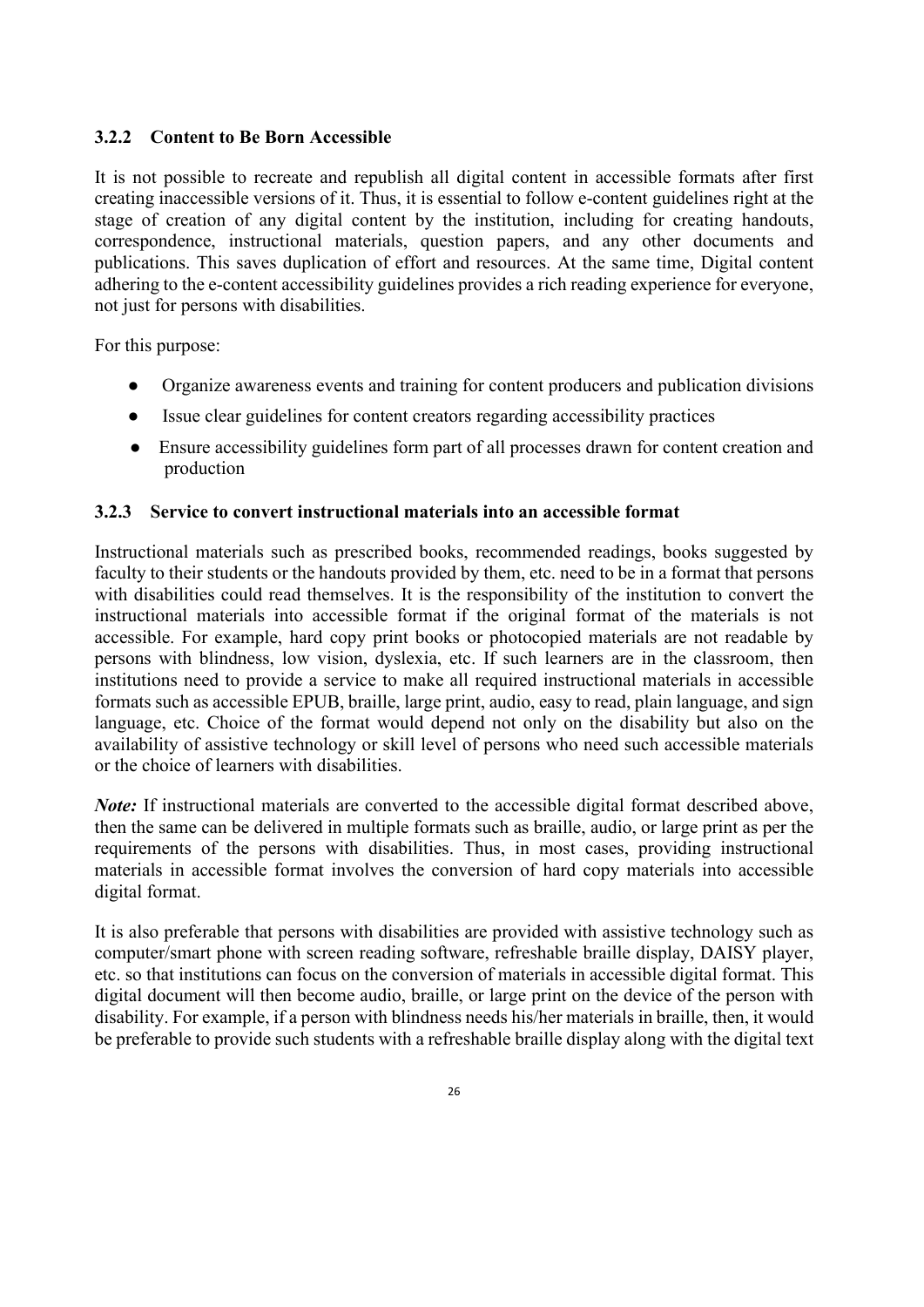readable on it. Similarly, for persons with hearing disabilities, the material should be provided through sign language or evolving technologies for Indian sign language translation.

Suggested workflow for institutions is:

- 1. Faculty and students with disabilities determine required instructional materials in an accessible format
- 2. Requirement is given to the designated person of the institution
- 3. Designated person organizes accessible format copy of the instructional material through
	- a. Searching resources of accessible format books and if not available in an accessible format already, then:
	- b. Get material converted to accessible format through book conversion facility within the institution or
	- c. Get the book converted through external resources such as conversion companies or NGOs providing such services on paid or voluntary contributions.
	- d. Upload the accessible book on Sugamya Pustakalaya (national repository of accessible format books)
	- e. Deliver the book in the desired format to persons with disabilities or inform them that their book has been made available on Sugamya Pustakalaya from where they can download the book.

### **3.2.4. Sugamya Pustakalaya (powered by TCS Access Infinity):**

Sugamya Pustakalaya is a shared online library of accessible format books created jointly by the Government of India and Non-government organizations. It can be accessed online through **www.sugamyapustakalaya.in.** The key objective of this online repository of accessible format books is to avoid duplication of conversion of books in an accessible format. Conversion of instructional materials in accessible format needs a lot of financial and human resources. Instructional materials required in one institution would be useful for many institutions all across the country. When there is a need for any book in an accessible format, institutions need to search for the book on Sugamya Pustakalaya. If the book is not available there, then only the conversion of the book in accessible format should be done and then uploaded on Sugamya Pustakalaya to add the same to the national collection.

Sugamya Pustakalaya has been created as a secure distribution system of accessible format materials produced under copyright exception for persons with print disabilities. It is part of the ABC global book service created by the World Intellectual property Organisation (WIPO) – the UN agency administering the Marrakesh Treaty. The service enables the international exchange of accessible format books under copyright exceptions. Sugamya Pustakalaya is capable of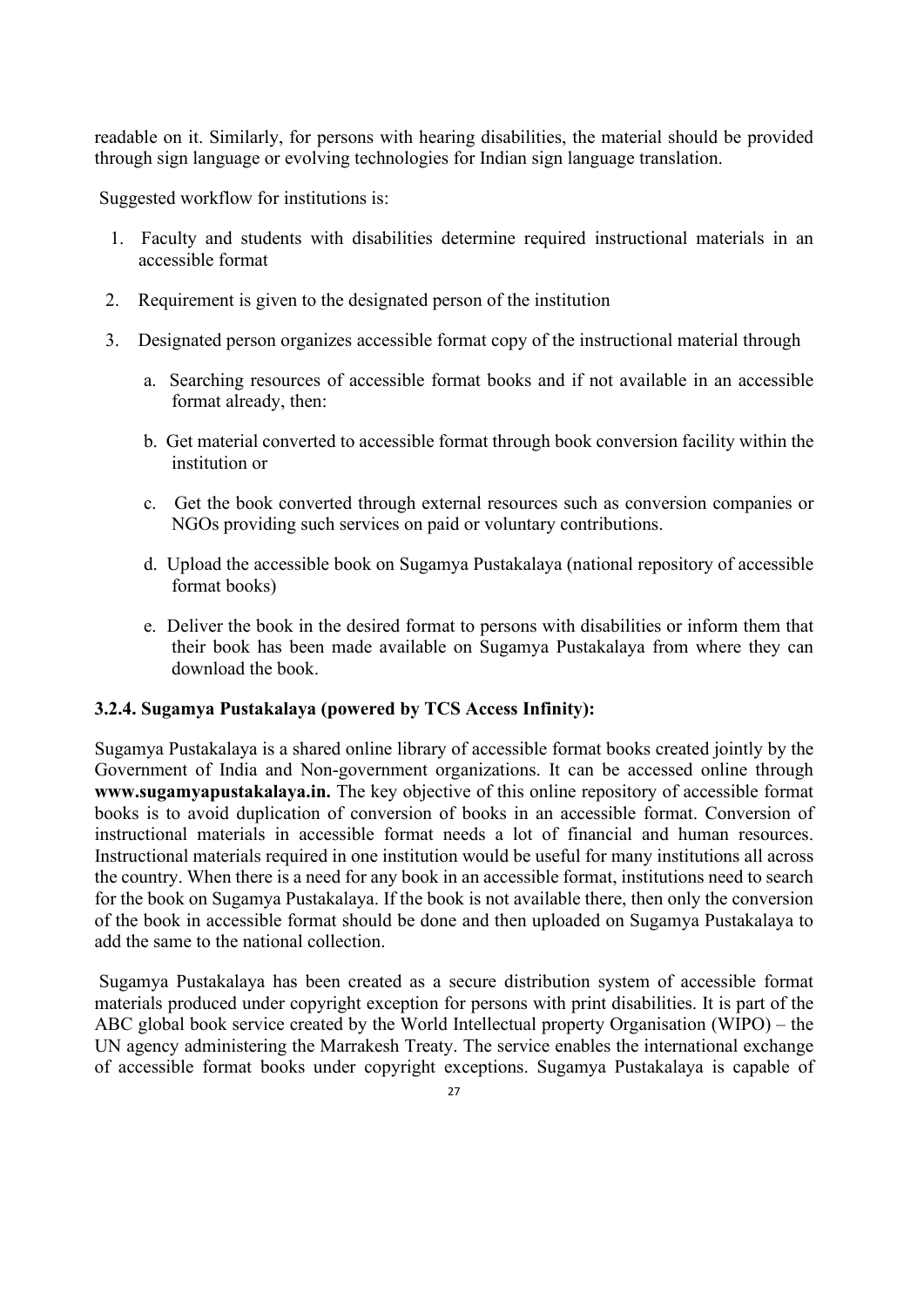delivering books directly on assistive technology devices such as computers, smartphones, and DAISY players.

Thus, institutions are required to:

- Subscribe to Sugamya Pustakalaya
- · Upload instructional materials and books converted to accessible format on it
- · Provide membership of it to all students and faculty with print disabilities

## **3.3 Assistive Technologies for Diverse Needs**

Assistive Technology plays an important role in overcoming limitations caused by disability, especially in education. For example, a computer loaded with screen reading software enables students with blindness to read and write independently in the same format or mainstream script as everyone else, making them independent for all their reading and writing needs.

As part of reasonable accommodation, the institution must ensure that every student or faculty or employee with a disability associated with them is provided the Assistive Technology required by them. The device must be accompanied with appropriate training so that they can fully utilize the Assistive Technology devices. Where relevant this must be accompanied by awarenessraising activities and sensitization programmes for different stakeholders such as teachers, family members etc. so that they are made aware of the usefulness of these solutions and the changes are sustainable and long-term. It is also essential to create awareness about the latest developments in the field of Assistive Technology solutions so that associated persons with disabilities can take full benefit of these solutions and acquire skills to use them for furthering their quality education and livelihood prospects.

For this, institutions of higher education shall:

- A. Organise at least one awareness and orientation seminar or workshop per year on the latest Assistive Technology solutions relevant for quality education and livelihood prospects.
- B. Create or associate with Assistive Technology resource centers where persons with disabilities could experience and choose appropriate Assistive Technology solutions with the help of Assistive Technology experts.
- C. Provide appropriate Assistive Technology devices to the associated persons with disabilities at subsidized rates or free of cost.
- D. Organise training for persons with disabilities to use Assistive Technology solutions
- E. Organise awareness and orientation events for the teachers and family members of persons with disabilities about Assistive Technology solutions so that capabilities developed through these solutions could be fully utilized and made part of teaching and learning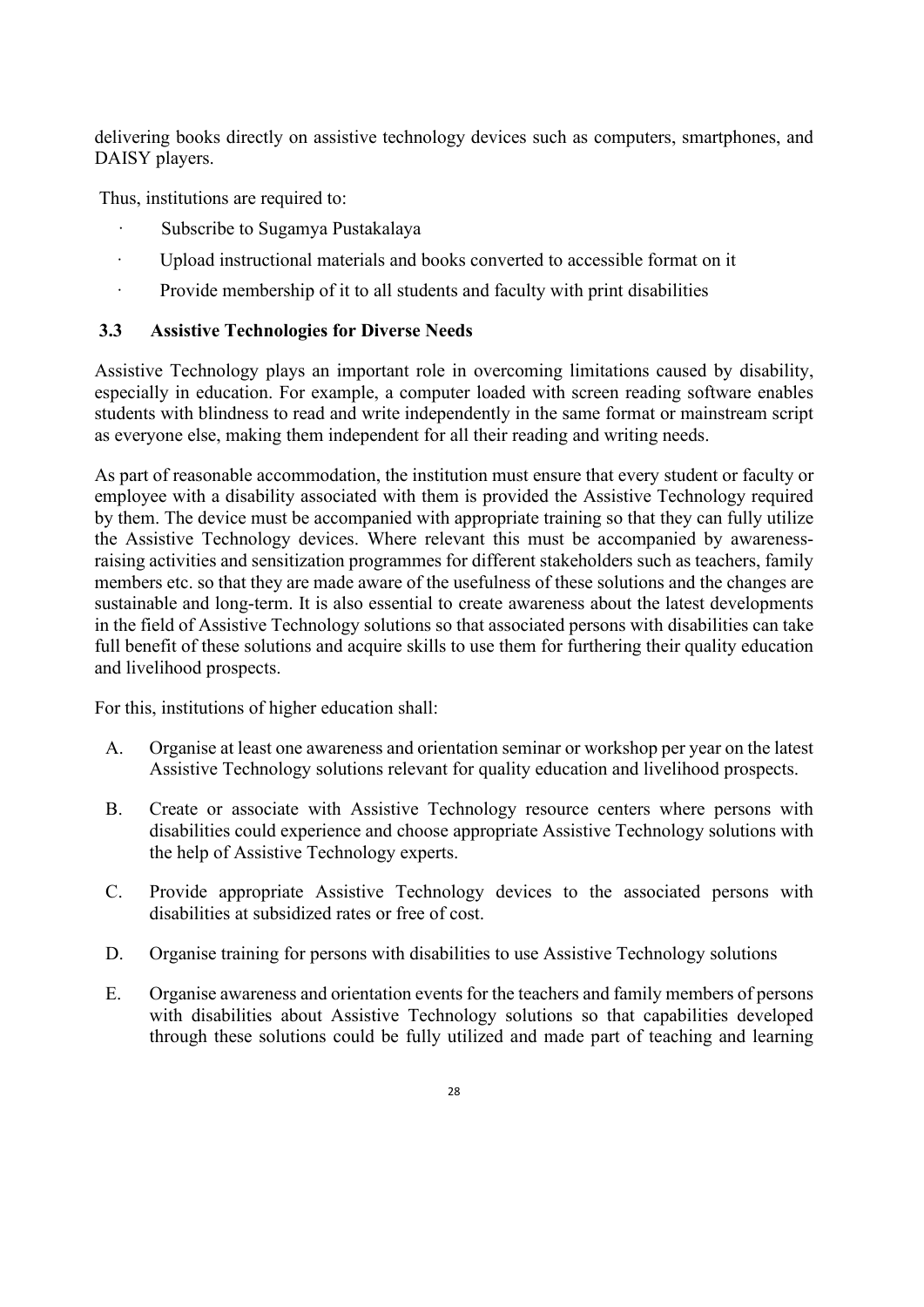methodologies. For example events for teachers, students with disabilities, and their peers on how to create accessible formats of documents.

- F. UGC would maintain a suggestive list of Assistive Technology solutions that may be provided under the subsidy scheme to persons with disabilities. A specific scheme may be formulated for this purpose.
- G. Work with persons with disabilities to provide the best service at their visit, consult local communities and empaneled vendors to integrate assistive technology into their usage to meet the requirement of a varied range of disabilities.
- [1] [https://www.education.gov.in/sites/upload\\_files/mhrd/files/CWSN\\_E-Content\\_guidelines.pdf](https://www.education.gov.in/sites/upload_files/mhrd/files/CWSN_E-Content_guidelines.pdf)

-----------------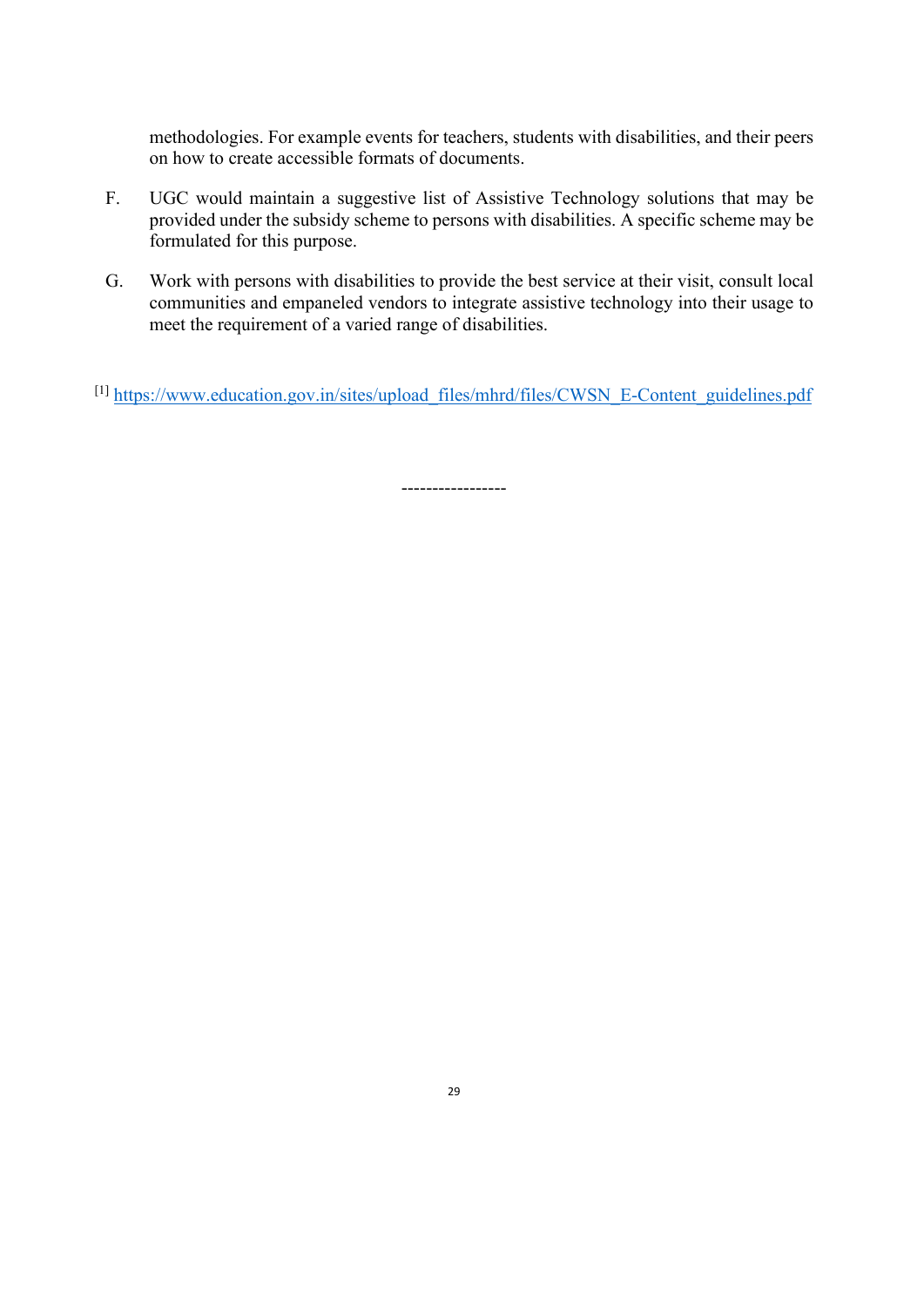# **Chapter 4**

# **Inclusive Mobility Infrastructure**

Mobility is critical to all forms of life including education. It is therefore extremely relevant and important to enhance accessibility to HEIs through inclusive mobility infrastructures keeping in view mobility to, from and in HEIs.. This includes physical infrastructure for mobility like streets, kerbs, side walks, etc. along with para transit systems that a campus provides for mobility on it's premises.

All HEIs should get a mobility audit survey conducted of the campus to identify the needs of accessibility sustainable mobility infrastructure for the diversity of students and staff and prepare a 'mobility action plan' to implement the same in a time-bound manner.

# **4.1 Mobility to Campuses of HEIs (Public Transit Systems)**

The absence of reliable and accessible mobility options to and from the Higher Educational Institutions can be a huge barrier for enrolment and retention of students with disabilities but also staff with disabilities in the higher education system. The HEIs should network with the public transport agency to provide sustainable and accessible public transport facilities to the HEIs campus and back. These public transport means should respect the travel passes /concessional students passes provided by the Central or State governments. . Until accessible public transport facilities have been organized, the HEIs should provide suitable accessible transport for attending the HEIs to persons with disabilities. The accessible vehicles so provided may be either low floor or with lift facilities and shall have wheelchair restraint systems for enhanced safety.

# **4.2 First to Last Mile Mobility / Connectivity on Campus through Mobility conveniences and accessible mode of transport**

The HEIs should provide wheelchair-accessible battery-run shuttle service vehicles to specific destinations to enhance connectivity to and within the campus such as from the hostels to the classrooms/ libraries for persons with disabilities. The personal mobility for persons with disabilities could also be enhanced by offering need-based personal mobility devices such as wheelchairs, battery-run adaptations to wheelchairs, or adapted scooters by utilizing the existing government schemes or by introducing new schemes at the level of HEIs. While assessing the needs, persons with disabilities shall be consulted for their preference and suitability of the mobility device.

# **4.3 Street infrastructure within HEI campuses**

4.3.1 The HEI campus must develop street infrastructure with accessible pedestrian pathways that are at least 1800 wide for two-way movement. The pathways should be continuous without breaks and have a firm, level, and non-slip surface and be well lit for use in low light conditions. Level crossings, traffic calming measures at appropriate junctions, accessible bollards, tactile pathways, appropriate seating heights in street furniture and a whole range of elements of mobility infrastructure needs to adhere to various relevant codes including Harmonised Guidelines &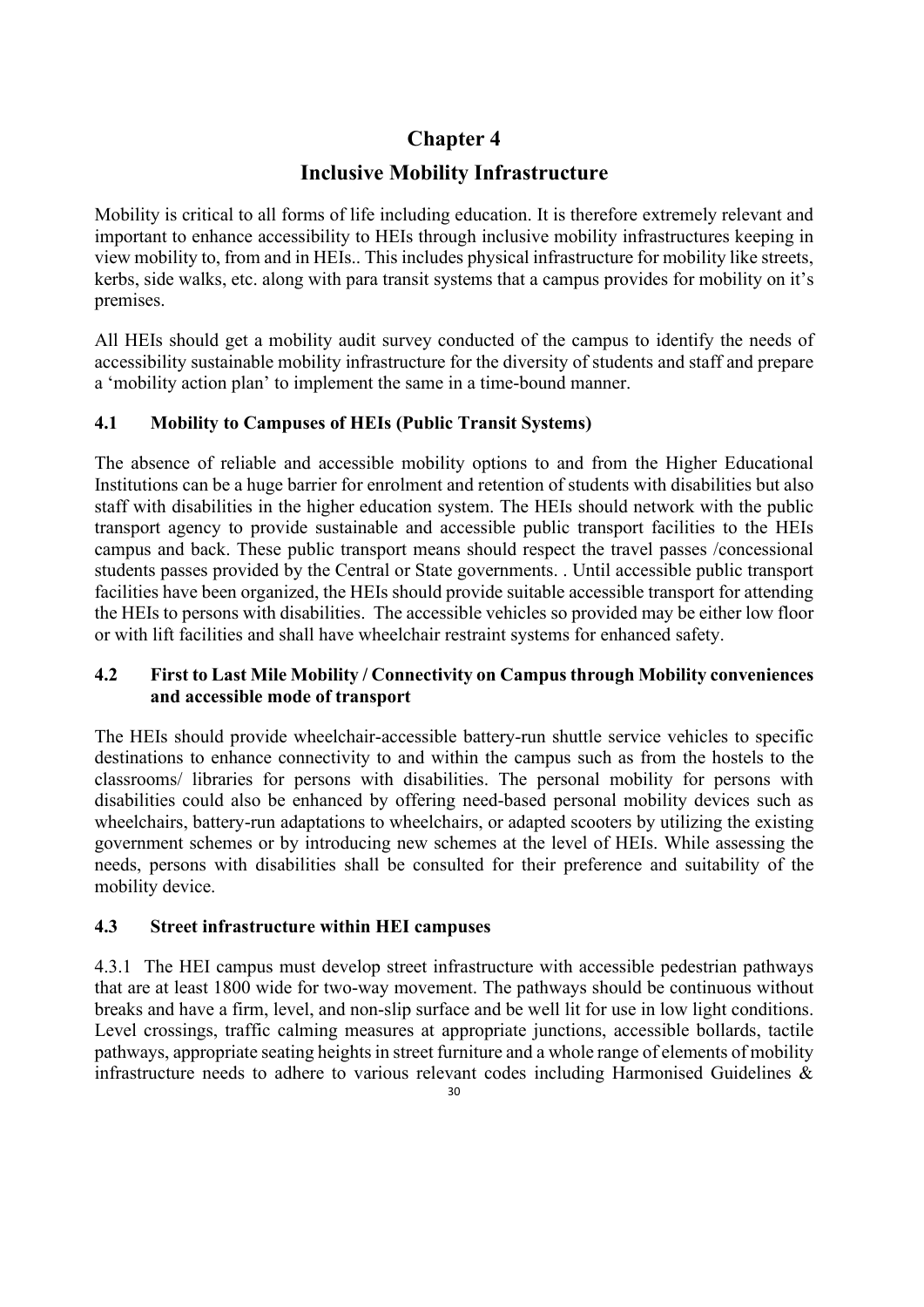Standards for Universal Accessibility in India, 2021 issued by Ministry of Housing and Urban Affairs, Govt. of India.

4.3.2 There should be accessible seating facilities provided along the street in the campus every 30 meters that don't block the pedestrian access facility. Enhancing walkability and making walkways wheelchair friendly is highly recommended as a priority for all HEIs. Not only this shall promote higher accessibility, but also advances measures for environmental sustainability. It is therefore important that street and mobility infrastructures are well designed, regularly monitored and maintained, audited for accessibility to ensure inclusive mobility for all. Where feasible, mobility alternatives such as cycling and related infrastructure such as bike-sharing systems should also be developed in the HEI campus. Similarly, parking spaces including accessible parking spaces for cars and adapted vehicles should be earmarked near all important buildings expecting students and staff with disabilities.

4.3.3 Accessible Drop off and boarding points should be provided on the campus where users can safely board and deboard the public / HEIs transport options near the facilities, units, or departments. Besides above, accessible parking provisions for adapted scooters or other mobility devices of persons with disabilities and creation of reserved car and two wheeler parking be adopted across all HEIs.

4.3.4 Further details for various elements of accessible street infrastructure like kerbs, kerb ramps, street furniture, tactile pathways etc. may be referred from the Harmonised Guidelines & Standards for Universal Accessibility in India, 2021 issued by Ministry of Housing and Urban Affairs, Govt. of India.

### **4.4 GPS Mapping or Bluetooth beacon-based technologies to enhance orientation in the campus**

While an allocentric understanding of the environment is aided by constructing tactile and visual maps and by walking through the environment, accessible GPS mapping is a wonderful means to develop and reinforce an allocentric perspective and aid in easy mobility and orientation of persons with disabilities particularly those with vision disabilities within the HEI campus.

The HEIs should enhance the accessibility of the campus by GPS mapping or using Bluetooth beacon-based technologies so that persons with disabilities can locate different departments, buildings, services, etc. through the use of technology.

### **4.5 Signage and Wayfinding**

HEIs need to strengthen the infrastructure for accessible information through appropriate wayfinding systems across the campuses. For better orientation within the campus, accessible signages – informative and directional should be provided. Visual and Tactile Maps should be provided to enhance way finding within the campus and buildings. Raised kerbs or tactile pavers should be installed along with the pathways to guide users with vision disabilities for improved outdoor navigation in a holistic way. Electronic and Digital Signage Systems that emit sound and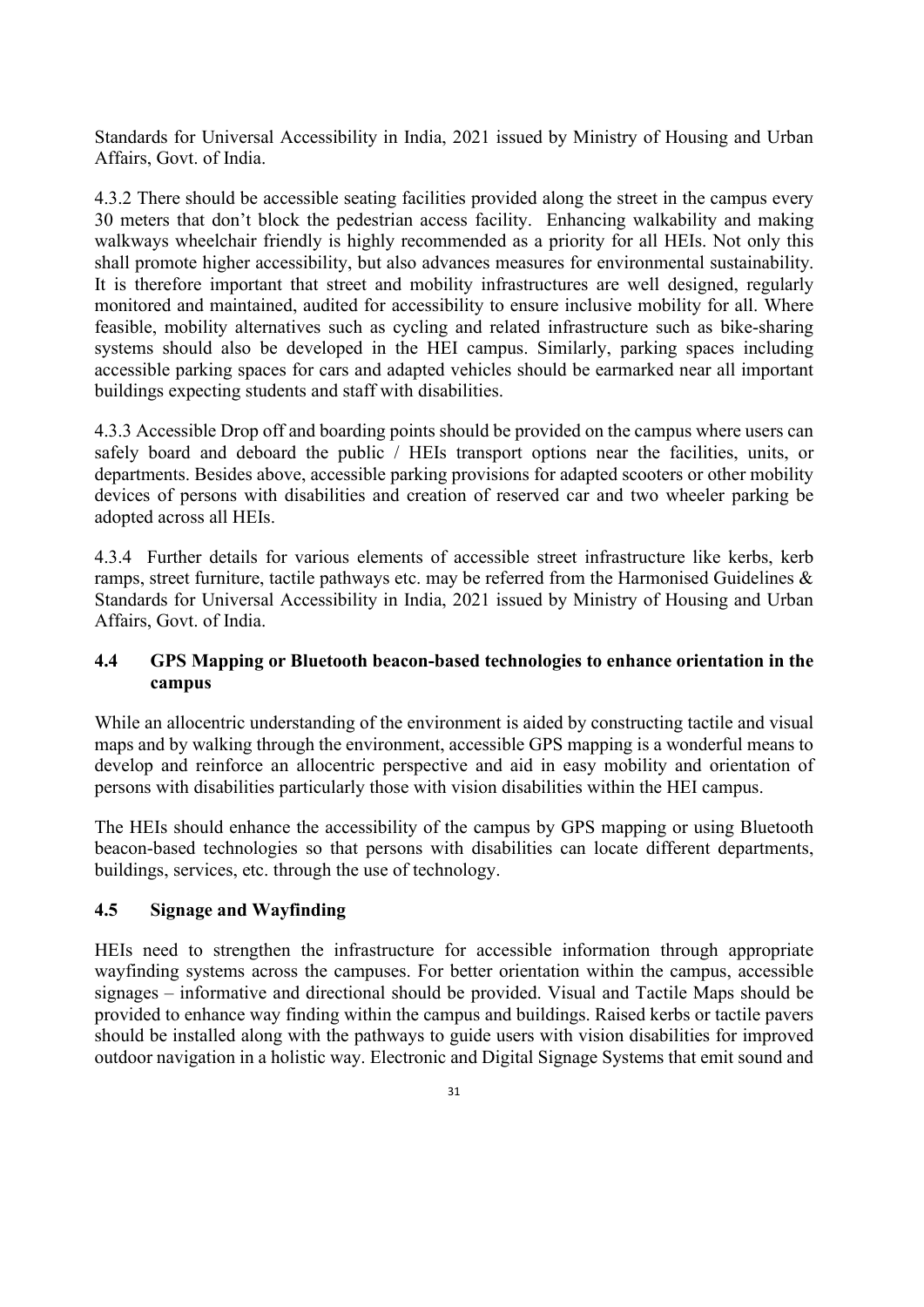provide a good colour contrast are also increasingly used to enhance accessibility for the diversity of users. Font typesize of text, and illumination levels should comply with approved accessibility standards (Refer Chapter 5 Harmonised Guidelines & Standards for Universal Accessibility in India, 2021)

## **4.6 Provision of Repair/Maintenance of Mobility infrastructure and devices**

The HEIs should make provisions for constant upkeep and maintenance of mobility infrastructure created and mobility devices given to persons with disabilities, through annual maintenance programs. Repair Counters can be established for smaller repairs that do not require replacements and in that case, an alternate device be provided to the persons with disabilities to continue to take part in the campus activities. Persons with disabilities should also be given prior training to use the devices and equipment.

-----------------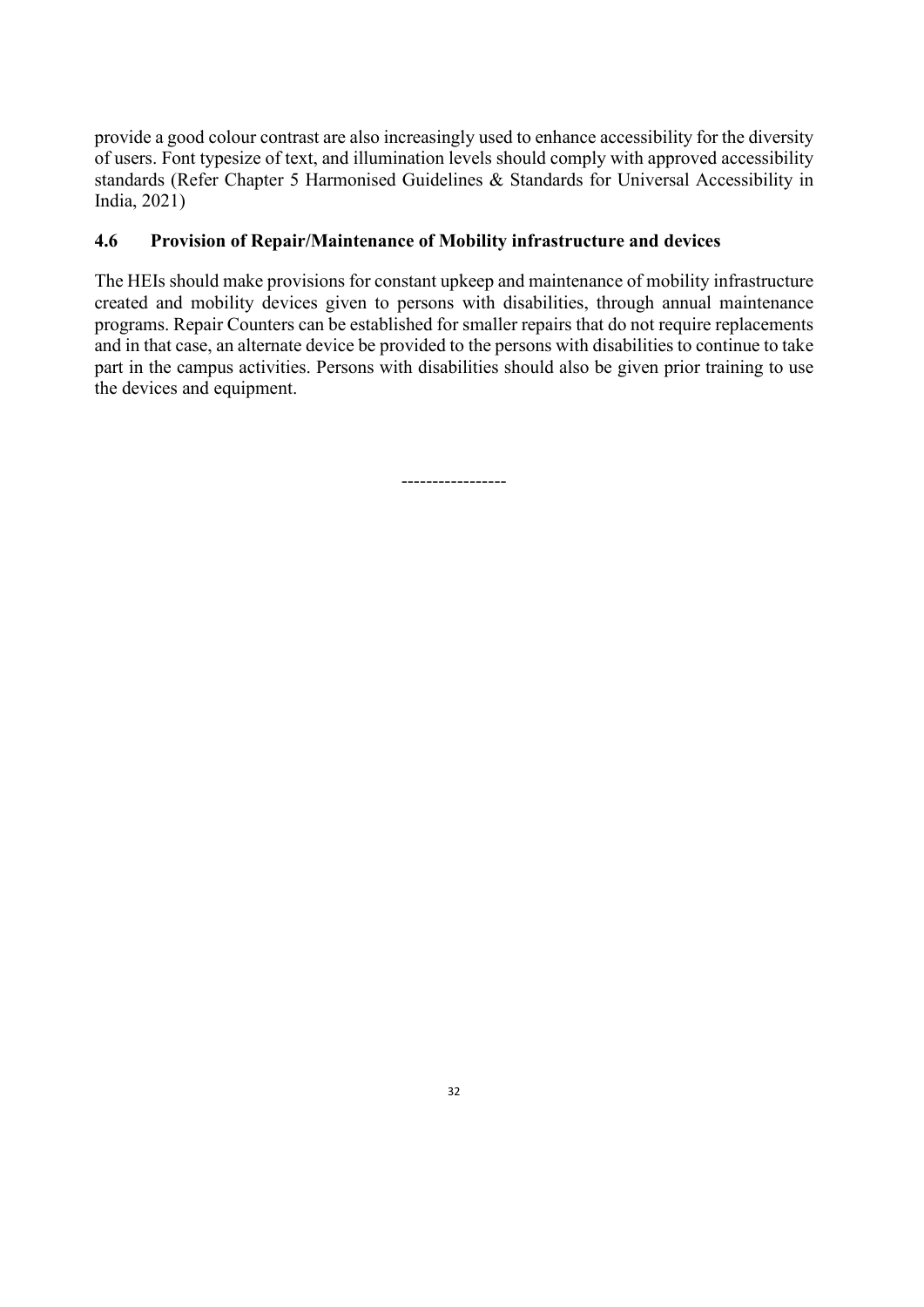# **Chapter 5**

# **Universal Accessibility in Built Infrastructure**

Higher Education Institutes and universities require to not only envision but also ensure the idea of universal accessibility implemented in all campuses in a time bound manner across it's entirety. Each campus of HEI or a university under future planning shall ensure strict compliance to accessibility norms as issued from time to time by the Government with a spirit of creating best practices of inclusive infrastructure on each campus. For all existing campuses, it isrecommended to get them evaluated for accessibility through proper access audits carried out by competent access auditors leading to an action plan of implementing accessibility in various aspects of built infrastructure of HEIs. Eventually, a proper certification of "accessibility for persons with disabilities" be attained to be classified as an accessible campus.

The Access Audit Reports and the prioritized action plan should be placed on the website of the HEIs. For accessibility of built infrastructure, the standards provided under Rule 15 of the RPWD Rules along with the National Building Code (as updated from time to time) shall be followed. It shall be mandatory for universities and colleges to adhere to built environment accessibility standards as above for seeking affiliation to UGC.

It is vital to understand that accessibility is a dynamic concept and not a static one. An accessible built infrastructure if not well maintained or serviced can also become inaccessible in temporary terms. It is therefore crucial that the maintenance and service of built environment of each HEI is strengthened appropriately to ensure accessibility at all times and not just at the building inception stage. This chapter focuses on key aspects of campus accessibility for their built environments and guides the various elements to be made accessible.

### **5.1 Site Planning of Campuses**

5.1.1. Site planning of HEIs and their campuses involves the overall planning of educational environments which needs to sensitively respond to a human centric approach incorporating the principles of universal design from the beginning itself. Universal accessibility needs to start from the point of campus entrance to the total experience of being on campus in every facet of it, be it mobility, be it learning, be it recreation or any other form of activities. Site planning is one of the first steps to ensure the holistic implementation of accessibility in the campus built and unbuilt environment including enclosed and open space planning.

5.1.2 A wide range of elements require to be designed and planned for accessibility through site planning. Some of them include kerbs, kerb ramps, side walks, open spaces, walkways, parking, levels, signage and campus maps, street crossings, street furniture, tactile pathways, public washrooms, drinking water, etc. Harmonised guidelines for universal accessibility for India, 2021 may be followed to understand the various accessibility aspects of these elements.

5.1.3 However, in specific to education environments, it is crucial to sensitively plan and design for accessible learning and interactive spaces in outdoor environments. For eg. Provision of all weather spaces for interaction with proper access route for pedestrians and wheelchairs should be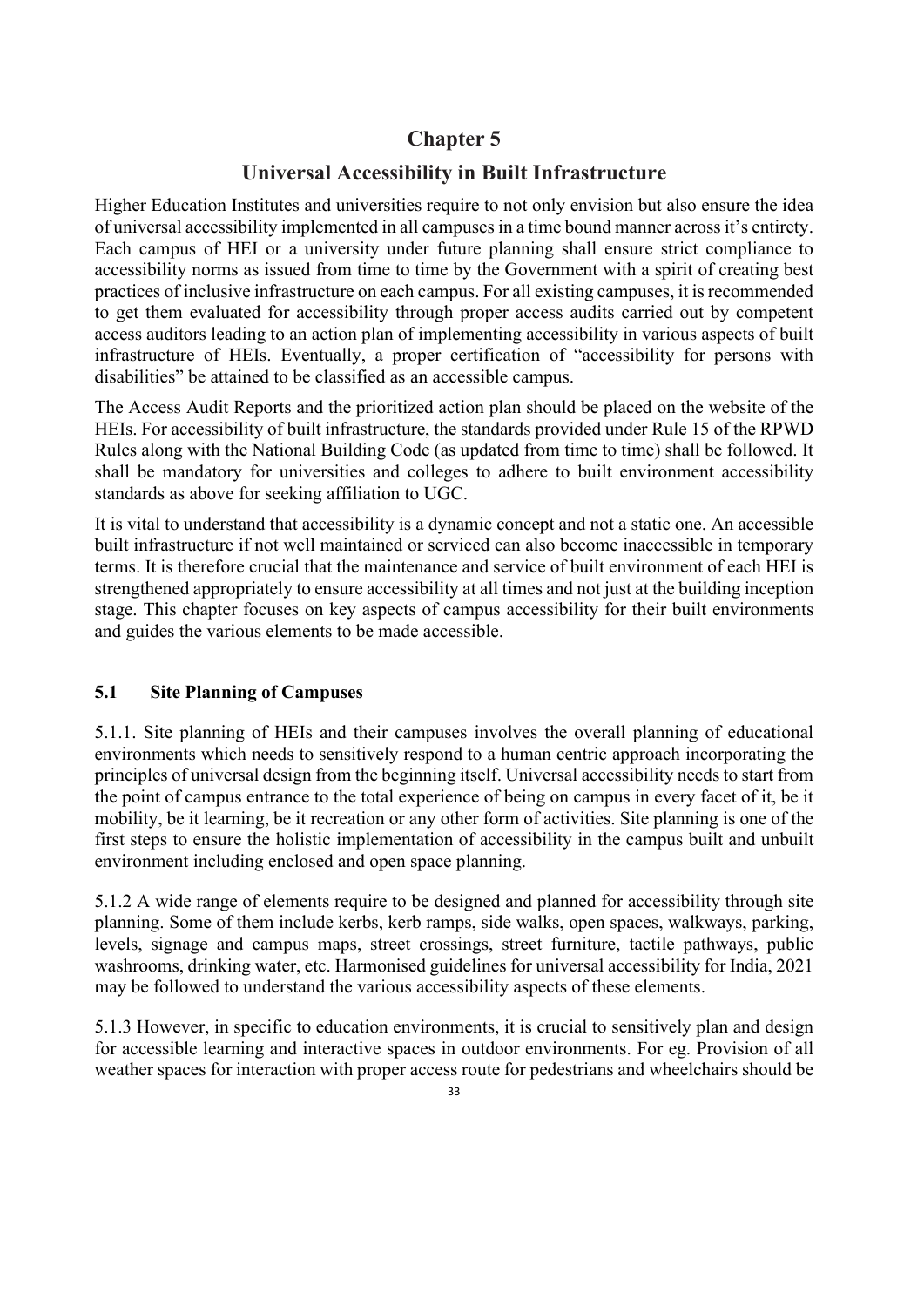planned for inclusion in the campus sites. Tactile pathways through use of appropriate materials shall be continuous on these access routes and make proper interconnections to support independent mobility of persons with visual impairments.

5.1.4 Site planning needs to ensure access to sports infrastructure for all including persons with diverse or limited functional abilities or impairments. Access to outdoor and indoor sports complexes shall ensure equal opportunities for participation in the overall campus life of a student.

5.1.5 Considering diverse geographical and climatic contexts of India for various HEIs, appropriate measures need to be taken to ensure access in extreme climatic conditions like in heavy rainfall led areas, snow contexts or extremely high temperatures, etc. Design of built forms, their elements and material specifications need to respond to the above mentioned situations to ensure accessibility at all times.

The HEI campuses should be planned and designed as an integral unit from the very beginning of the design process incorporating accessibility and universal design and planning each facility/component from alighting points, pathways, parking, ramps, tactile ground surface indicators, toilets, and urinals for ambulant and non-ambulant users, lifts, stairs, signages, etc. The accessibility is not a one-time affair and should be maintained as universally accessible for the life of the facility or product.

5.1.6 The minute access features, such as stable, firm, level, slip-resistant, and preferably matt finish surfaces on all kinds of floors, walkway, ramps, and stairs; installation of circular handrails on both sides for required load-bearing; doors – their lever handles, widths, opening forces, vision panels and kick plates; heights of washbasins, controls, commode seats, bevelling thresholds and addressing level changes, mirrors, TGSI placements, ergonomics, wall signage with raised tactile and braille in good colour contrast, etc need to be ensured meeting the requisite design standards in the approved national guidelines above.

5.1.7 Pedestrian pathways should be smooth, hard, and have a leveled surface suitable for walking and wheeling. Irregular surfaces such as cobble stones, coarsely exposed aggregate concrete, bricks, etc. often cause bumpy rides and should be avoided. The minimum walkway width for two-way traffic should be 1800 mm. The pathway should have a tactile orientation to enhance orientation for users with visual disabilities and have kerb ramps at the crossings. The pathway should connect all sub buildings and elements in the campus.

5.1.8 Access routes/ Floor surfaces should not have any projections, drops, or an unexpected variation in level. A vertical clearance of 2100 mm should be ensured on the accessible pathway and there should be no obstacles protruding into the pathway or access route. Where unavoidable, protruding objects should not reduce the clear width of an accessible route or maneuvering space. Free-standing columns and posts within an access route should incorporate a band of 200 mm, between heights of 1400 mm and 1600 mm from the walkway floor surface. Lighting should illuminate the walkway and lighting fixtures not exceeding a height of 4m from ground level should be provided. White lighting at average 35-40 lux be provided to ensure colour contrast of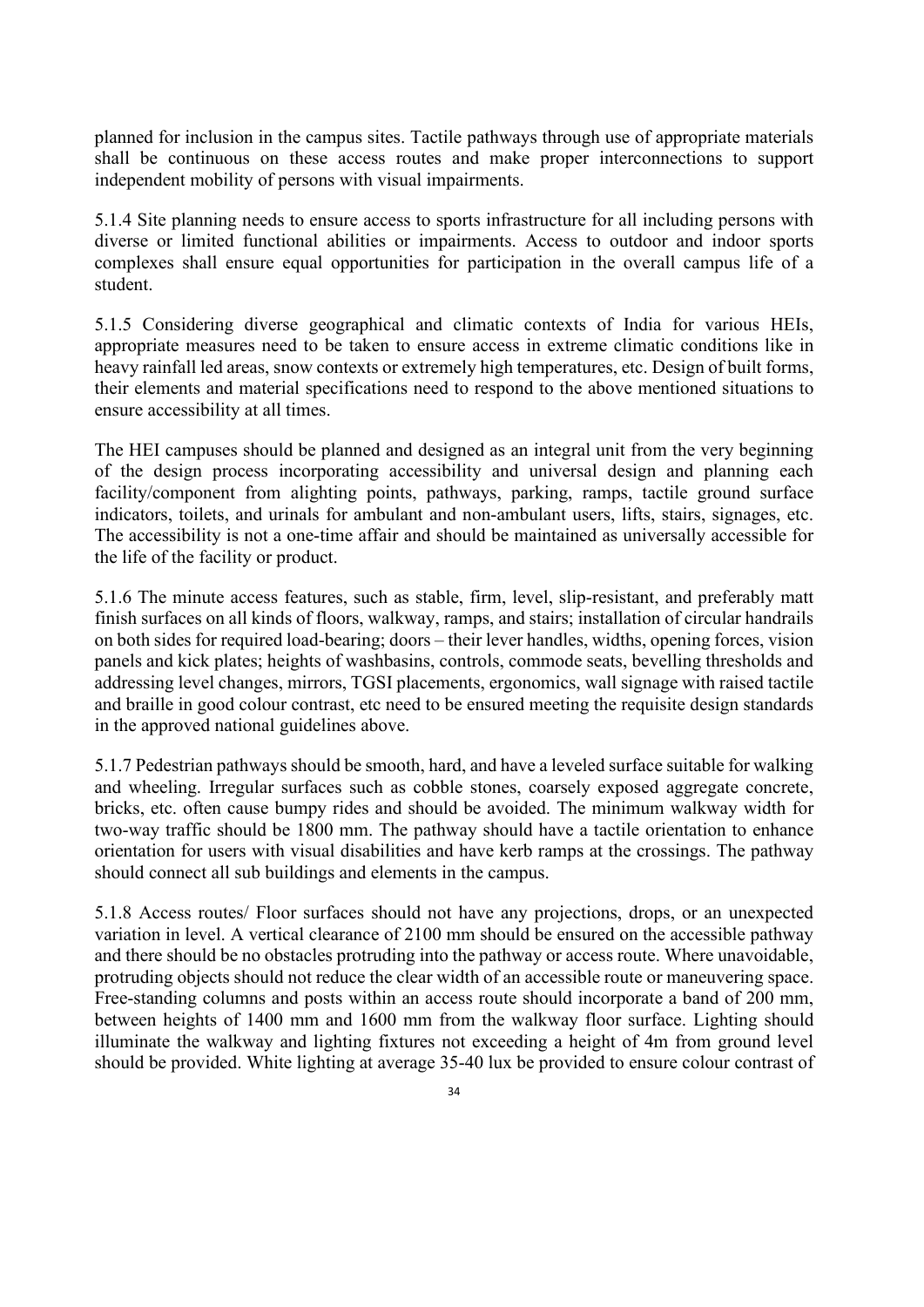tactile pavers and visible at night to persons with low vision. Ensure that the lighting poles are located in tree planting zones and do not reduce the width clearance of pathways.

### **5.2 Academic Buildings and Learning Spaces – Classrooms, Libraries, Laboratories, and other learning environments**

5.2.1 Academic purpose infrastructure extending into other learning spaces as an integrated whole shall be made universally accessible focusing on spaces like classrooms, lecture theatres, seminar rooms, tutorial rooms, laboratories of all kinds, along with all interactive spaces (both indoor and outdoor) across HEIs.

5.2.2 The academic spaces shall provide easy access to different levels through ramps and lifts and sufficient circulation spaces to maneuver and turn for people using mobility devices and equipment such as walkers, wheelchairs, etc. Various controls should be provided at reachable heights and seating, working and learning tables providing knee clearances of 680-700mm, and space for approach and use of 900mm x 1350mm.

5.2.3 The teaching boards shall be preferably with an adjustable height feature or low height so that a teaching faculty using a wheelchair or one with a short stature could also easily use it. Raised Platforms for faculty should be avoided where possible and provided safe and convenient ramped access, where unavoidable. The seating in the class should be designed to accommodate students of varied learning styles, abilities. It needs to ensure adequate maneuvering space for wheelchairs in the aisles of the classroom furniture.

5.2.4 The library facilities and equipment should be accessible and all open book stacks should be placed at or able to be pulled down to accessible heights for persons with disabilities. Aisle spaces shall ensure wheelchair maneuverability in library spaces. Inclusive infrastructure and spatial arrangement should be made for people with hearing and vision disabilities who need assistance while reading.

5.2.5 Hybrid Education Accessibility**:** The built environment of the HEIs should facilitate hybrid and blended modes of education. Necessary equipment, technology should be deployed in the classroom that allows hybrid learning possible to include students with diverse abilities. Where students need support in terms of equipment, data connectivity etc, the same may be provided by the HEIs under different schemes. Procurement of such equipment and technologies shall be complying with procurement guidelines referred hereafter.

5.2.6 Illumination in the learning spaces

To improve the education environment, classrooms and learning spaces need good lighting. Good lighting makes the students feel safe, improves learning. A lighting level of 250-300 lux is appropriate in a classroom where students spend most of their time and focus on learning. To draw attention to the area where the teacher is located, to contribute to the students' concentration, higher illumination levels of 500-750 lux are preferable. Lighting should be positioned in a way to provide sufficient lighting on the face of the faculty so that lip reading is possible for students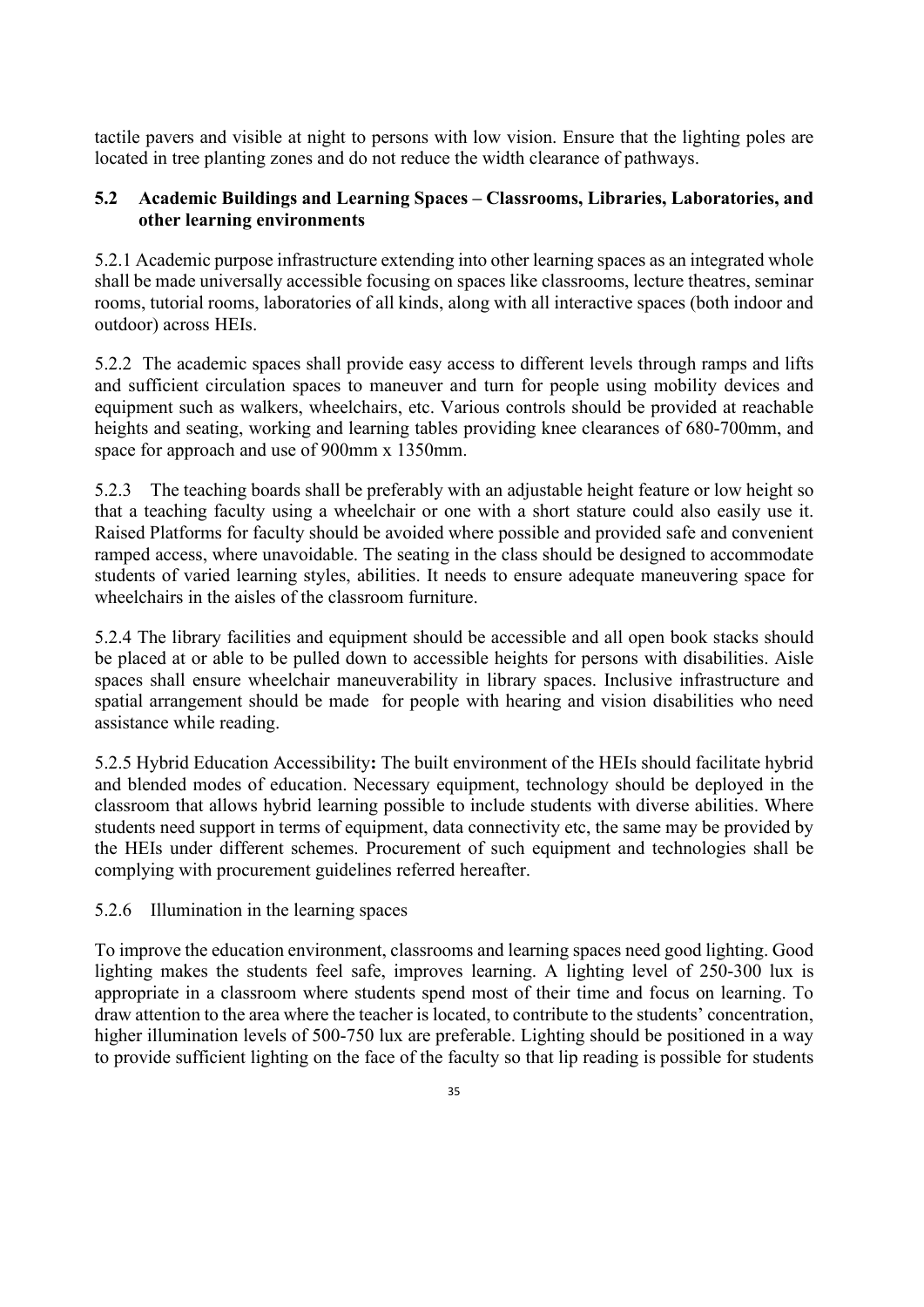with hearing disabilities. Adults require 500 lux as visual acuity decreases with age. Shielded luminaires prevent irritating glare, keeping eyes fresh for longer.

For both - a classic blackboard or a modern whiteboard, the area should receive 500 lux, with a high degree of uniformity to ensure optimum perception and legibility even from the back of the room. For projection systems, presentations, or use of smart boards, it should be possible to dim the lighting system or only illuminate parts of the room as per the requirements and such controls should be accessible.

Flicker and glare is a critical issue in classroom lighting and must be avoided in all cases as they may cause eye strain and headache beyond disturbing students negatively impacting the teachinglearning process. LED lighting systems should be used which are not only energy-efficient but also reduce shadows and improve visibility.

It is encouraged to orient buildings to suit the best possible daylight features with climate responsive design and ensuring adequate contrast with classroom or space interiors. Responsive lighting to suit the contemporary needs of projector and digital based

### 5.2.7 Classroom Acoustics

Hearing and understanding are important parts of the learning process. A noisy classroom or a learning environment can make these tasks difficult. The class design should incorporate elements to ensure that the background noise can be kept to a minimum to facilitate the teaching-learning. Students with hearing disabilities can struggle even in rooms with the best acoustics. Good acoustic environment in classrooms requires to be created through a.) architectural design of classroom b.) use of appropriate materials for indoor surface treatment (preferably sound absorbing materials like soft boards, etc.) c.) use of appropriate technologies for sound emission like speaker systems, microphones, etc. especially for large classrooms or lecture theatres. To ensure inclusion of persons with hearing impairments in classrooms, HEIs should therefore install and provide for

a.) Appropriate state of the art technologies to augment hearing loss. For eg. Loop Induction Systems, Digital Interfaces with transcriptions, Speech to Text translations, etc.

b.) Sign Language Interpretation for all activities academic or non academic in learning spaces like classrooms, laboratories, auditoriums, meeting halls, conference rooms, etc.

### 5.2.8 Vertical Circulation

HEIs shall ensure that all buildings including their different floors that are open to use by faculty, staff, or students are accessible through ramp/lifts and all level changes are addressed for universal accessibility. For vertical rise or level difference up to 150 mm, kerb ramps or slope ramps without the need of handrails will be provided.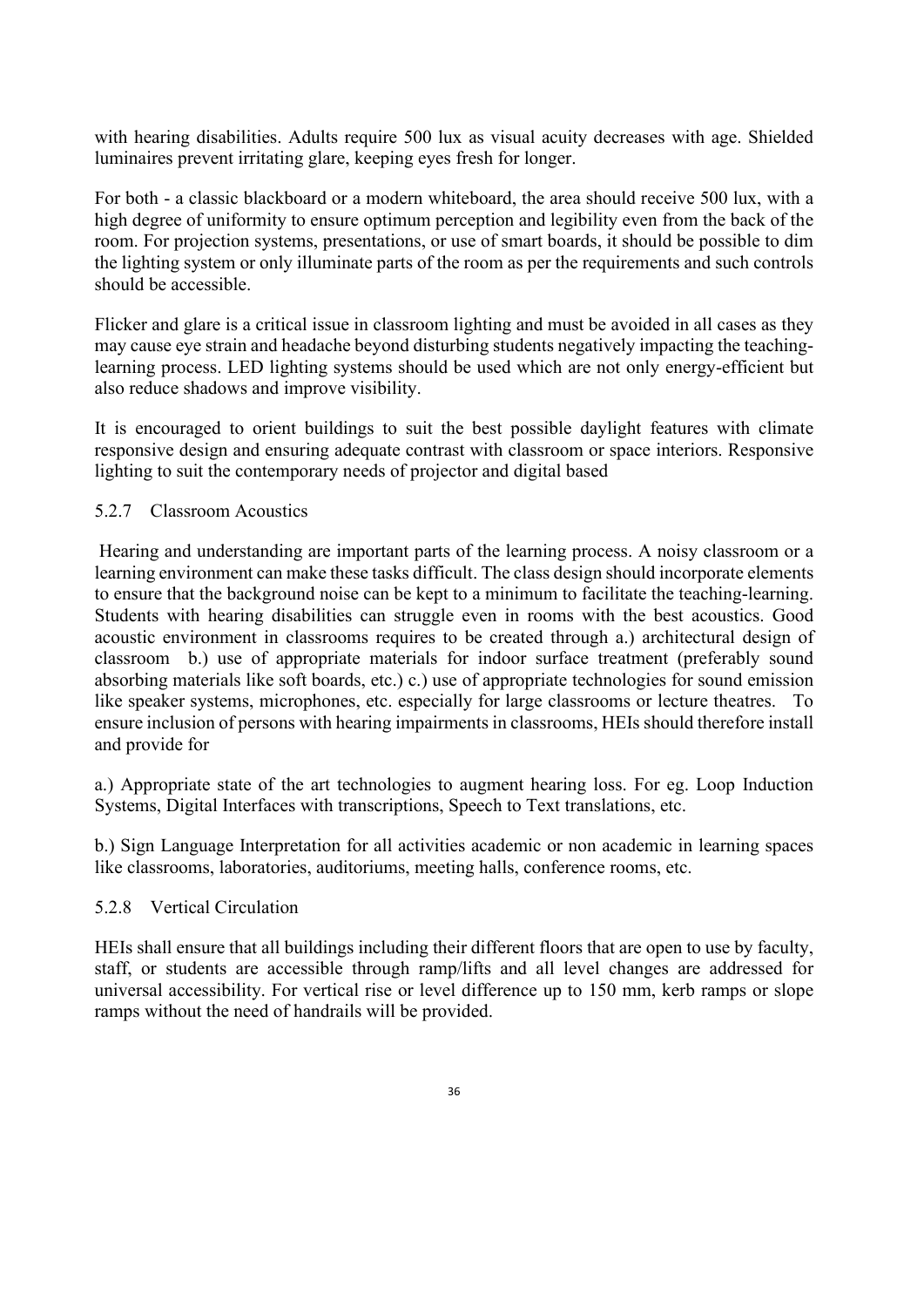For level differences over 150 mm, ramps shall accompany handrails on both sides at two levels (700mm, 900mm) that provide the continuous grip/ hold during the entire incline including at landings.

Many ambulant persons with disabilities negotiate steps more easily and safely. Hence, it is preferable to provide accessibility by both steps and ramps. Where the horizontal run of the approach ramp exceeds 9000 mm length, an alternative stepped approach, in addition to the ramp approach, should be provided for people with ambulatory disabilities. The ramp gradients (ranging between 1:12 to 1:20) and width (ranging between 1200mm-1800mm) shall be in accordance with the vertical rise being addressed by the ramp, as per the approved standards.

Steps/stairs provided shall have a uniform tread and riser of 300mm and 150mm respectively with handrails on both sides at two levels to cater to people with different heights. The stair edges shall be provided with a 40mm colour contrasting band to make the level change discernible to people with vision disabilities. Tactile warning pavers shall be provided 300mm before and after the ramp/stair run.





Where there is a large change in elevation that requires multiple ramps and landing combinations, accessible lifts/ elevators shall be provided. A lift that accommodates 1500mm x 1500mm space for 90 degrees turn of a wheelchair inside the lift car shall be provided, with a preference to a 13 passenger lift. The clear door width of 900mm and lift controls inside the car and in the lift lobby shall be at reachable heights and other accessibility features such as braille, tactile controls, audio visual announcements, handrails, view mirrors, and signage to identify the accessible lift, etc. complying with the approved standards.

### **5.3 Assembly Areas / Auditoriums**

5.3.1 Large congregational spaces in HEIs or universities like assembly halls, auditoriums, open air theatres, convention centres, convocation halls or senate halls, etc. have specific purpose at different times of an year to facilitate various activities. It is essential that all such spaces known by different terminologies in different campuses to ensure universal accessibility in their design, layout and in their operations as well.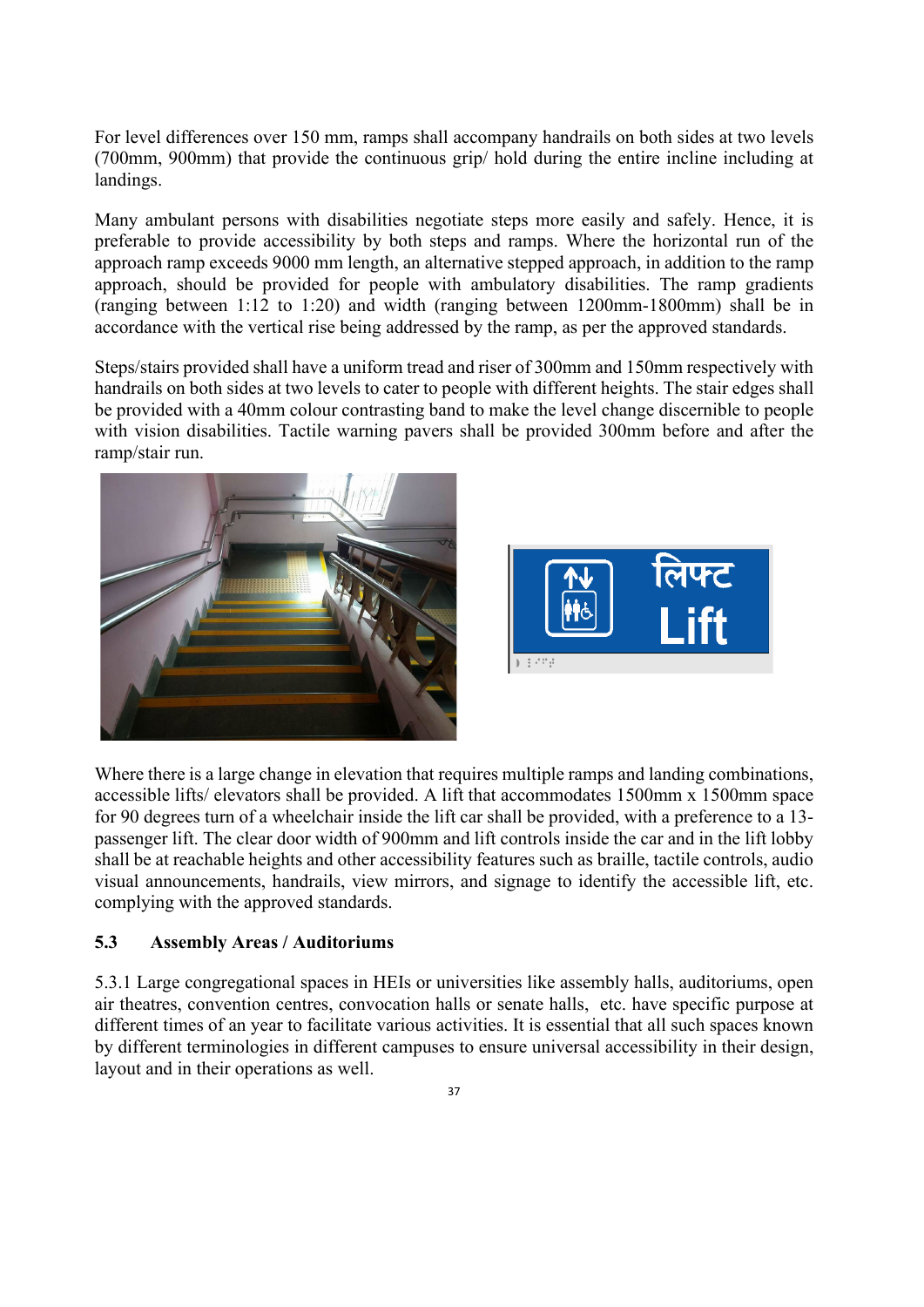5.3.2 This includes accessible parking provisions (reserved) outside these spaces, accessible entrances, accessible seating including access to stage / backstage areas ensuring equity for all.

It should be possible for persons with impaired mobility to access both – the stage and floor seating area. The floor for a wheelchair viewing space should be connected to an accessible path of travel and have an unobstructed view at eye level up to 1200mm and should not be reduced by standing members of the audience. The rows and seat number identification signs should be in braille and tactile to be legible for visual disability users.



*Fig. Examples of viewing spaces for wheelchair users in assembly areas/ auditoriums (source: NBC 2016)*

#### **5.4 Hostels and Guest Houses**

Hostels and Guest Houses in the HEIs should be designed based on universal design and accessibility and have wider doors, controls on reachable heights, and circulation spaces among other access features. 10% hostel rooms should be made friendly for wheelchair users and have attached accessible toilets complying with the approved standards. Guest houses in the HEIs should also have **atleast two rooms** accessible with attached accessible washrooms in them. Where student dormitories are provided, provision of accessible unisex washroom and bathing/shower areas should be provided on each floor complying with approved standards.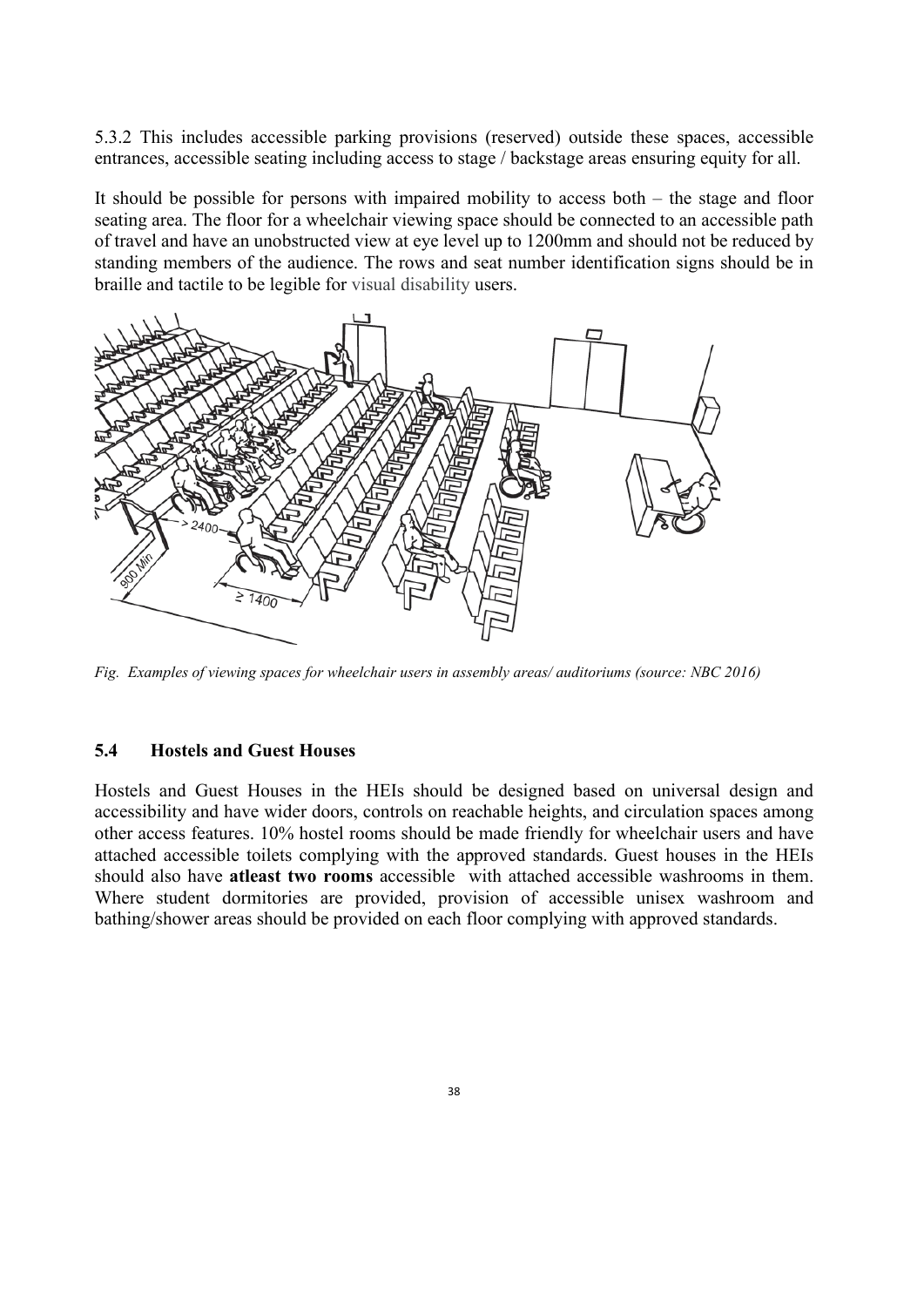### **5.5 Mess, Canteens and Common Dining Facilities**

Mess and canteen services provided in the HEIs should be accessible based on universal design and accessibility and existing ones should be retrofitted. In self-service canteens/ mess, tray slides and counters should be mounted at 800mm from the floor for wheelchair users.

Food shelves should be mounted at a maximum height of 1200 mm and aisle space of a minimum 900 mm should be provided. Cantilevered tables or tables with straight legs at each corner are preferable to central pedestals that might restrict wheelchair access. Stools and high tables are not suitable for wheelchair users. Therefore, accessible tables should be provided as well. ( *see figure: Height of food shelf and aisle space for easy access*)

### **5.6 Accessible Sanitary Provisions**

In all HEIs, one Unisex Accessible Toilets with independent entry and door opening outside should be provided at all locations where a general toilet is provided. The unisex toilet should be designed to also meet the needs of persons with high support needs and those with multiple disabilities). Accessible toilets should always be signposted with international signage of accessibility.

In the single-sex toilets (male and female), one toilet cubicle meeting the requirements for ambulant disabled users should be provided (with an internal dimension of 900mm x 1500mm) with a door opening outside.

In male toilets, one urinal should be provided for ambulant disabled with front handrail support with no steps/level difference to access. The law also requires an independent toilet unit for transgender persons.

The Unisex toilet and Female toilets should have bins to collect used sanitary napkins and incineration facilities. The toilet facilities in general should have a high level of hygiene and should be regularly maintained. (*For details, see Harmonized Guidelines / NBC*)

### **5.7 Administrative Spaces**

The administrative spaces in the HEIs should also be accessible to Persons with Disabilities. Means of access through step free entrances or through ramps and /lifts complying with the gradients and specifications should be made. Accessible reception counters alongwith assistance and accessible seating and desks should be provided in administrative offices among other things. Further, offices of administrative staff shall also ensure accessibility through doorways, maneuvering spaces, furniture types, etc. besides sensitivity to administrative staff towards persons with disabilities and others with diverse needs.



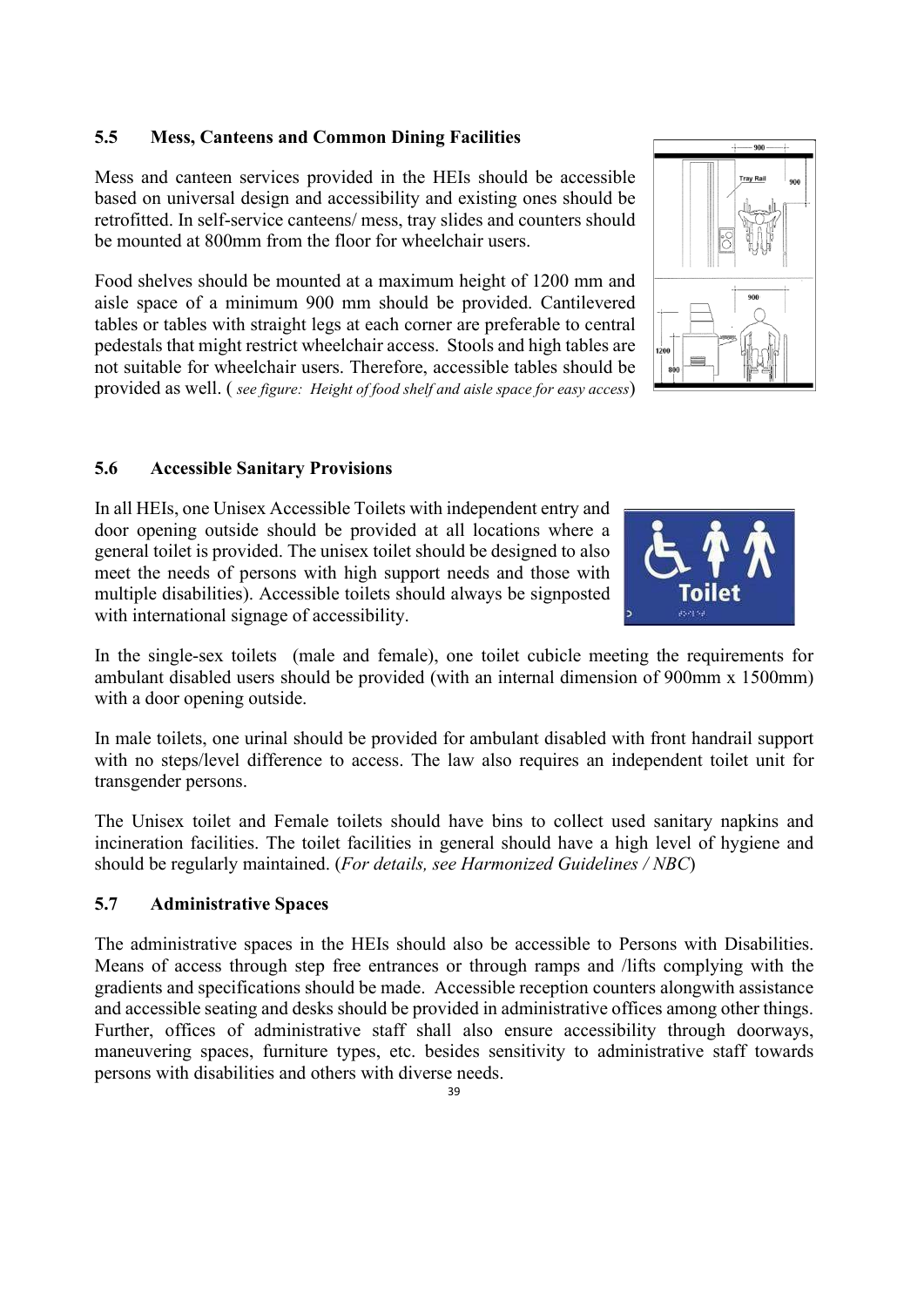#### **5.8 Recreational Spaces, Common rooms, Activity Rooms, Gyms/Yoga Halls,**

All recreational spaces, common rooms, activity halls or rooms, gymnasium, yoga halls, etc in the HEIs should have easy access and be built on the Universal Design and accessibility parameters with step-free wider access doors. Sports and recreational equipment should be accessible and space for approach and use be ensured. Where needed, persons with disabilities be consulted for the installation of specialized exercise/sports equipment.

### **5.9 Parking facility for accessible/adapted vehicles**

Dedicated accessible parking facilities should be earmarked, signposted within 30 meters of various departments, buildings for cars, and adapted four-wheelers and two-wheelers with side wheels. Misuse of these facilities by non-disabled users should be prevented through regulatory means.

#### **5.10 Campus Amenities: Banks, ATMs, Post Office, Shops, etc.**

Amenities provided on the campus shall ensure physical accessibility for persons with disabilities. Banks and ATMs will have ramps with handrails, wider doors for easy access. The counter height shall be dual so that standing and sitting users could easily transact in the banks. The ATM/ vending machines installed in the HEIs shall be of low height with knee clearance, with space for approach and use, and safety features complying with the approved guidelines. These should be



braille enabled and have a jack for hearing output for people with vision disabilities. (*see figure. Accessible Vending Machine (source: NBC)*)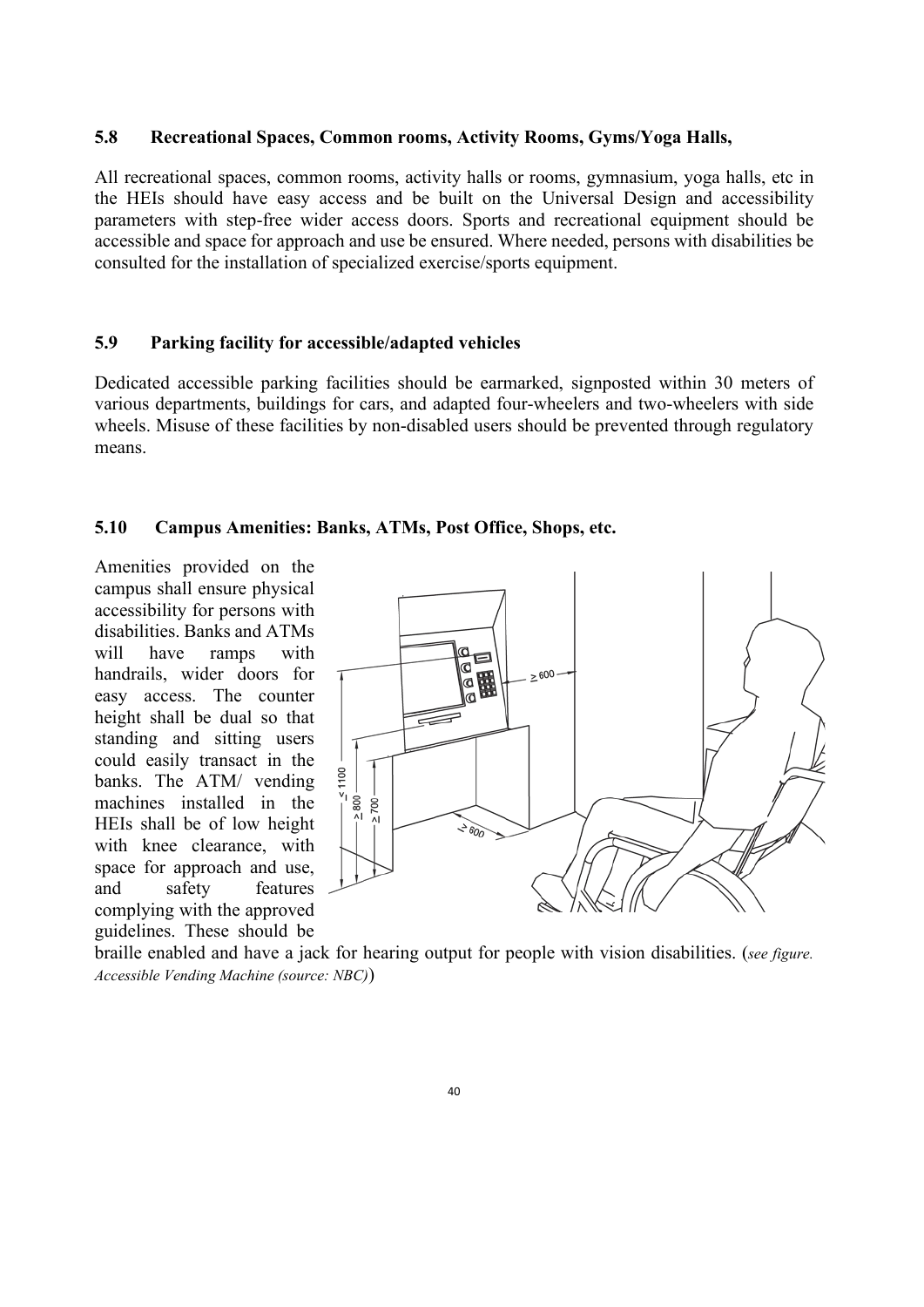### **5.11 Accessible Signage in the campus/buildings**

People need clear information about the purpose and layout of spaces to maintain a sense of direction and independent use of a building. Often visual and tactile information is reinforced by audible information. Information may take the form of visual information (e.g. signs, notice boards), audible information (e.g. public address and security systems, induction loops, telephones, and infrared devices), or tactile information (e.g. signs with embossed lettering or Braille).

To enhance orientation and wayfinding on campus, all HEIs, should get a signage audit done for their campus covering the following areas:

- a. the location, accessibility, layout, and height of signs;
- b. the type of fonts, size of lettering, symbols, and their reading distances;
- c. the use of tactile letters and symbols and braille;
- d. visual contrast and lighting/signage illumination;
- e. the finished surfaces of materials used for signs and symbols;
- f. the simultaneous use of audible cues;
- g. integration with any other communication systems.
- h. tactile maps and models for orientation.

The International Symbol of Accessibility must be displayed at all accessible entrances. If an entrance is not accessible, directions to an accessible route, including the symbol, must be provided. Similar guidelines refer to elevators, evacuation and refuge areas, restrooms and bathing facilities, etc.

Tactile maps or models should be provided to help the visual disabilities users who may be unable to read signs, and people with hearing disabilities who may not be able to understand verbal directions for navigating around a building.

The signage material should be non-reflective, preferably a matt finish. It should have a non-glary and non-glossy surface. Natural and artificial light should be such so as not to produce a glare on the signage surface. The material of all signage should be chosen to reduce wear and tear and possible damage by vandalism and at the same time easy to maintain.

#### **5.12. Accessible Emergency Preparedness**

In all HEIs, accessible fire exits should be marked by placing signages. Fire escape plan, emergency alarm both audio (hooter type) and visual (flashing bulb) to be provided at strategic locations to be accessible to the users with vision and hearing disabilities. The evacuation route should be free of any level difference and should be kept free from obstacles such as furniture, coolers, AC units, flower pots, etc. Signage should be placed at various important locations. Exit Routes should be at least 1200 mm wide, to ensure that a person using a wheelchair and a non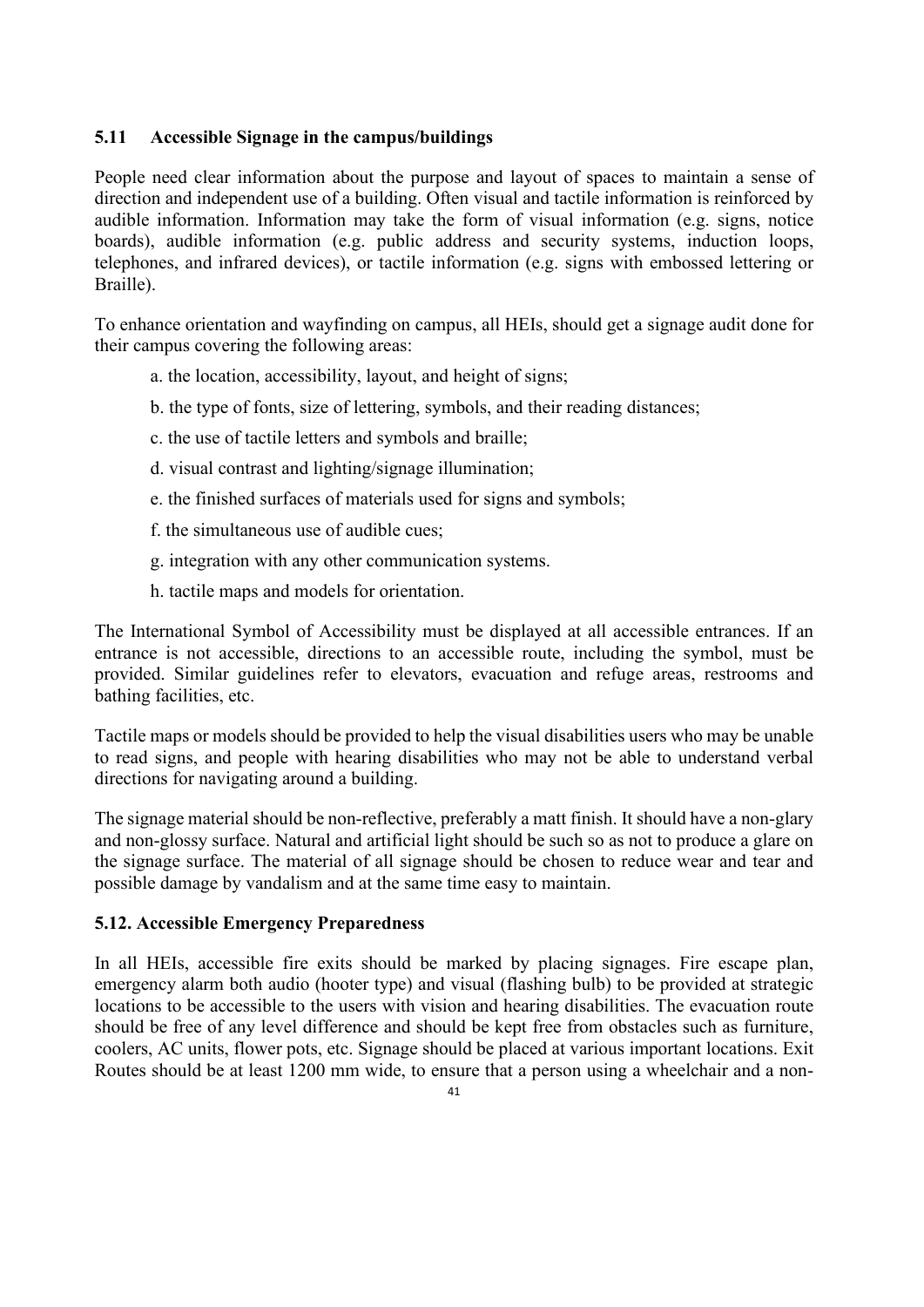disabled person can pass each other along the route. Fire extinguishers may be placed at strategic locations in the building, preferably recessed so as not to become protruding barriers beyond the detection range of white cane in circulation spaces. Assembly points for the area of rescue assistance/refuge area for persons with disabilities should be earmarked. The earmarked area should preferably be open to the sky and easily accessible and should also be easy to evacuate from by the emergency responders.

A communication system that allows two-way communications – both visual  $\&$  auditory should be available at the assembly point/ refuge point. Many persons with disabilities can be active contributors to disaster mitigation such as fire & other emergencies. They should not be always presumed to be passive recipients of assistance. A fire extinguisher should be placed at a height of 750-900 mm from the ground so that in case of emergency, persons with disability can also operate the same. Persons with a disability should also be trained to use such tools so that they can help themselves and others in case of emergency.

For further details approved accessibility standards such as the Harmonised Guidelines and National Building Code may be referred.

-----------------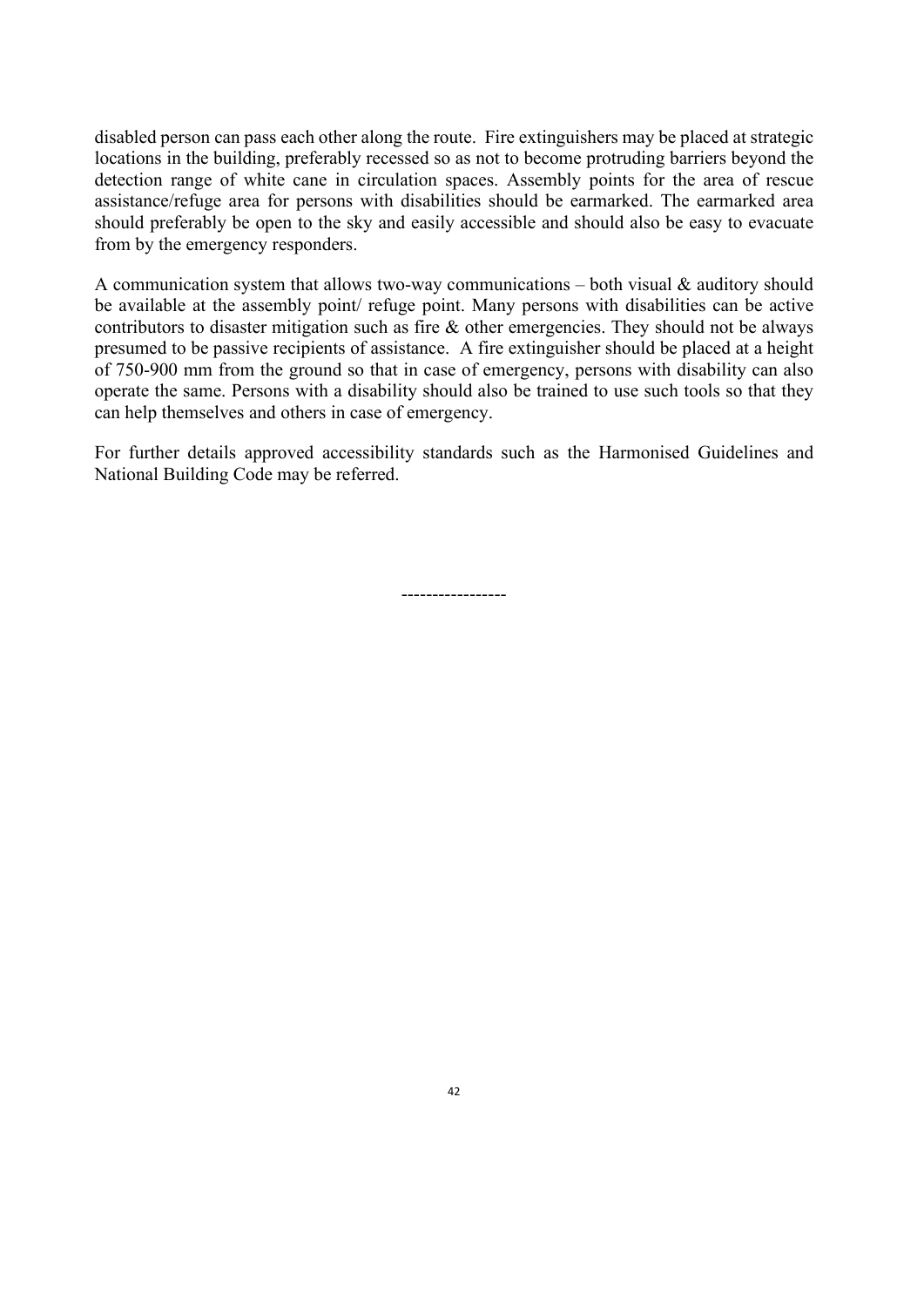## **Chapter 6**

## **Accessible Curriculum, Teaching and Learning Systems**

- 6.1. All students can learn. Disability inclusion in education needs to build systems of support. Access to education only can be possible with an accessible curriculum. Self-esteem and learning process is impaired if the curriculum and teaching are not accessible to some of the students. Equitable access to education is safeguarded by reducing inequality by eliminating issues related to curriculum design, teaching and learning. Accessible curriculum and effective instructional practices bring quality education for students with disabilities. This leads to a change in people's beliefs about what such students know and can do. Inclusive policies lead to inclusive practices and that ultimately further leads to an inclusive culture in HEIs by creating an atmosphere where everybody feels valued and supported.
- 6.2. Accessibility is relevant to all individuals and processes associated with curriculum design, teaching, assessment as well as student support. An accessible curriculum should be supported by an accessible infrastructure of student support services and interfaces across the higher education institutions.
- 6.3. Delivering an accessible curriculum is more of a process by means of anticipating diverse preferences, needs, abilities among students and providing in-built flexibility and anticipatory adjustment. An accessible curriculum contributes to equality, inclusion, participation and engagement among students that leads to students' optimum learning outcome, satisfaction and wellbeing. The accessible curriculum not only anticipates and expects diverse needs, abilities and preferences among its students but also teachers and assessors. Hence accessibility is a marker of quality in curriculum and a legal requirement.
- 6.4. Diverse learners are resources, not deficits in the classroom. To ensure equitable participation in learning, the students should be able to benefit in a meaningful way from the curriculum and teaching-learning process. Presentation of materials, engagement with material and assessment of learning should be flexible with required accommodation and adaptations/modifications.
	- 6.4.1. Accommodation is a specific tool or a device or a strategy designed to support the needs of persons with disabilities. The use of specific language or media to accommodate the specific needs of a student such as Braille, screen reading devices, sign language, or alternative augmentative communication (AAC) are a few examples that ensure equitable participation.
	- 6.4.2. Furthermore, adaptations or modifications are changes in the level or method of instruction that a student receives as a result of his or her specific disability. Additional teaching time, personalized learning support, reduced difficulty level are a few examples of adaptation. It should be designed in such a way that accommodation and modifications do not affect full access to the curriculum.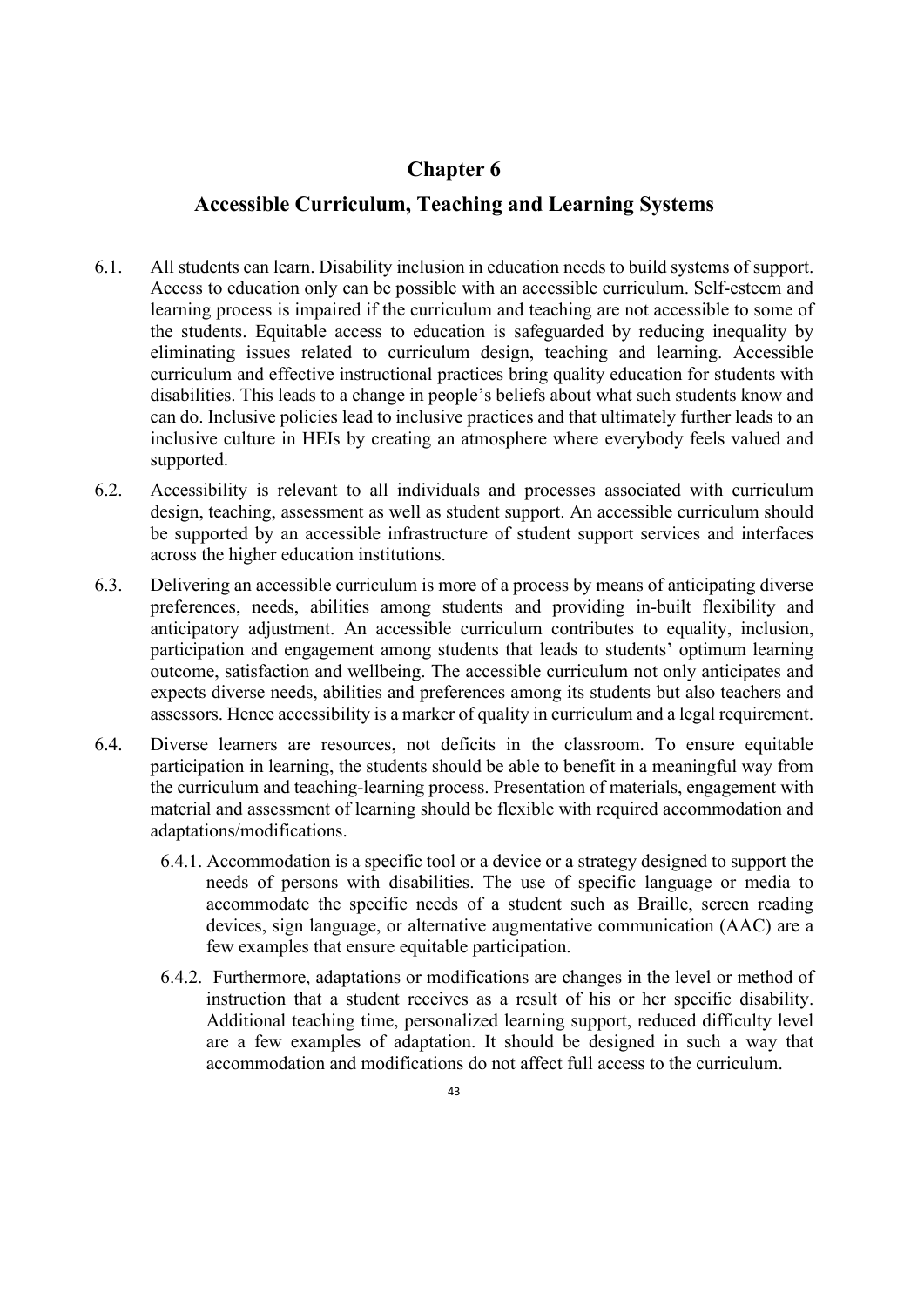- 6.5. An accessible curriculum uses formats, processes and language which anticipate the need for choices, flexibility and reasonable adjustment in teaching and assessment. Thus, higher education institutions need to develop their accommodation policy and procedure to avail these. This would clearly state about the accommodation plan and its implementation. Accommodation should include alternate formats and instructional materials.
	- 6.5.1. The alternate formats should be made available by conversion of one format into another to make the content accessible. The common converted formats are: electronic version of print material, print to Braille or audio or large print, captioning of video, transcription of video or audio materials.
	- 6.5.2. Choices for instruction materials need to be broadened. Reasonable efforts should be made by the faculty and institutions to make resources available such as course text books/e-books, audio/visual multimedia materials, online course contents. Additional efforts need to be made to prepare class handouts, a list of required and recommended reading, assignment information, grading rubrics, test and examination-related materials.
	- 6.5.3. Difficulty level may be decided as per the learning profile of the student. The faculty needs to (i) adapt skill level, problem type or rules on how the learner may approach the work, (ii) allow the use of a calculator, (iii) set up word bank for weekly vocabulary words, spelling words, (iii) provide page numbers and paragraph to help students find answers, (iv) simplify written directions by limiting words and numbering steps and pages, (v) simplify task directions. The faculty should make homework relevant to what has been covered in class.
- 6.6. Besides structured learning, incidental learning in higher educational institutions (observation, social interaction, Problem-solving) also contributes greatly to the educational outcomes of the students with disabilities. Equitable access reduces stress and improves opportunities as well as the capability of the student with diverse needs to learn from the environment. Social-Emotional Learning (SEL) plays a significant role. SEL focuses on students' needs for motivation, social connectedness, and self-regulation as prerequisites for learning. The development of a safe social and emotional learning climate is a must and also considered as a prerequisite for SEL through positive acceptance and interactions by peers and teachers. Students must feel that they have somebody to speak to when they are worried or upset. The teachers make themselves available to talk to them privately. The teaching-learning environment needs to provide opportunities to diverse students to improve their social skills too.
- 6.7. As per the need, the faculty may bring modifications or adaptations in the teachinglearning process in terms of volume of work, time, support, level of difficulty, participation and physical adaptation.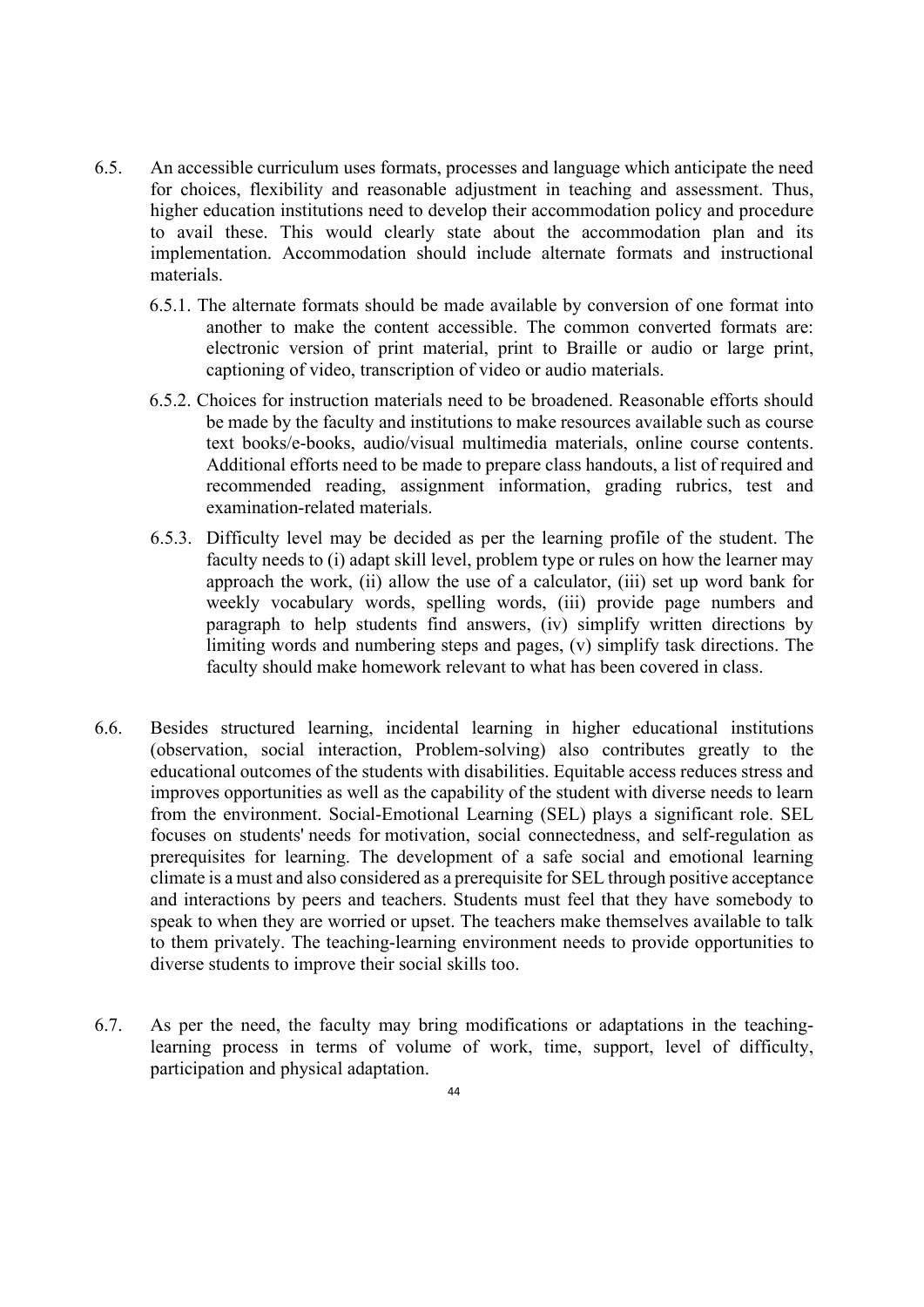- 6.7.1. Reduce the volume of work by considering (i) reduce the amount of copying, (ii) reduce the number of problems, (iii) reduce the number of terms that the student must learn at one time, (iv)reduce the number of concepts that need to be introduced in a given time. The teacher needs to coordinate assignments with other teachers to avoid overload on the part of the student and reduce homework assignments or modify them when students get stressed.
- 6.7.2. Faculty needs to adjust the time in respect of (i) allowing extra time in class or outside for completion, (ii) providing additional time on task with an overview of the lesson before actual teaching, (iii) allowing extra time to complete a project, (iv) allow the student to take short breaks. Personalized support may be given by individualizing a timeline for a student for completing a task.
- 6.7.3. Students need support from time to time. Provide the support by (i) increasing the amount of personal assistance with a specific learner, (ii) assigning peer buddies or peer tutors, (iii) providing cooperative work in a small group, (iv) copying notes from the presentation so the student who cannot write well or listen effectively can have notes to study. The faculty may prepare additional materials that the student can use at home.
- 6.8. The library also needs to follow accommodation policy to make the library resources available in alternate formats, procure multimedia/video resources and make arrangements to provide alternate and accessible format materials to the persons with disabilities Library facilities and services should include talking books library networked through 'Talking Book Libraries in India'. Also, the facility should have a print-accessible library so that any content of the library can be accessible to all including users having disabilities. 'Bookshare International', the world's largest online library offers an accessible e-Book for people with reading barriers.
- 6.9. No single method can reach all learners; hence there is a need of having multiple pathways to achieve the goals of instruction. Universal Design is not just a technique for special education; rather it is a technique to enhance the learning of all students. The faculty needs to consider Universal Design for Learning (UDL) for the following.
	- 6.9.1. It follows universality and equity. Planning of learning opportunities must cover the learning of all students, whatever their level of achievement, and help each one reach his or her potential.
	- 6.9.2. It follows flexibility and inclusiveness. The planning of teaching and the time teachers allocate to students' activities must be sufficiently flexible to provide real learning experiences for all students, regardless of their performance level. Students are accommodated through different teaching strategies and learning materials that are relevant, engaging, and responsive to their learning needs; that makes use of all the senses; and that vary in form, level of difficulty, and manner of presentation;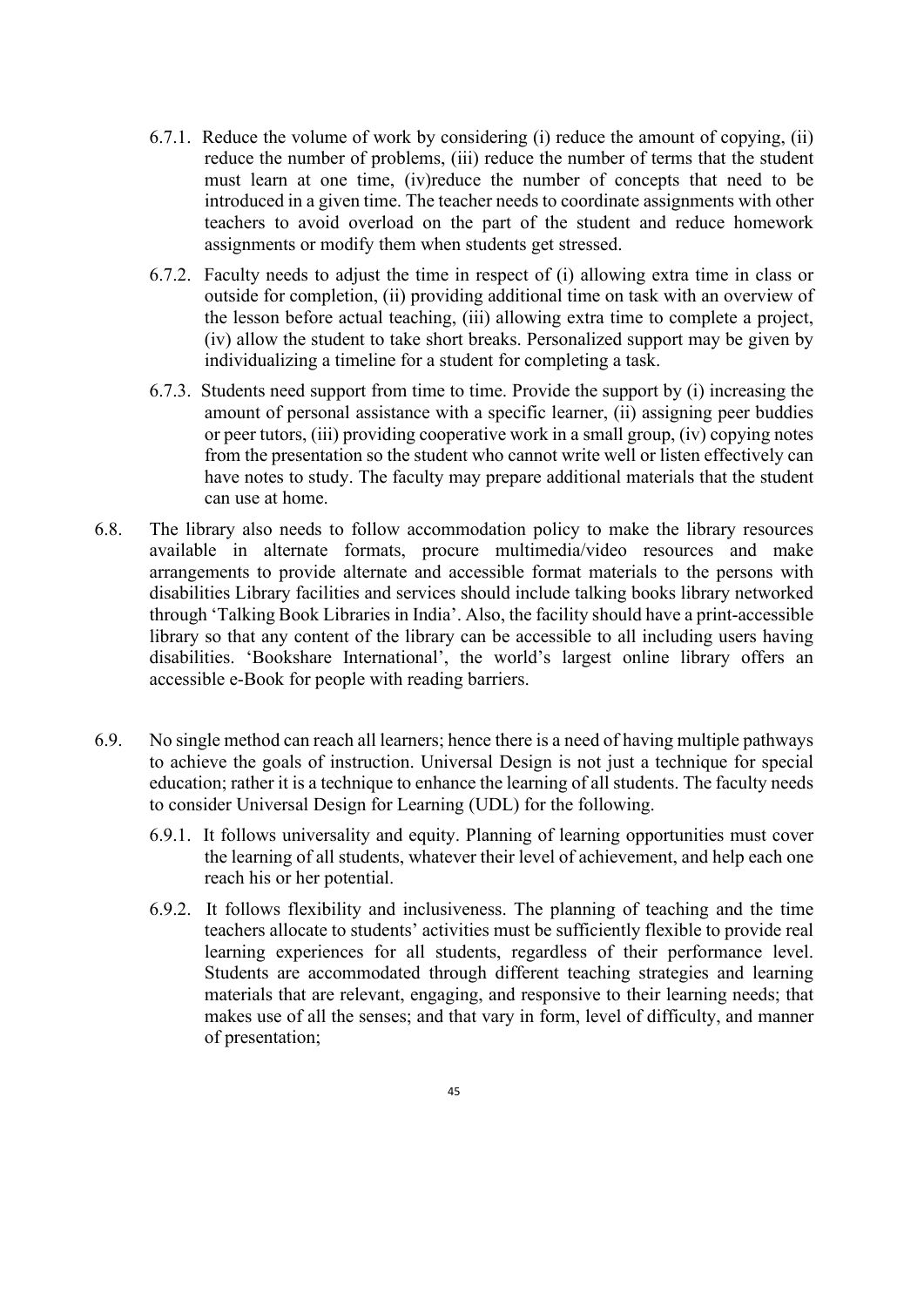- 6.9.3. It considers appropriately designed space. A learning environment should ensure that for example: (i) all students have a clear line of sight, (ii) all learning materials, including print, electronic, and interactive texts, are within comfortable reach of all students, (iii) there is adequate space for assistive devices.
- 6.9.4. It follows the principle of simplicity. Teachers can avoid unnecessary complexity and minimize distracting information by (i) Communicating consistent and achievable expectations, (ii) collaborating with students to construct learning goals, using clear, student-friendly language, (iii) arranging information sequentially to clarify its relative importance, (iv) breaking instructions down into small steps, (v) providing descriptive feedback during the learning.
- 6.9.5. Safety is a precondition for learning. Classrooms must be safe both physically and emotionally. They must provide a caring and safe environment that is engaging, inclusive, and respectful of all students and promotes student achievement and well-being, allowing every student to learn to the best of his or her ability.
- 6.10. Universal Design for Learning (UDL) must be utilized in higher education institutions by using a variety of teaching and learning materials that represent all modalities (i.e., that make use of all the senses, that employ different media, and so on). Use multiple means of presentation, at various levels of difficulty, as appropriate for the students in the class (e.g., present information using visual, auditory, and kinaesthetic formats during instruction; this includes auditory as well as a visual mode of language including sign language). Make varied use of space. Ensure access to various types of information and communication technology tools to facilitate learning and adequate space and a minimum of distractions, so that students can concentrate on instructional elements. It is important to ensure that the classroom is a caring and safe learning environment. Teachers must move out of their comfort zone and concentrate on (i) listening to the learners from diverse needs, (ii) reflecting on experience while doing teaching-learning adjustment for all students means 'all' including students with diverse needs, (iii) Rethinking for improving the teaching-learning process on a regular basis.
- 6.11. Developing accessible courses/ course materials is the key task for any higher education institution to support inclusion. It is important to ensure that the students with disabilities can engage and interact with the content in a way similar to the students without disabilities.

6.11.1. Content developers must leverage Assistive Technology to design accessible courses. For example, videos should be captioned for those who have hearing disabilities and there should be audio for the students with visual disabilities. Students with visual disabilities should be able to access content using screen reader technology. If the PDF is simply a scanned image, the screen reader technology will not be able to read it. Then students with reading difficulties (Dyslexia) have limited abilities to read the printed word and need access to assistive technologies that allow them to view the word and also hear it at the same time.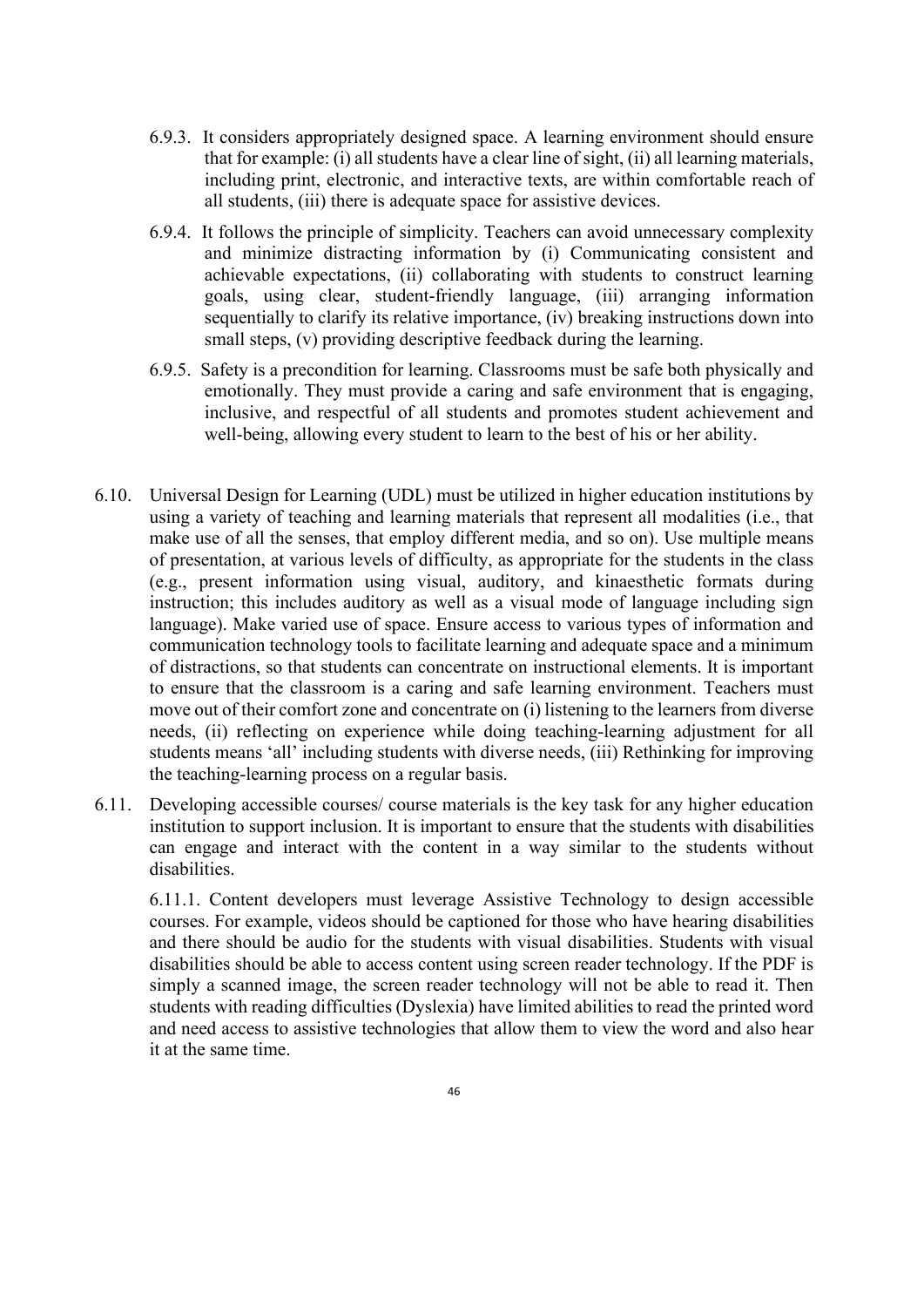- 6.11.2. While designing accessible courses, the teachers must consider (i) easy-to-read fonts, (ii) colour contrast for the text, (iii) simple formatting, (iv) adding of audio/video files. Avoid unnecessary use of bold and italics. The audio contents should be prepared to have no background noise. It is important to include transcripts of audio and video lectures which students can access with assistive technologies.
- 6.12. The higher education institution or university needs to prepare it's own detailed internal policy and procedure by including the following guiding points.
	- 6.12.1. Curriculum should provide advanced information to students about how they will be taught, what type of activities they will need to undertake and how and why they will be assessed.
	- 6.12.2. New teaching and learning strategies should highlight the commitment to designing and delivering accessible curricula.
	- 6.12.3. Existing curriculum needs to be updated by including teaching methods, learning outcomes and assessment design to ensure support for diverse student abilities, needs and preferences.
	- 6.12.4. Expert committee for approval of curriculum or courses should routinely include an individual who can address matters of accessibility in curriculum design.
	- 6.12.5. Institutions should develop a code of practice on teaching and learning that requires lecture notes, slides or other course materials to be made available to the students in advance. Sign language support services also should be made available wherever required.
	- 6.12.6. HEI should organize training of its faculty members on accessible curriculum and inclusive teaching-learning process for or encourage faculty members to receive similar training from elsewhere.

-----------------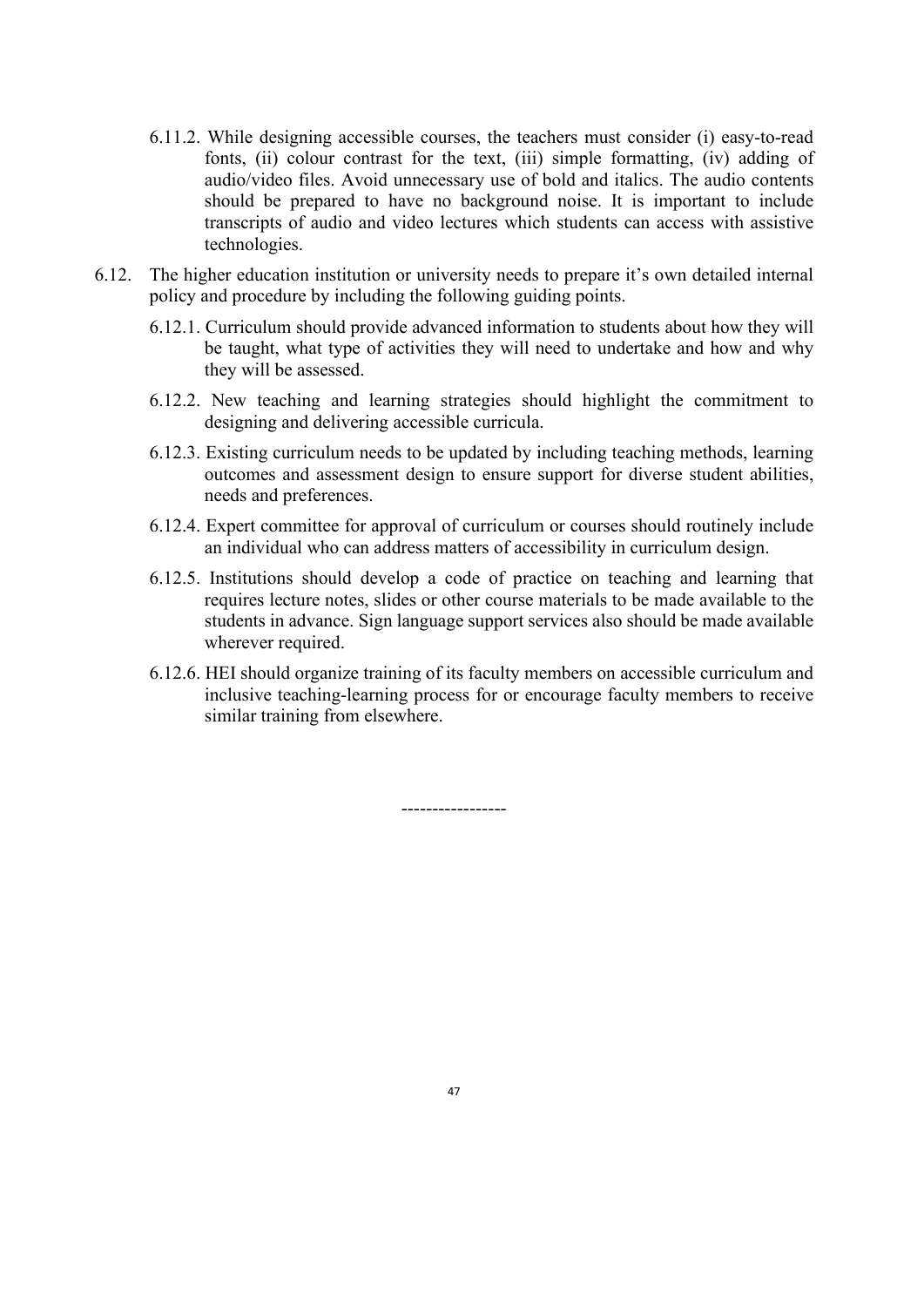## **Chapter 7**

### **Accessible Assessment and Examination Systems**

- 7.1. Access to education only can be possible with an accessible curriculum and provisions for accessible assessment or examination systems. Diversification of assessment helps students having different abilities and disabilities to demonstrate their learning. Traditional and non-flexible assessment methods favour students with particular skills and preferences; and it works well for a particular group of students who have good recall under pressure and have no disability. Hence HEIs must adopt a range of assessment methods across a course/program that allows a greater number of students to show their abilities. An accessible examination system contributes to equality, inclusion, participation and engagement among students that leads to students' optimum learning outcome, satisfaction and wellbeing.
- 7.2. Providing an accessible assessment is more of a process through anticipating diverse preferences, needs, abilities among students and providing in-built flexibility and anticipatory adjustment. It provides equal footing and allows testing of students' knowledge, not their disability. Any modification that is used in the regular classroom that helps the person with a disability, the same should be provided during testing also.
- 7.3. Assessment of learning should be flexible and it would use required accommodation, adaptations, or modifications. For accommodating the diverse needs of a student, a specific tool or a device or a strategy should be used. The use of Braille, large print, screen reading devices, are a few examples that ensure equitable participation in the assessment process. Furthermore, adaptations or modifications are changes in the level or method of instruction that a student receives as a result of his or her specific disability.
- 7.4. Accessible assessment should be an integral or inbuilt feature of any assessment. For example, students with visual disabilities have access to the test using a screen reader or students can personalize their view of the questions (eg. Font type, sizes or colours) or text to speech software can read out questions loud. This may help students who are dyslexic or with vision disabilities who can independently access the meaning of questions or accompanying resources.
- 7.5. To make the assessment process accessible, change in test procedure or material, timing, setting, scheduling, presentation or response format is required. The use of assistive devices should be permitted and encouraged. Modifications used cannot change the meaning or comparability of scores of the tests.
- 7.6. The assessment of students with disabilities needs to consider several conditions for a realistic assessment.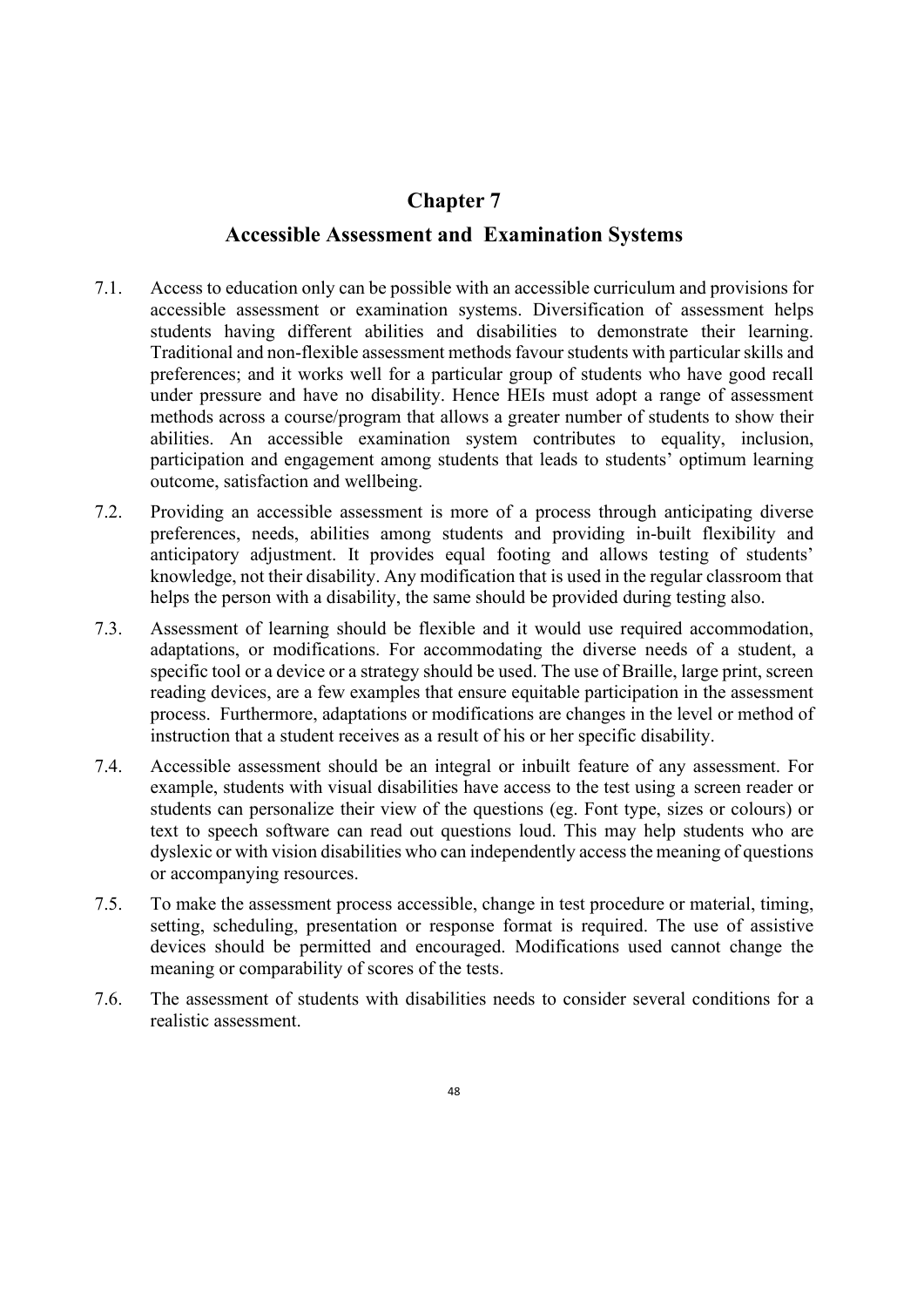- 7.6.1. If the test taker is yet to master the target skill due to insufficient or inadequate instruction, then the test taker needs to go through an extended or adapted learning process before the assessment.
- 7.6.2. If the students lack the necessary capabilities to have access to test items, then due to certain disabilities they may not be able to respond to the task. So, the students should be provided training on how to develop accessing skills.
- 7.6.3. If the student performs poorly due to limited accessibility, then develop the accessing skill or modify the test item. For example, assessment of mathematics may place a high burden on reading skills and subsequently cause access problems due to reading difficulties rather than math skills.
- 7.6.4. If the student performs poorly due to inappropriate task presentation itself due to the design flaws related to an error in a test item, inconsistencies, omission or insufficient instruction, then assessment/test should have been properly vetted/moderated for flawless design and accessibility.

To make assessment more realistic, sufficient attention must be given so that the test has (i) accessible test items, (ii) items amenable to accommodation, (iii) simple, clear and intuitive instructions and procedure, (iv) maximum readability and comprehension-ability, (v) maximum legibility.

- 7.7. UGC Notification F.No. 6-2/2013 (SCT) dated 14 January 2019 has made the following provisions for conducting written examinations for persons with benchmark disabilities as per the guidelines issued on 29<sup>th</sup> August 2018 by DoEPwD of Ministry of Social Justice and Empowerment.
	- 7.7.1. The facility of Scribe/Reader/Lab Assistant should be allowed to any persons with benchmark disabilities as defined under section 29(r) of RPwD Act, 2016 and has limitations in writing including that of speed if so desired by him/her (Blindness, Locomotor Disability [both arms affected-BA and cerebral palsy]).
	- 7.7.2. Persons with benchmark disabilities should be given as far as possible, the option for choosing the mode for taking an examination, i.e., in Braille, or the computer or in large print or even by recording the answers as the examining bodies can easily make use of technology to convert question paper in large print, e-text, or Braille, can also convert the Braille text in English or regional languages.
	- 7.7.3. Compensatory time (i.e., extra/additional time) should not be less than 20 minutes per hour of examination for the candidates who are allowed to use Scribe/Reader/Lab Assistant.
	- 7.7.4. Candidates should be allowed to use assistive devices like talking calculators in examination (in a case where calculators are allowed), tailor frame, Braille slate, abacus, geometry kit, Braille measuring tape and AAC devices like communication chart and electronic devices.
	- 7.7.5. Proper sitting arrangements (preferable on the ground floor) should be made before the commencement of the examination to avoid confusion or distraction during the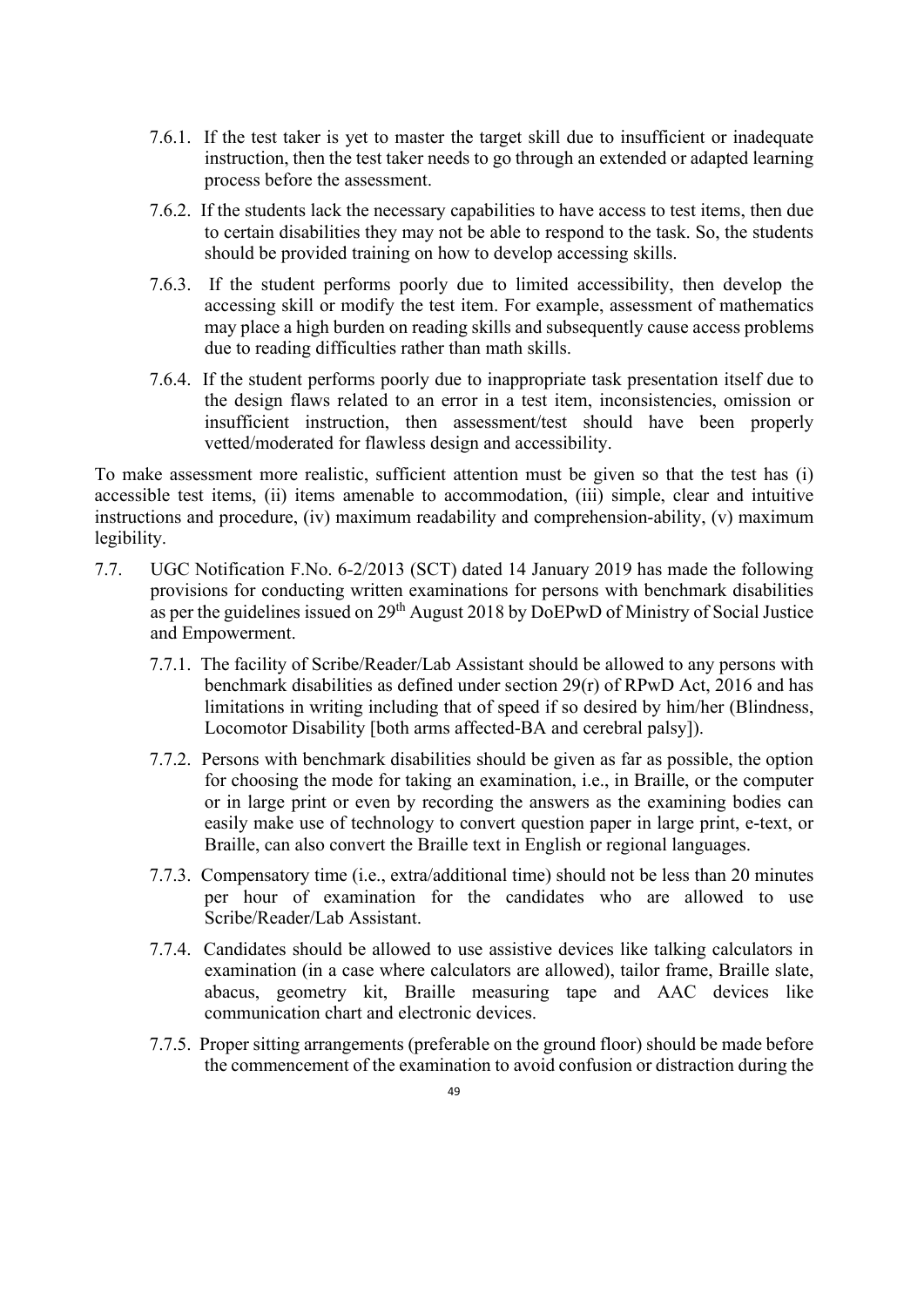day of the examination. Examination center also should be accessible to persons with disabilities.

- 7.7.6. Examining body should also provide reading materials in Braille or e-text or on a computer having suitable screen reading software for open book examination. Similarly, online examination should be in accessible format i.e., websites, question papers and all other study materials should be accessible as per the international standards laid down in this regard.
- 7.7.7. Alternate objective questions in lieu of descriptive questions should be provided for candidates with hearing disabilities in addition to the existing policy of giving alternate questions in lieu of questions requiring visual inputs for candidates with visual disabilities. *(For details, the complete guideline may be referred at UGC website or [https://www.ugc.ac.in/pdfnews/7348678\\_Guidelines\\_Exam-Divyangjan-JAN-2019.pdf\)](https://www.ugc.ac.in/pdfnews/7348678_Guidelines_Exam-Divyangjan-JAN-2019.pdf)*
- 7.8. Furthermore, the HEIs may consider further support for the candidates with disabilities to make the assessment process maximum accessible and flexible. It may be noted that the support provided or reasonable accommodation extended to a person with disabilities will be on a case to case basis and will be based on the specific need of the person and not on the degree or percentage of disability of the person. This means a person who may not be a benchmark disability (above 40% disability) may be extended such reasonable accommodation / relaxation based on their specific assessed needs.
	- 7.8.1. Assessor may consider reducing the volume of work by reducing the number of test items. While doing so the assessor may consult the candidate with disability.
	- 7.8.2. Review frequently the student's needs and preferences for any accommodations during the test. Individual students may require an adjustment to their assessment. The student should have been familiar and availed the similar accommodations and modifications in the class tests prior to the term-end or final examinations.
	- 7.8.3. Prepare the student for the examination by giving a pre-test one or two days before the final test, if possible. To make the student confident and comfortable for an examination, practice similar tests in pairs or small groups. He or she may dictate answers to a test to a peer or adult (scribe) Allow additional time to complete the test. Provide the opportunities to the students to describe their issues and challenges by means of self-evaluation conferences regarding the test accommodations and modifications.
	- 7.8.4. While giving an MCQ test requiring a, b, c, d answers, use capital letters and ask students to give answers as A, B, C, D to avoid confusion of b and d that may look alike to a student having a specific learning disability. Eliminate the choices of 'All of the above' or 'None of the above' on tests. Vary formats such as True/False, MCQs, matching, short answers, essay questions. If possible, give alternate tests.

-----------------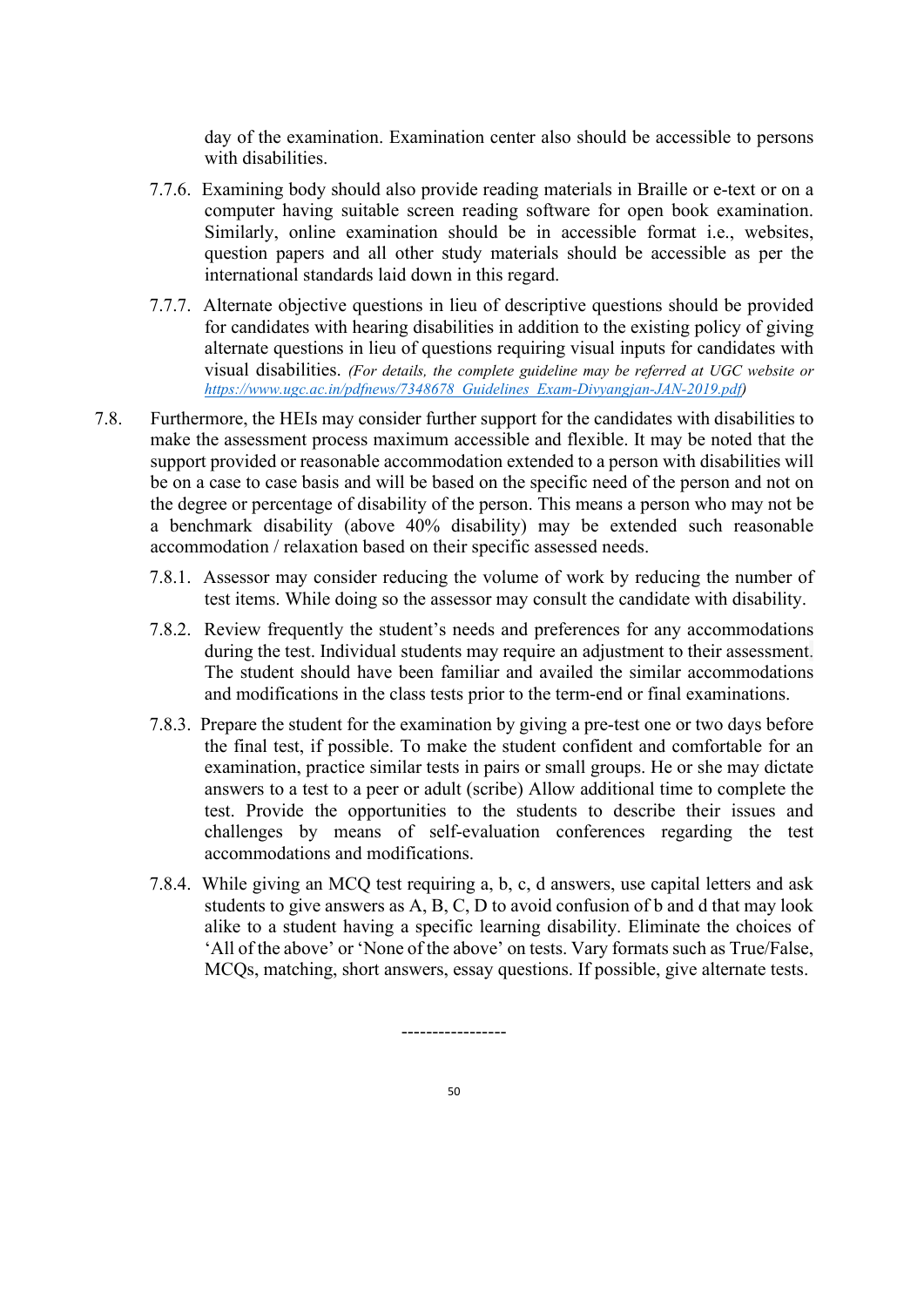# **Chapter 8 Accessibility of Resources and Services**

Making provisions of equipment/resources will not serve the purpose unless due emphasis is given to provide the services and operationalization of the system effectively. Therefore, all the units under the HEIs need to be integrated to cater to the needs of the persons with disabilities to achieve the sustainable development goal of imparting quality education without any barrier and to ensure accessibility on an equitable basis without any discrimination. Where the persons with disabilities face barriers, mechanisms for addressing the same should be provided at every level in a transparent manner. An effective grievance redressal mechanism must also be created at the HEIs level.

## **8.1 Integration of Resources and Services in an inclusive way**

Resource integration refers to a mechanism that embraces deployment, grouping, sharing, and exchange of resources within the units of the establishment or with other establishments involved where proper coordination amongst the units is involved to obtain the desired result. The different units in the HEIs may integrate various resources such as physical, teaching-learning, knowledge, software, etc. to attain the desired goal. Such integration of resources would help the person with disability to have barrier-free access in all the units along with the movement and the services.

The creation of enabling units for persons with disabilities, equal opportunity cells etc. are the initiatives that UGC has already undertaken with the notion of resolving the issues pertaining to providing barrier-free access, development of knowledge and addressing the grievances/ difficulties faced. However, the following measures may be also adopted by the HEIs in this regard:

## **8.1.1 Integration of resources/services prior to the admission**

A pro-active comprehensive system may be developed to accommodate the admission formalities considering the identified needs of the persons with disability. The guidelines must be developed with an appropriate mechanism to assist the students with disabilities (physically and/or online) and be published on the website of the HEIs with fullyoperative-communication systems. The HEIs may designate the officials who will assist or attend to the queries raised and resolve their problems in the admission process. The admission information must be displayed on the website with a full description of the process in audio/video mode with a separate column along with contact details of designated officials.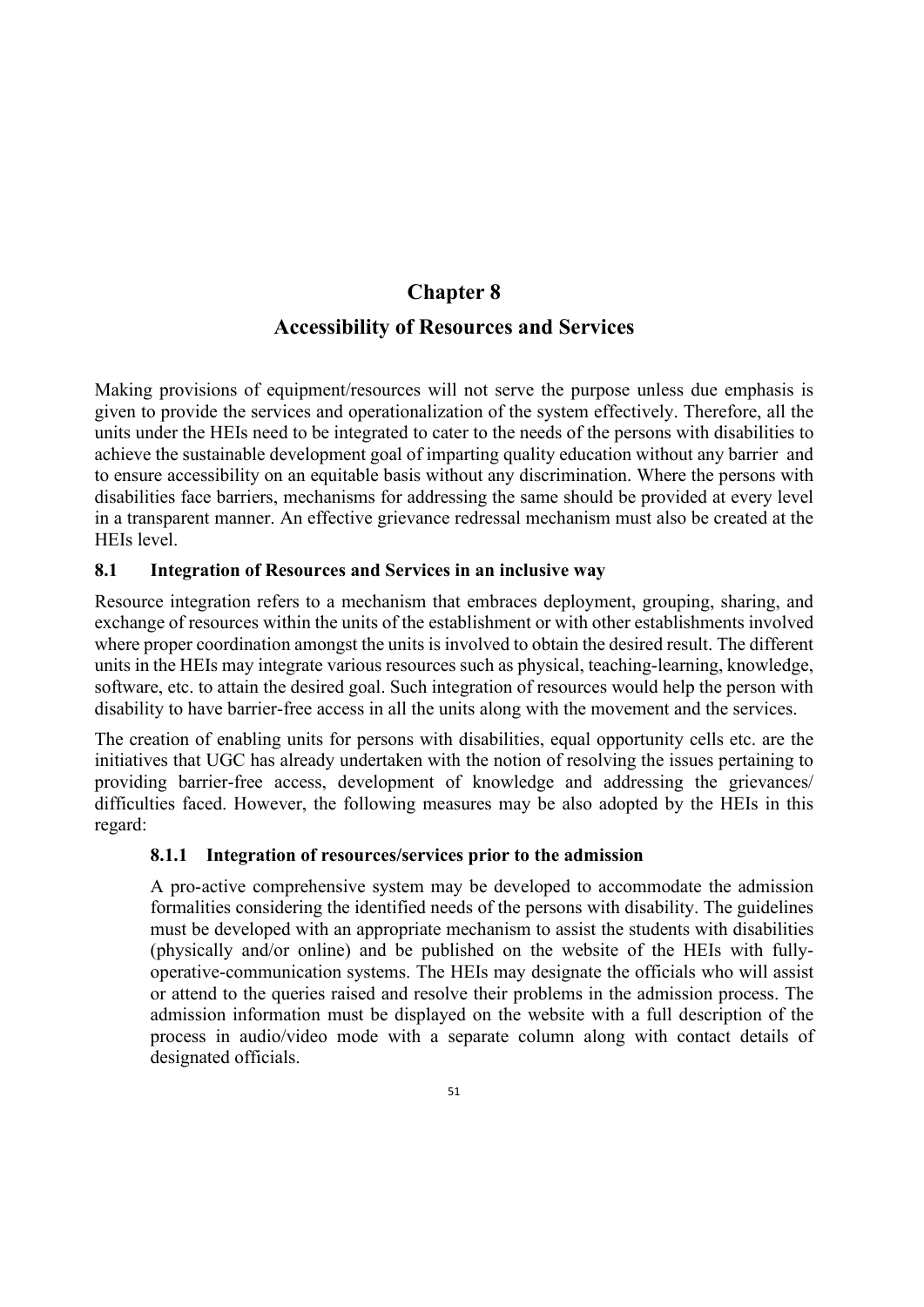### **8.1.2 Availability of the Resources**

After the need identification, all the required equipment/services need to be made available at all the units (e.g. library, canteen, photocopying services area, labs, resource centers, parking, etc.). It must be ensured that persons with disabilities should not wait or repeatedly demand the service/resources. The lag time should be minimized or zero.

## **8.1.3 Remedial Classes**

The HEIs shall support the persons with disabilities to cope up with their studies. All the issues pertaining to teaching-learning aspects shall be resolved timely. Remedial classes shall be provided to the persons with disabilities in formats and methods based on their specific needs. However, faculty members may also voluntarily come forward to provide remedial classes. The HEIs shall make a record of the number of persons with disabilities opted for the remedial classes after issuance of present guidelines. (Ref: UGC scheme for funding remedial classes may be referred to.)

### **8.1.4 Integration of E-contents**

HEIs shall integrate the various technology-based platforms such as SWAYAM/DIKSHA etc. with teaching-learning considering the diverse needs of the persons with disabilities. Wherever the e-contents have been made available or being made available, it shall be provided in different formats accessible to all the persons with disabilities.

### **8.2 Healthcare and para-medical facilities**

HEIs must prepare the necessary guidelines and adopt mechanisms to provide healthcare and para-medical facilities to persons with different disabilities in accordance with Section 25(1) and (2) of The Rights of Persons with Disabilities Act, 2016. Compliance with these provisions would entail the operationalization of the system. The paras and sub-paras of 8.1 may be made applicable to take care of the health facilities of persons with disabilities.

### **8.3 Library Facilities**

A library plays a significant role in building the knowledge base of the students. The persons with disability must be facilitated with library services as per their needs by providing them with well-structured library building ensuring barrier-free accessibility, reading material in alternative formats, assistive technologies, besides having the provision of sensitizing the existing staff to support the readers with disability in the libraries. In the case of multiple libraries in an establishment, it should encourage information exchange, resource-sharing among libraries to meet the varying needs of the readers with disabilities. The following resources/services considering the varied disabilities that should be made available to the students with disabilities and these should be read in conjunction with provisions of Chapter 2 and 3 of these guidelines.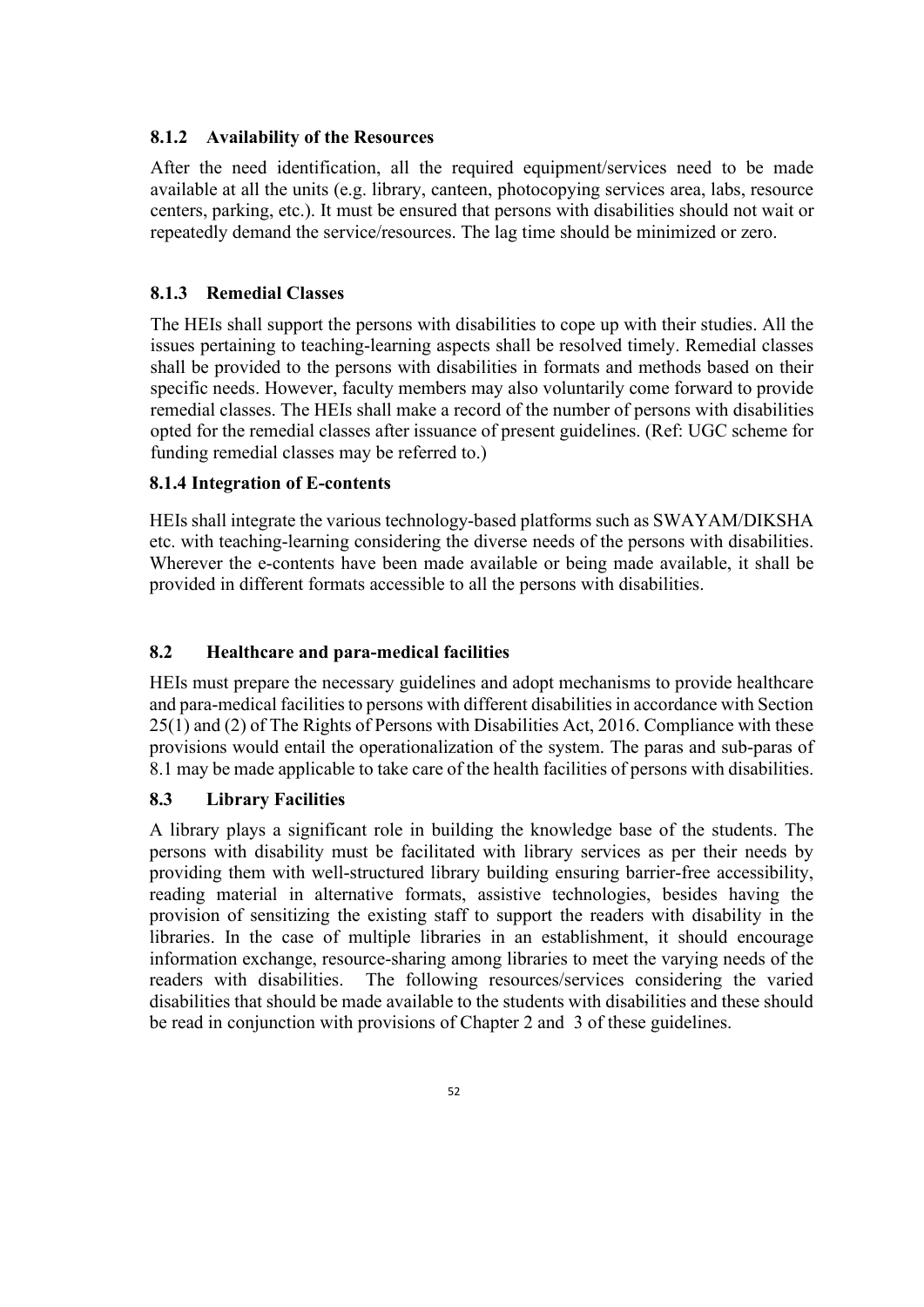### **8.3.1 Library services for persons with a physical disability**

Persons with a physical disability may require assistance in performing some of the physical tasks that may require while accessing the library. The library shall provide helping hands, adjustable furniture, self-service circulation stations, accessible toilets, signages for easy movements to assist the reader with a physical disability. Nevertheless, the HEIs shall remain committed to provide library services for the readers with a physical disability, if not covered herein.

## **8.3.2 Library Services for the persons with visual disabilities**

To cater to the needs of persons with visual disabilities and person with print disabilities, libraries need to provide the service of magnifiers, digital accessible information system, digitized catalogue, web-braille system, screen readers and screen magnifiers support with appropriate software such as JAWs, NVDA, Super OVA, Kurzweil etc., large-print books, scanners, converting documents via OCR reader, alternate format services, talking notice boards, provision of tactile maps at conspicuous places, accessible websites and digital libraries.

### **8.3.3 Library services for persons with deaf or hearing disabilities**

The libraries should also provide the services to persons with deaf or hearing disabilities with assistive listening devices, augmentative and alternative communication devices, closing caption video; loop system, audio loop and counter loop; and telecommunication devices etc. to facilitate the needs of such readers at libraries.

### **8.3.4 Library services for persons with cognitive disabilities**

Additionally, the persons with cognitive and intellectual disabilities should also be given due care at libraries and their needs be attended to as per their requirements. The libraries after admitting the students at HEIs must assess the needs of such students and provide the services such as content in 'easy to read' or 'plain language', enlarged print, audio material, spoken-word collection, audio & video in daisy format to enhance learning and understanding.

### **8.4 Grievance Redressal Mechanism (GRM)**

The University Grant Commission has issued the regulations titled as the University Grants Commission (Redress of Grievances of Students) Regulations, 2019 vide it Gazette Notification on May 06, 2019, wherein the provision of constituting Students Grievance Redressal Committee (SGRC) at the collegiate, departmental, institutional and university level has been introduced. Also, an appointment of an Ombudsman to hear appeals thereupon has also been made a statutory requirement. Since the grievances lodged by persons with disability need immediate attention, the HEIs should make specific provisions to resolve the grievances of persons with disability routed through SGRC particularly around issues addressed in these guidelines. HEIs must ensure an active and accessible grievance handling mechanism for persons with disabilities. Information about the GRM should be provided on the website of the HEIs and grievances should be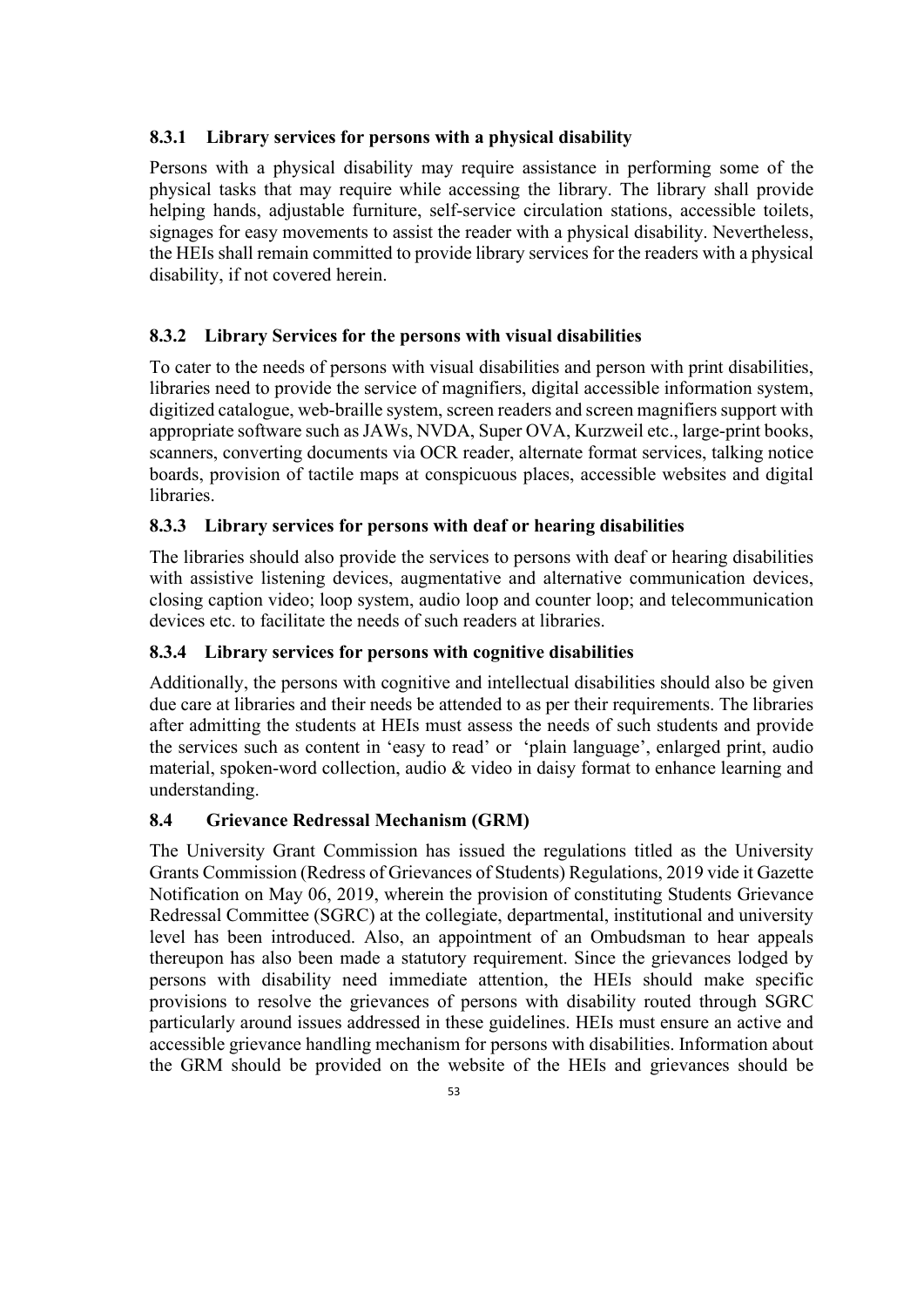accepted by email as well. All the grievances must be resolved within 15 days of the submission of such grievances. Efforts must ensure that the grievances of a particular type should not come again in observation. The record of such grievances must be maintained and be made available to the higher authorities on demand. The regulations shall be updated to include the provisions related to persons with disabilities during the next revision. [Ref: UGC (Redress of Grievances of Students) Regulations 2019].

### **8.5 General Provisions**

### **8.5.1 Repair/Maintenance of the Equipment or devices**

The HEIs shall have a proper record of the equipment, devices etc. provided to the persons with a disability and the know-how of such devices/equipment. Persons with disabilities should be trained on effectively using the equipment. These need to be repaired and maintained timely without any delay. A list of empaneled vendors must be prepared so that different departments can use the same.

### **8.5.2 Record Maintenance**

All the specific needs required by the persons with a disability must be recorded by the HEIs through a designated cell/unit/person at the time of admission. The persons with disabilities must be assisted in preparing such submissions. It would help the institutions to identify the needs and the action plan to assist such a student in need. A proper consolidated record of facilities provided and other information related thereof must be maintained by the establishments.

## **8.5.3 Capacity building of the Staff/Faculty/Students**

The designated Staff must be provided with proper training workshops to understand the needs of students with disabilities and should be sensitive towards providing the required resources/services at the time of entering the particular unit.

-----------------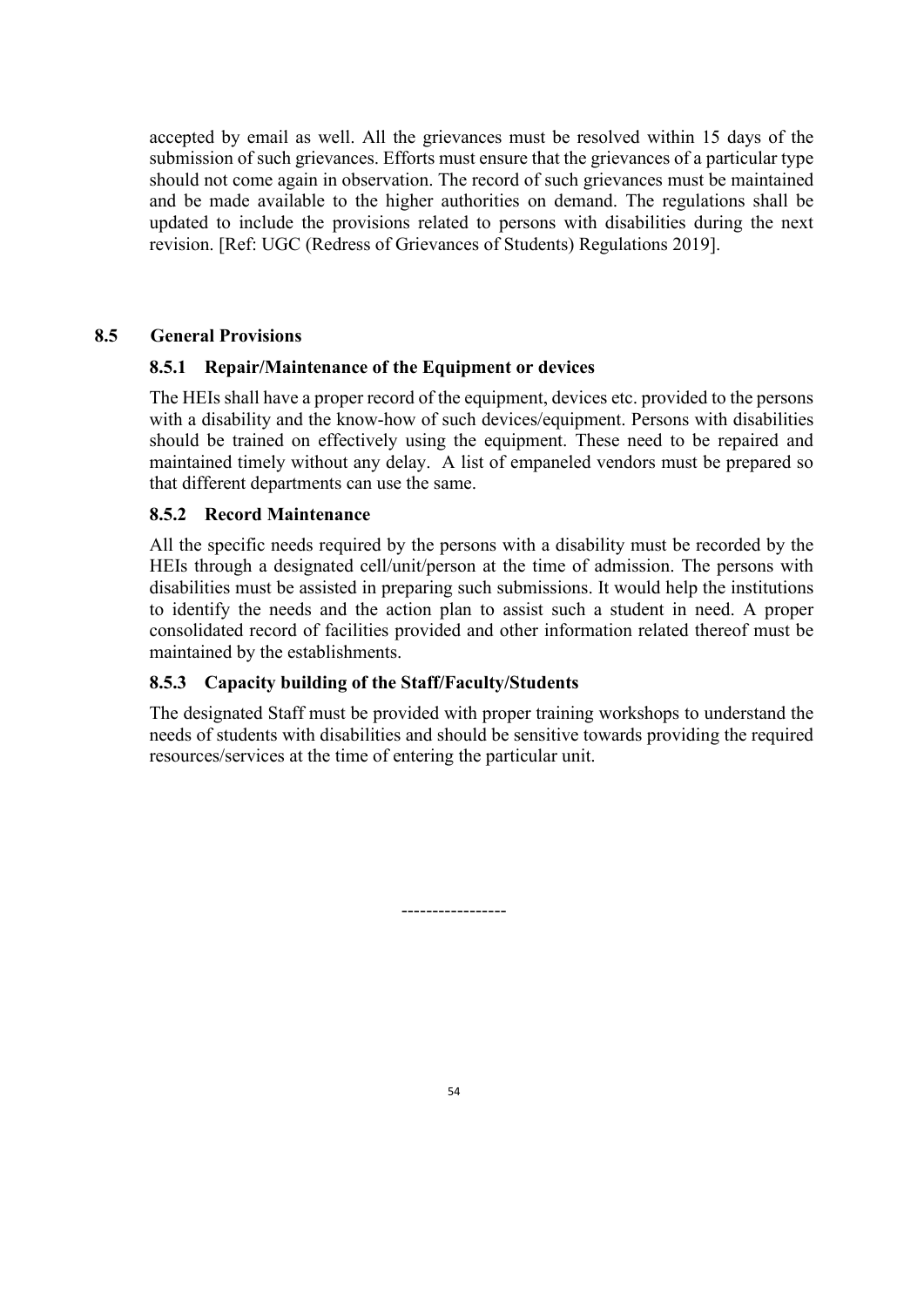# **Chapter 9**

# **Inclusive Campus Life**

Achieving an inclusive campus life in an HEI requires a comprehensive approach that considers how to fully embrace the students, faculty and staff with disability by changing the culture and not only ensuring accessibility and providing need-based specific accommodations but also creating an environment of respect and dignity for effective inclusion of diversity.

Besides meeting various statutory compliances, creating a feedback system from the students, staff and faculty with disabilities on various barriers will greatly help in strengthening the inclusive campus life of the persons with disabilities.

## **9.1 Guiding Principles for an Inclusive Campus**

Each HEI should adopt and declare guiding principles of inclusion that promote equity, access, opportunity and the rights of persons with disability in higher education and contribute to reducing discrimination against them.

The HEIs should be guided by the principle that all persons who experience disability have:

- the right to access and participate in education.
- the ability to learn and
- the right to exercise their voice, choice and control in managing their own educational experiences.
- the right to develop to their fullest potential and to be active valued citizens in the community.
- the right to an appropriate and adequate allocation of resources to enable their right to access and participate meaningfully in education.
- the right to be safe physically, emotionally, culturally and socially and to be treated respectfully.

### **9.2 Preparing HEI campus for inclusion**

The leadership at HEIs should focus on the following to prepare for larger inclusive life on the campus:

## **9.2.1 Right attitudes to disability**

Campus c culture is shaped by the attitudes of administration and faculty and the lens through which disability is viewed by the various stakeholders of HEIs. Even when students do not experience outright hostility, many continue to face barriers such as generalizations and stigma. HEIs leadership at all levels needs to get involved to counteract common biases against persons with disabilities while creating an inclusive campus climate.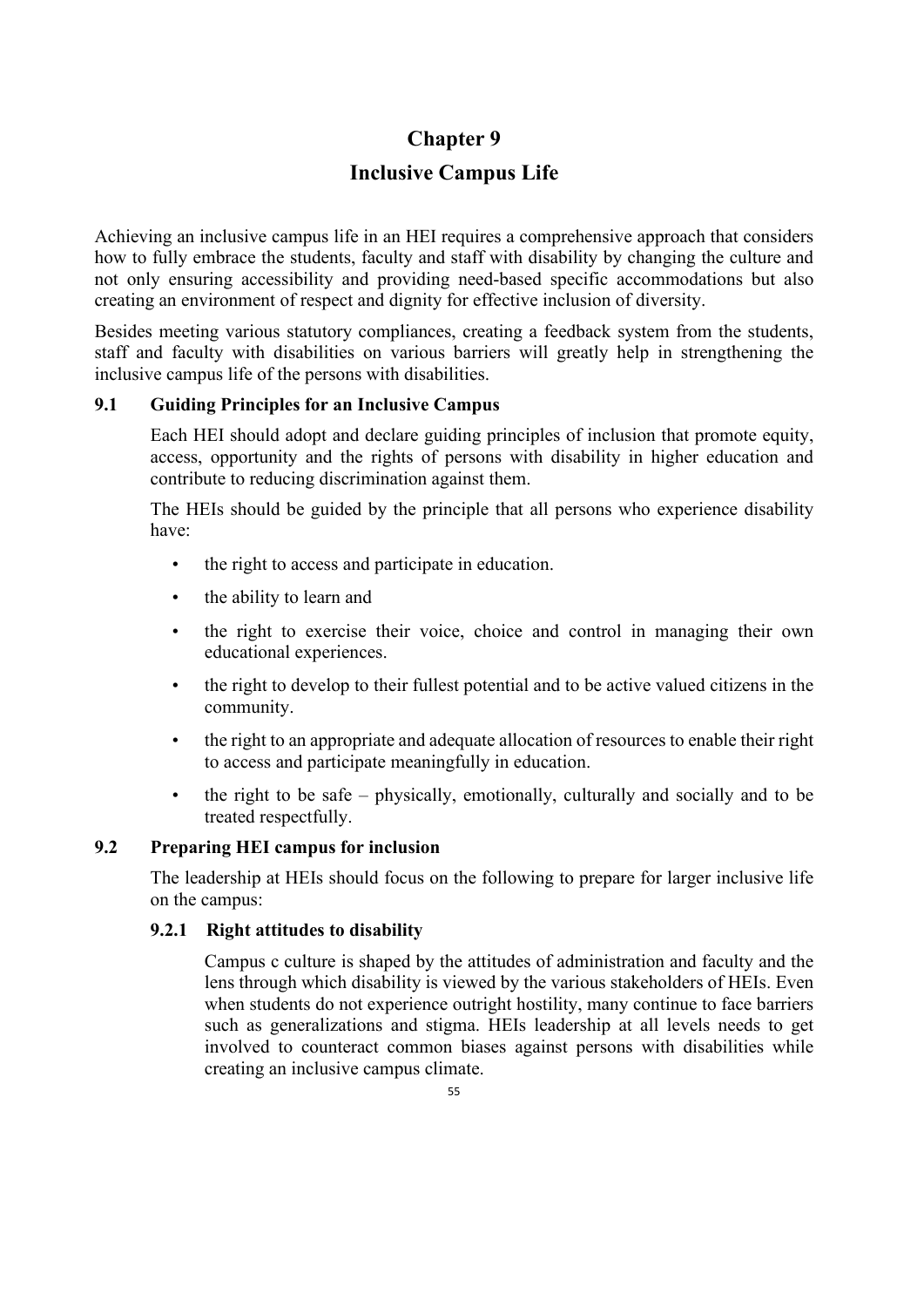### **9.2.2 Creating a climate of inclusion**

Students benefit from a diverse, inclusive campus climate, which helps prepare them for the world of work and civic and community engagement. Creating a fully inclusive climate is an ongoing journey of enhancing the understanding of disability inclusion thus it will always be evolving and changing and requires constant dialogue and involvement of persons with disabilities.

### **9.2.3 Constant reinforcement of inclusive culture**

The HEI leadership at all levels should be engaged in leading, messaging, and measuring improvements in inclusion. All staff should see their role in, and contribution to, inclusiveness. On-the-ground action among faculty, staff, and students need to happen in tandem with support at the level of the President, Director, Dean, Vice chancellor, or Provost who embrace disability diversity and the spirit of inclusion consistently and publicly.

### **9.2.4 Use of right language in the campus**

The language used to refer to disability and people with disabilities can be limiting. One way to change detrimental attitudes or stigma toward disability is to intentionally use more inclusive language that dignifies people's images and expectations. Using positive images of students with disabilities from different backgrounds can also help to familiarize disabilities. Talking about disability and using inclusive language starts with how we define socially constructed concepts such as disability, diversity, and inclusion.

### **9.3 Accessibility in Residential accommodation / hostels**

The HEIs should incorporate accessibility based on universal design in the campus residential accommodation and hostels such as step-free entrance, wider doors, accessible toilets, lowered controls. Existing accommodation should be made accessible by retrofitting and preference be given to allot ground floor accommodation to persons with disabilities on the campus. Faculty with disabilities, staff having a spouse with disabilities, or children with disabilities should also be allocated accessible accommodation in that preference.

### **9.4 Guest Houses**

All the Guest Houses in the HEIs should be designed/ retrofitted with universal designbased access features so that it remains accessible to any guest with disabilities.

### **9.5 Conference Facilities / Common Facilities**

All common facilities and conference facilities in the HEI campus should be accessible complying with architectural accessibility and ICT accessibility so that all persons with disabilities can participate in them without any discrimination on an equal basis with others.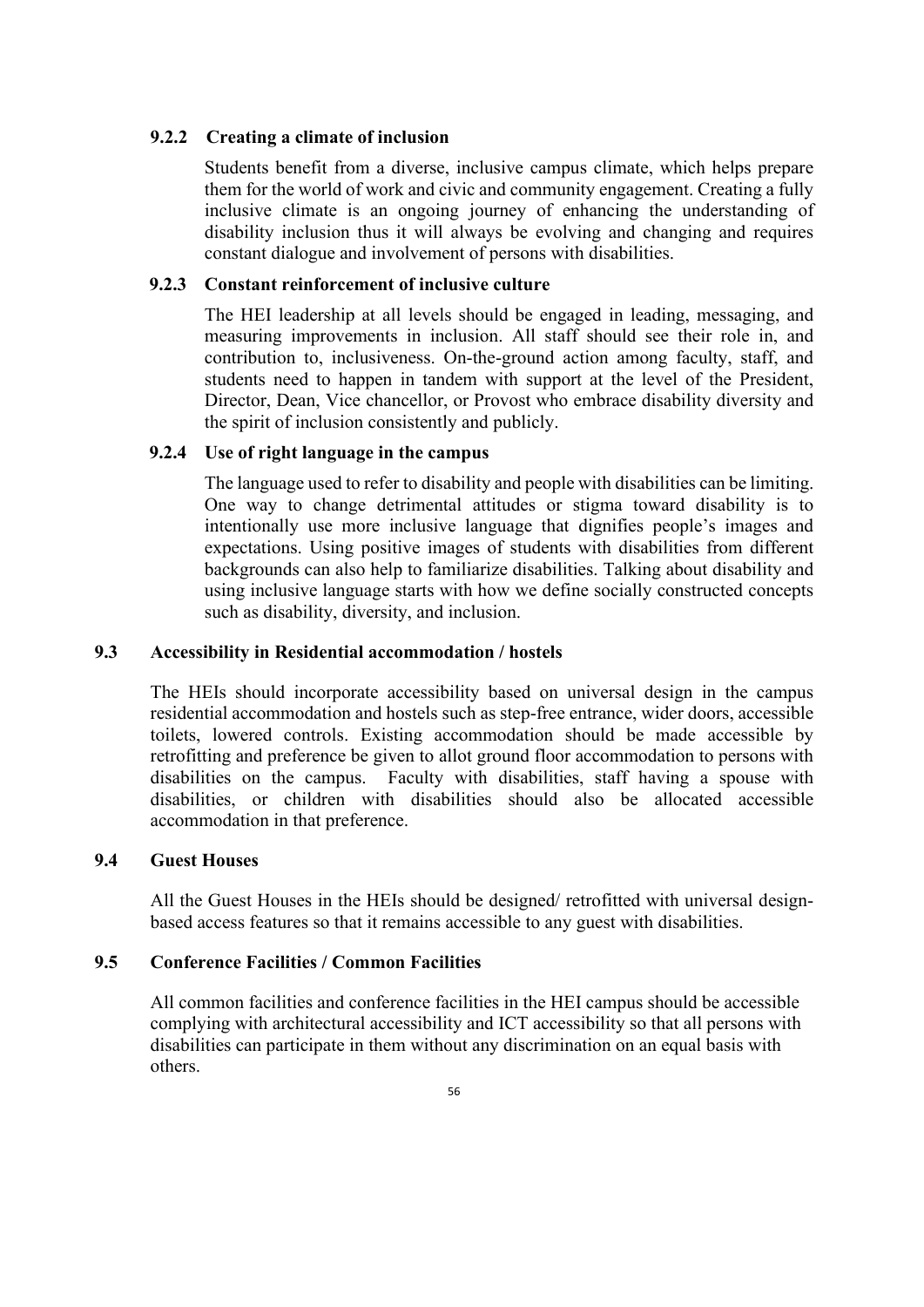### **9.6 Physical / Cultural / Sports Promotion in universities**

HEIs should not only ensure accessibility in physical spaces for culture, leisure and sports but also ensure inclusion of various sports disciplines for persons with disabilities for preparation and organize events in partnership with national sports bodies such as Blind Cricket, Paralympic Committee etc. This has the potential to shatter the myths about disabilities and provide an opportunity for persons with disabilities to express themselves in disciplines other than education. HEIs could also run sports courses at various levels.

### **9.7 Inter college/ inter-university activities**

HEIs should promote, support and organize inter-college and inter-university, interinstitution activities involving persons with disabilities in different subjects. Such activities, competition should not always be among persons with disabilities but persons with disabilities should be encouraged and given opportunities to participate in all such activities and competitions etc. on an equal basis with others.

### **9.8 International University Exchange Program.**

Persons with disabilities should also be encouraged and given opportunities to participate in and travel for international university exchange programs. For undertaking travel, reasonable accommodation, accompanying person/carer support where needed and other specific support sought by persons with disabilities should be included as part of the program and be funded so that they also can utilize such opportunities as available to nondisabled persons on the campus.

-----------------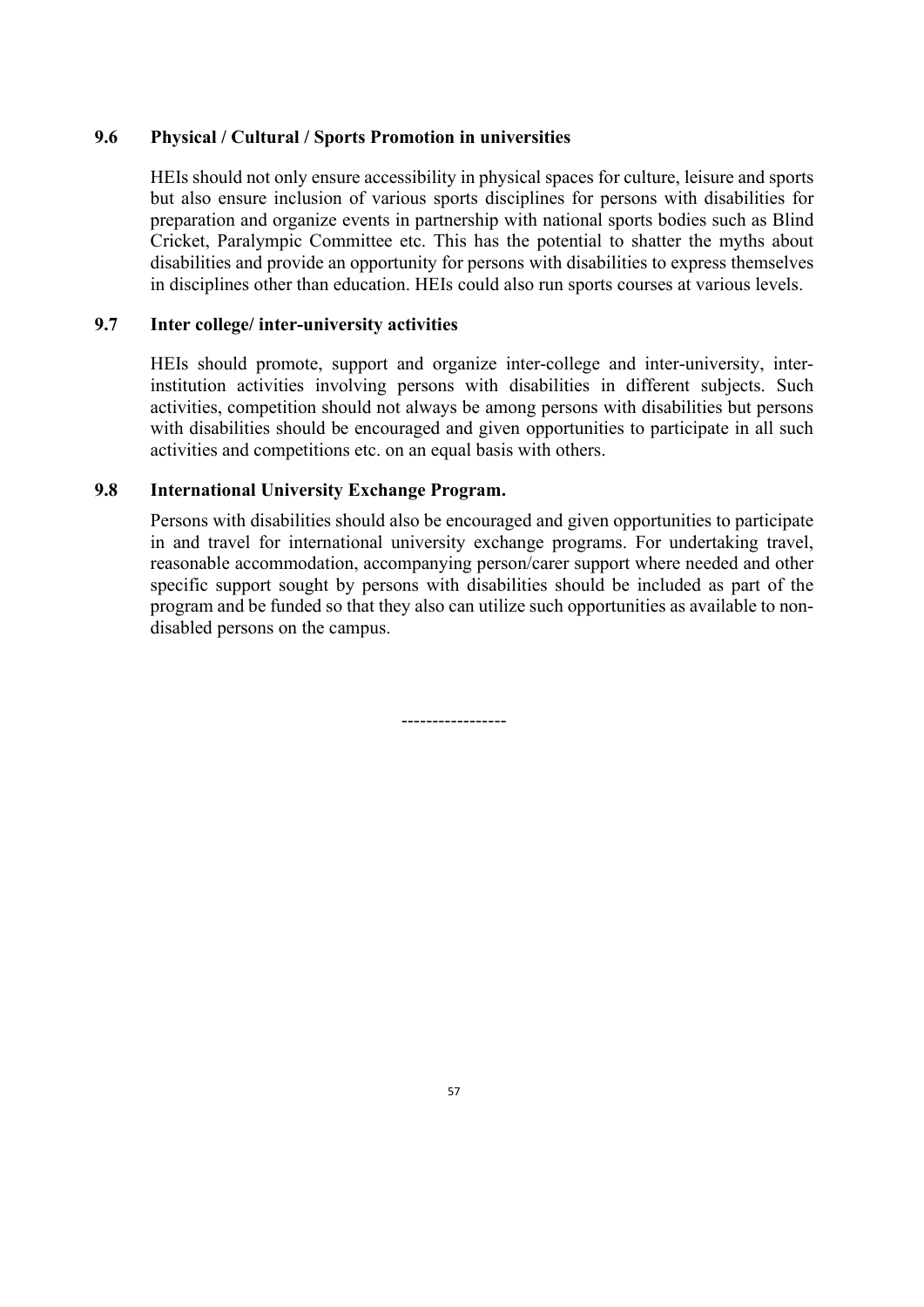## **Chapter 10**

## **Governance and Monitoring of Accessibility and Inclusive Practices**

The governance and monitoring of accessibility and inclusive practices in HEIs shall be done in two folds. Firstly, the institution shall develop its administrative framework for planning and implementation through an expert/advisory committee vis-a-vis through a designated cell or unit inside the institute. Secondly, accessibility and inclusive practices should gain further impetus as significant parameters in the assessment for ranking and accreditation purposes. Together, they shall heighten the

### **I. Accessibility and Inclusive Practices through Institutional Governance**

- 10.1 HEIs need to create inclusive institutional culture by framing suitable accessibility and inclusive policies and implement these policies for inclusive practices. The process ensures whether the initiatives are in the right direction and achieving the desired results; and suggesting modifications and adaptations if necessary. Precisely, some of the primary best practices consist of constituting a competent advisory board, aligning strategies with goals, being accountable and responsible, following the code of ethics, defining roles and responsibilities, and dealing with grievances effectively (as detailed out in 8.4 above). Therefore, to facilitate the students with disabilities effectively, there is a requirement of a unit that may oversee the effective implementation of the policies and programs for their benefit.
- 10.2. Considering the need of having a resource centre cum implementation unit in HEIs, the University Grant Commission has already undertaken certain initiatives to empower the students with disabilities. The initiatives include schemes of assistance to universities/colleges for Higher Education for Persons with Special Needs (Differently- abled Persons) (HEPSN) and the creation of Equal Opportunity Cell (EOC). With the passing of RPWD Act 2016, the responsibilities of the HEIs have been increased beyond the activities and facilities that were part of HEPSN and EOC scheme. Now the HEIs have to strengthen the unit that is responsible for implementing accessibility and inclusive practices on the campus. For strengthening the Equal Opportunity Cells/Enabling Units: The HEIs shall follow the guidelines prescribed by UGC from time to time in strict compliance *w.r.t.* the role and functions defined for such cells/units. A person with disability should preferably be the coordinator/convenor of such a cell/unit.
- 10.3. Each HEI must develop its own action plan preferable for five years with a clear vision and year-wise accomplishment. An expert /advisory committee must be appointed and meet on a regular basis under the chairpersonship of the head of the institution and persons with disabilities and rehabilitation experts in the committee.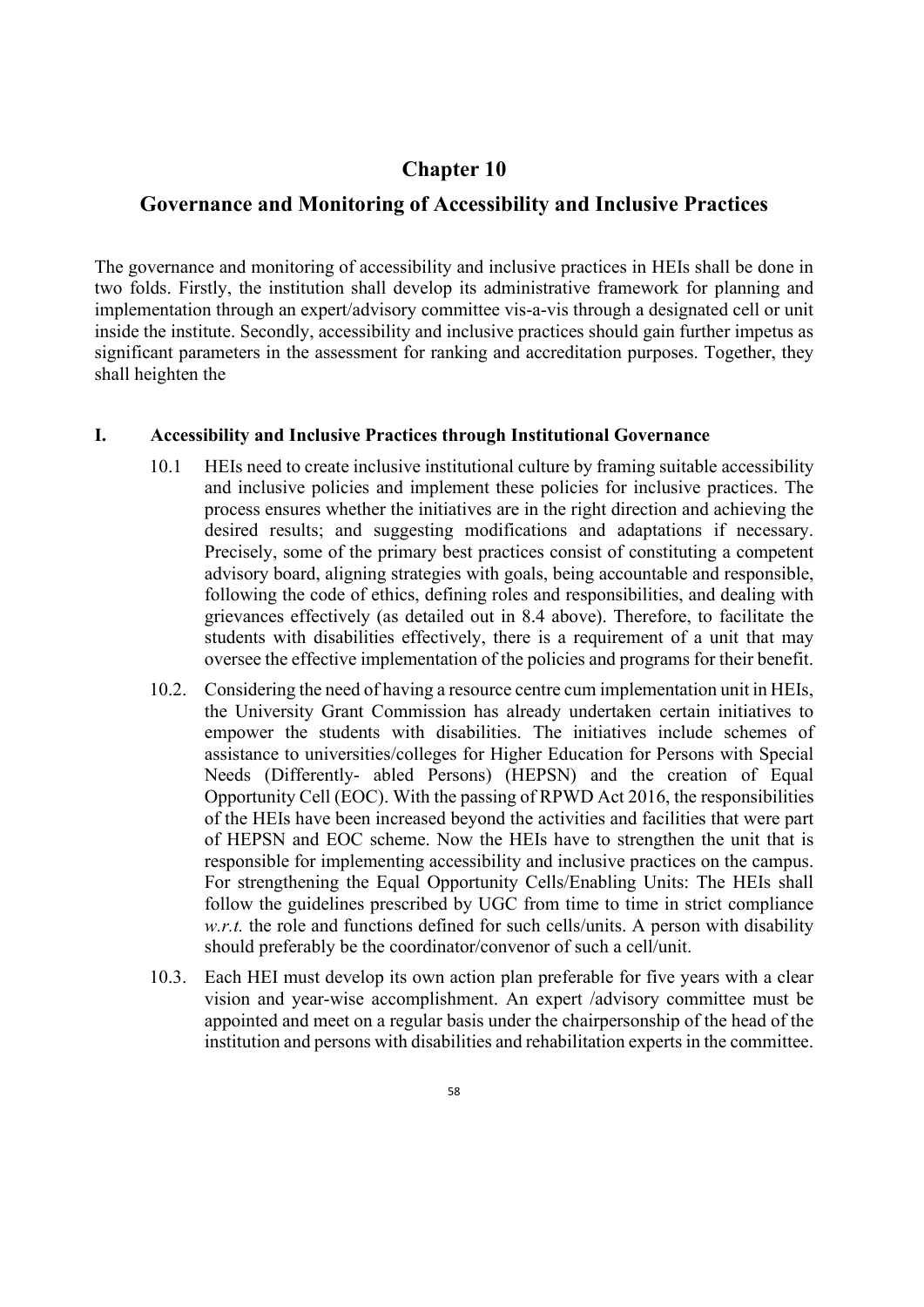The activities of the committee and the cell/unit along with the goals achieved must be highlighted on the websites with evidence.

- 10.4. The cell/unit responsible for implementing accessibility and inclusive practices would also serve as a resource centre. As per the need of the persons with disabilities, whether they are students or faculty or staff, the unit serving as a resource centre should provide additional rehabilitation services as much as possible under the guidance of the expert/advisory committee. This centre may train volunteers to support persons with disabilities as buddies in the area of sign language, use of assistive devices and technologies or support them as a reader to a person with a visual disability or assist them in their mobility in case a person with a locomotor disability needs support. The cell/unit should facilitate the participation of persons with disabilities in all activities of the institution including participation in sports, social, cultural and corporate life of the campus.
- 10.5. Each HEI needs to develop its own administrative framework to undertake action in this area. This must include the procurement policies (ICT, , AT, Civil Infrastructure). It is expected that HEIs undertake self-assessment on an annual basis of their inclusive practices and accessibility audit.

### **II. Accessibility and Inclusive Practices as Parameter in Assessment Framework for Accreditation and Ranking of HEIs**

- 10.6. Institutions of higher education in India are required to respond for their quality of teaching, research and facilities through various assessment frameworks. The government effort at quality assessment in the education sector at the national level was first initiated with the creation of the National Assessment and Accreditation Council (NAAC – for colleges and universities) and the National Board of Accreditation (NBA – for technical and professional institutions) in 1994. Further, The National Institutional Ranking Framework (NIRF) was approved by the government in 2015 to rank institutions across the country. Several criteria and indicators have been developed to provide a base for assessment and accreditation. Most of these indicators reflect academic, administrative, infrastructural, financial and human resources. For example, NIRF broadly covers "Teaching, Learning and Resources," "Research and Professional Practices," "Graduation Outcomes," "Outreach and Inclusivity," and "Perception".
- 10.7. It is noted that inclusivity and accessibility dimensions are still an evolving aspect and will get greater emphasis with awareness and understanding in the assessment, accreditation and ranking process of HEIs. NAAC has a small weightage to this aspect and it covers (i) built environment with ramps/lifts for easy access to classrooms, (ii) Divyangjan friendly washrooms, (iii) Signage including tactile path, lights, display boards, and signposts, (iv) Assistive technology and facilities for Divyangjan accessible website, screen-reading software, mechanized equipment, and (v) Provision for enquiry and information: Human assistance, reader, scribe, soft copies of reading material, screen reading, font enlargement,